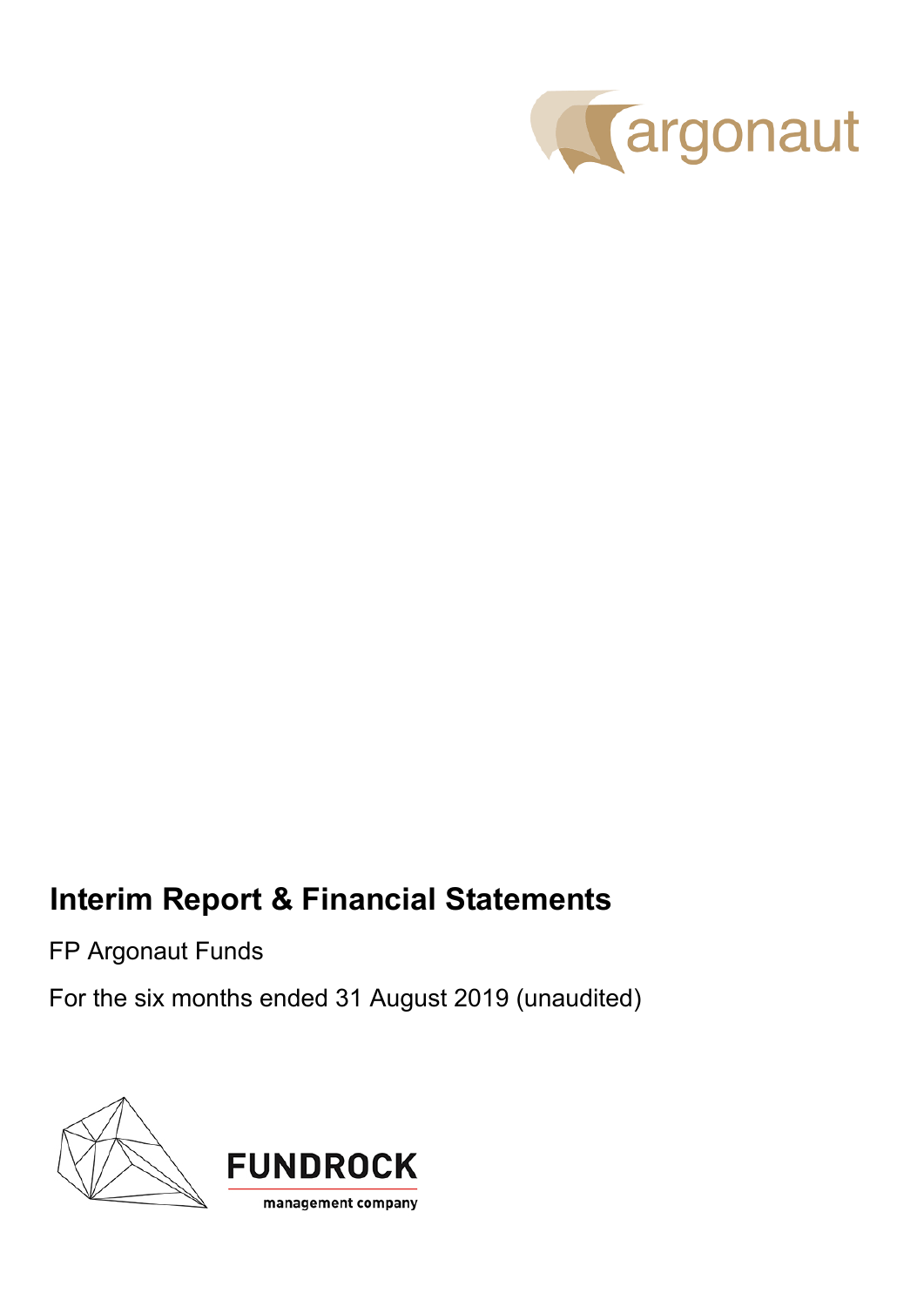# **Contents**

| <b>FP Argonaut Funds</b>                                               | Page |
|------------------------------------------------------------------------|------|
| Authorised Corporate Director's ("ACD") Report*                        | 3    |
| Certification of Financial Statements by Directors of the ACD*         | 4    |
| Notes to the Financial Statements                                      | 5    |
| <b>Individual Funds Investment Commentary and Financial Statements</b> |      |
| FP Argonaut Absolute Return Fund                                       | 6    |
| FP Argonaut European Alpha Fund                                        | 19   |
| FP Argonaut European Income Opportunities Fund                         | 30   |
| FP Argonaut European Enhanced Income Fund                              | 40   |
| FP Argonaut European Income Fund                                       | 43   |
| General Information                                                    | 46   |
| <b>Contact Information</b>                                             | 48   |
| * Collectively these comprise the ACD's Report.                        |      |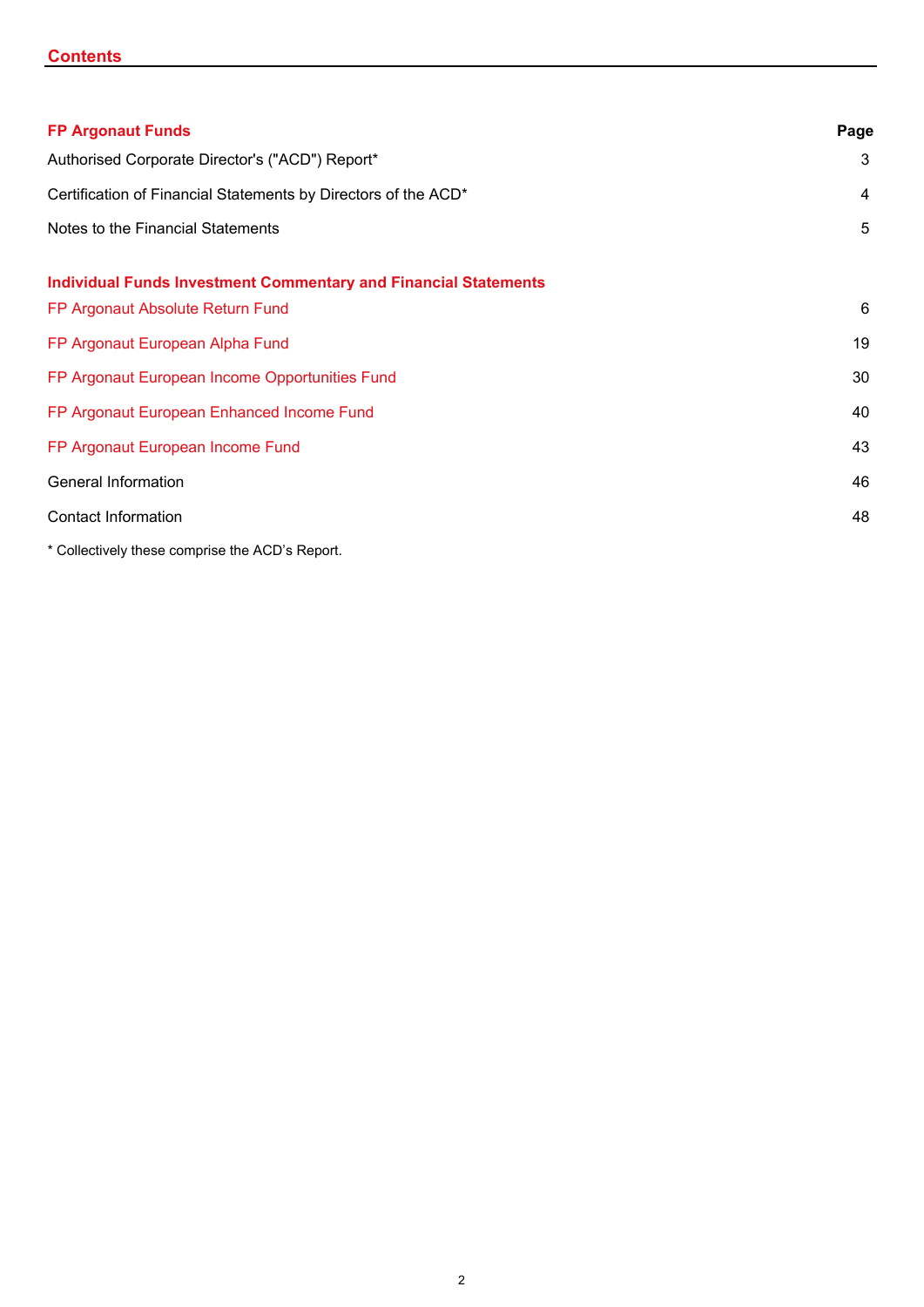# **Authorised Corporate Director's ("ACD") Report**

We are pleased to present the Interim Report and Financial Statements for FP Argonaut Funds for the six months ended 31 August 2019.

#### **Authorised Status**

FP Argonaut Funds ("the Company") is an investment company with variable capital ("ICVC") incorporated in England and Wales under registered number IC000943 and authorised by the Financial Conduct Authority ("FCA") with effect from 12 March 2012. The Company has an unlimited duration.

Shareholders are not liable for the debts of the Company.

Head Office: The Head Office of the Company is at Second Floor (East), 52-54 Gracechurch Street, London, EC3V 0EH.

The Head Office is the address of the place in the UK for service on the Company of notices or other documents required or authorised to be served on it.

#### **Structure of the Company**

The Company is structured as an umbrella company, in that different Funds may be established from time to time by the ACD with the approval of the FCA. On the introduction of any new Fund or Share Class, a revised prospectus will be prepared setting out the relevant details of each Fund or Share Class.

The Company is a UCITS scheme.

The assets of each Fund will be treated as separate from those of every other Fund and will be invested in accordance with the investment objective and investment policy applicable to that Fund. Investment of the assets of each of the Funds must comply with the FCA's Collective Investment Schemes Sourcebook ("COLL") and the Investment Objective and Policy of each of the relevant Funds.

Currently the Company has five funds: FP Argonaut Absolute Return Fund, FP Argonaut European Alpha Fund, FP Argonaut European Income Opportunities Fund, FP Argonaut European Enhanced Income Fund and FP Argonaut European Income Fund. In the future there may be other Funds established.

### **Crossholdings**

There were no Shares in any Fund held by any other Fund of the Company.

### **Important Events During the Period**

On 17 May 2019, M. Wood resigned from his position as Managing Director of FundRock Partners Limited.

On 12 July 2019, E. Personne was appointed as an Independent Non-Executive Director of FundRock Partners Limited.

M. Manassee and A. Roughead resigned as Independent Non-Executive Directors on 17 June 2019. M. Vareika was appointed as an Independent Non-Executive Director and Chairman of FundRock Partners Limited on 20 June 2019.

On 7 August 2019, the Company's Prospectus was updated in accordance with new FCA rules on clarity and benchmarks for fund managers.

#### **Base Currency:**

The base currency of the Company and each Fund is Pounds Sterling.

#### **Share Capital:**

The minimum share capital of the Company is £1 and the maximum is £100,000,000,000. Shares in the Company have no par value. The share capital of the Company at all times equals the sum of the net asset values of each of the Funds.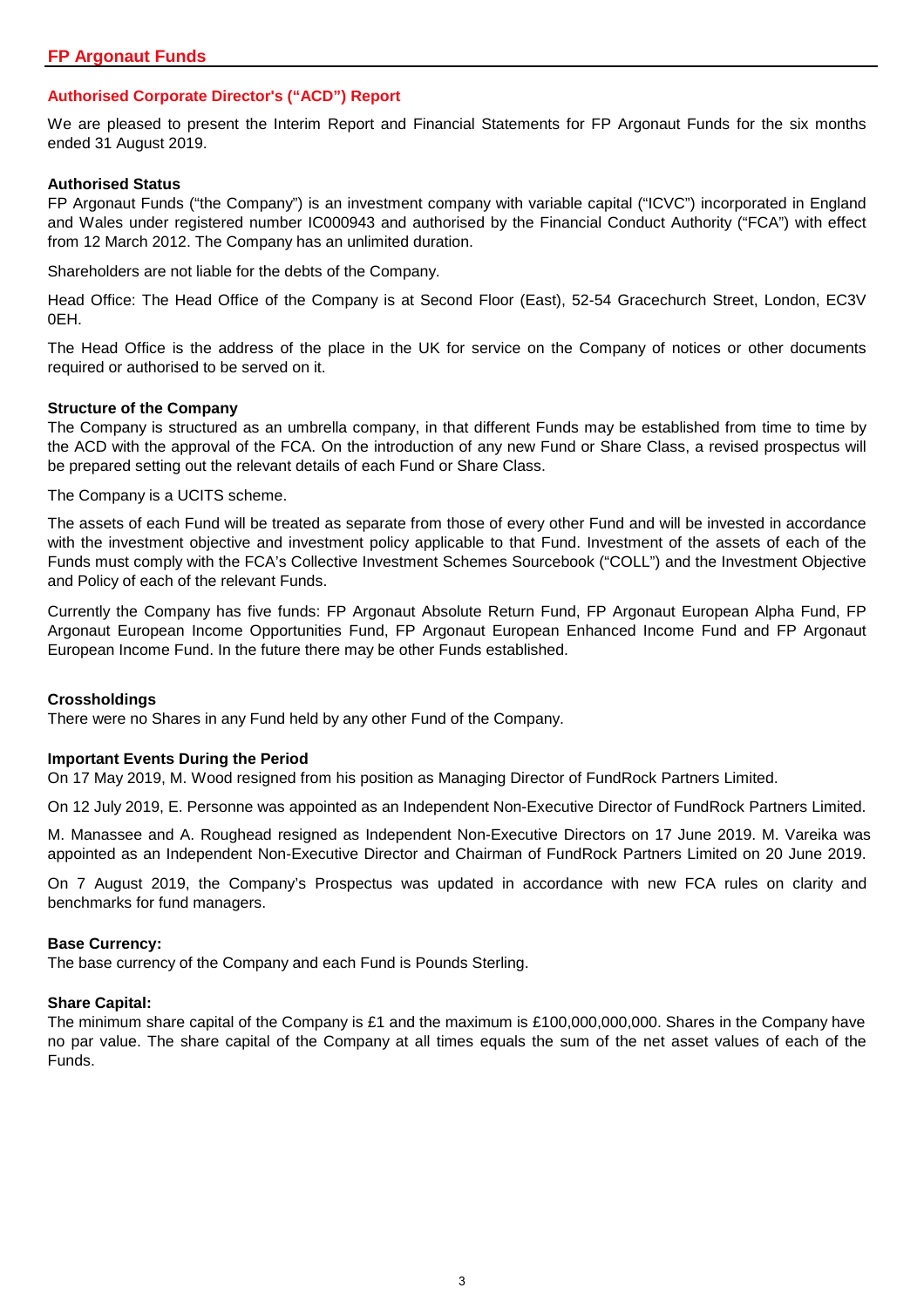# **Certification of Financial Statements by Directors of the ACD For the six months ended 31 August 2019 (unaudited)**

#### **Directors' Certification**

This report has been prepared in accordance with the requirements of COLL 4.5.8BR, as issued and amended by the FCA. We hereby certify and authorise for issue, the Interim Report and the unaudited Financial Statements on behalf of the Directors of FundRock Partners Limited.

The Directors are of the opinion that it is appropriate to continue to adopt the going concern basis in the preparation of the Financial Statements as the assets of the Funds consist predominantly of securities that are readily realisable and, accordingly, the Funds have adequate resources to continue in operational existence for at least the next twelve months from the approval of these Financial Statements.

V. Ondoro

### **FundRock Partners Limited**

31 October 2019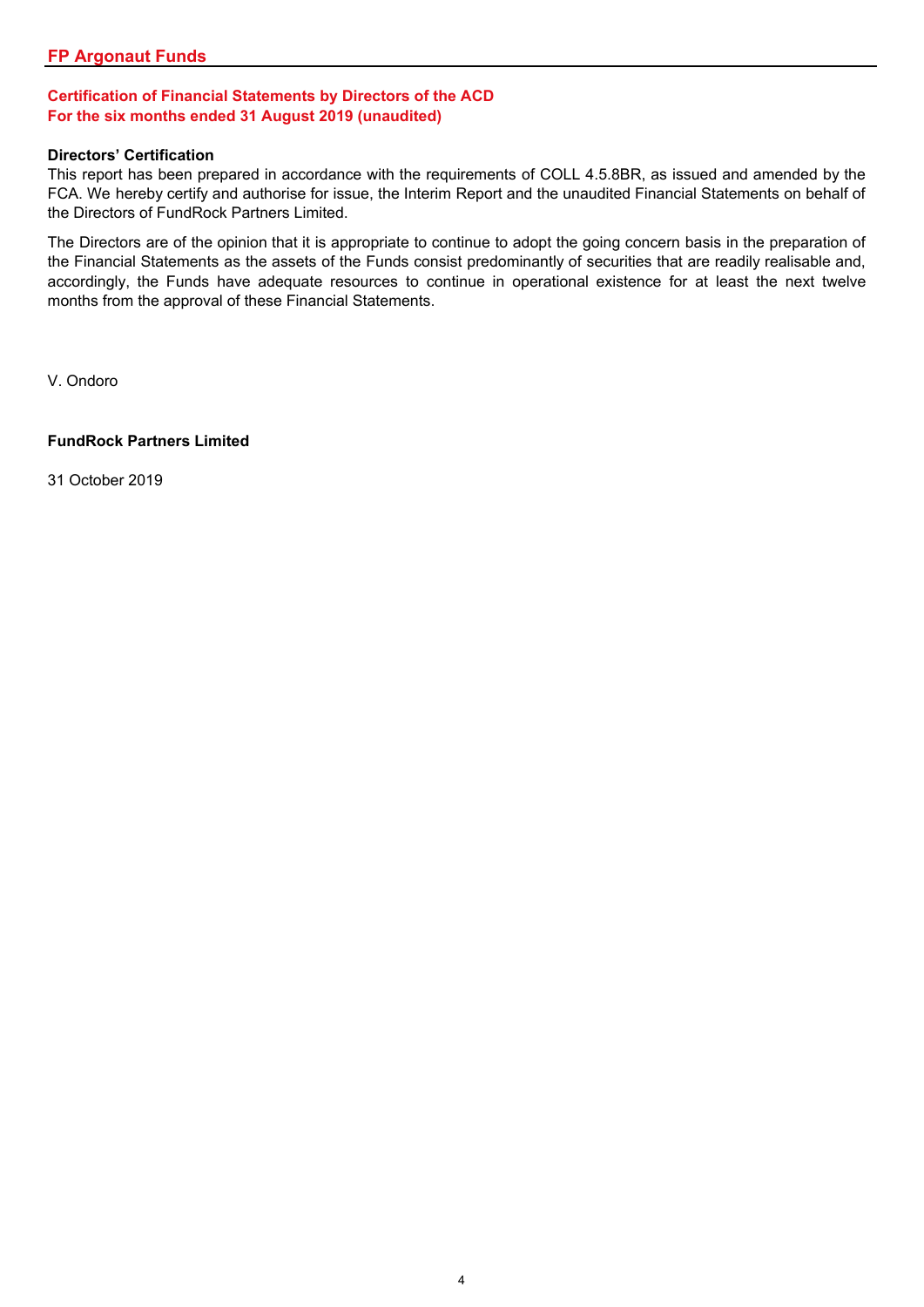# **Notes to the Financial Statements For the six months ended 31 August 2019 (unaudited)**

#### **Accounting Basis, Policies and Valuation of Investments**

#### **Basis of accounting**

The Interim Financial Statements have been prepared under the historical cost basis, as modified by the revaluation of investments and in accordance with FRS 102 "The Financial Reporting Standards Applicable in the UK and Republic of Ireland" and the Statement of Recommended Practice ("SORP") for Financial Statements of UK Authorised Funds issued by the Investment Association in May 2014.

The accounting policies applied are consistent with those of the Audited Annual Financial Statements for the year ended 28 February 2019 and are described in those Financial Statements. In this regard, comparative figures from previous periods are prepared to the same standards as the current period, unless otherwise stated.

As described in the Certification of Financial Statements by Directors of the ACD on page 4, the ACD continues to adopt the going concern basis in the preparation of the Financial Statements of the Funds.

#### **Basis of valuation of investments**

Listed investments are valued at close of business bid prices excluding any accrued interest in the case of fixed interest securities, on the last business day of the accounting period.

Market value is defined by the SORP as fair value which is the bid value of each security.

Collective Investment Schemes are valued at quoted bid prices for dual priced funds and at quoted prices for single priced funds these take into account any agreed rate of redemption charge, on the last business day of the accounting period.

The value of derivative contracts is calculated with reference to the price/value of the underlying asset(s) and other relevant factors such as interest rates and volatility.

The fair value of derivative instruments is marked to market value.

Non-observable entity specific data is only used where relevant observable market data is not available. Typically this category will include single broker priced instruments, suspended/unquoted securities, private equity, unlisted closeended funds and open-ended funds with restrictions on redemption rights.

All investments are recognised and derecognised by trade date, and any trades that occur between valuation point and close of business are included in the Financial Statements.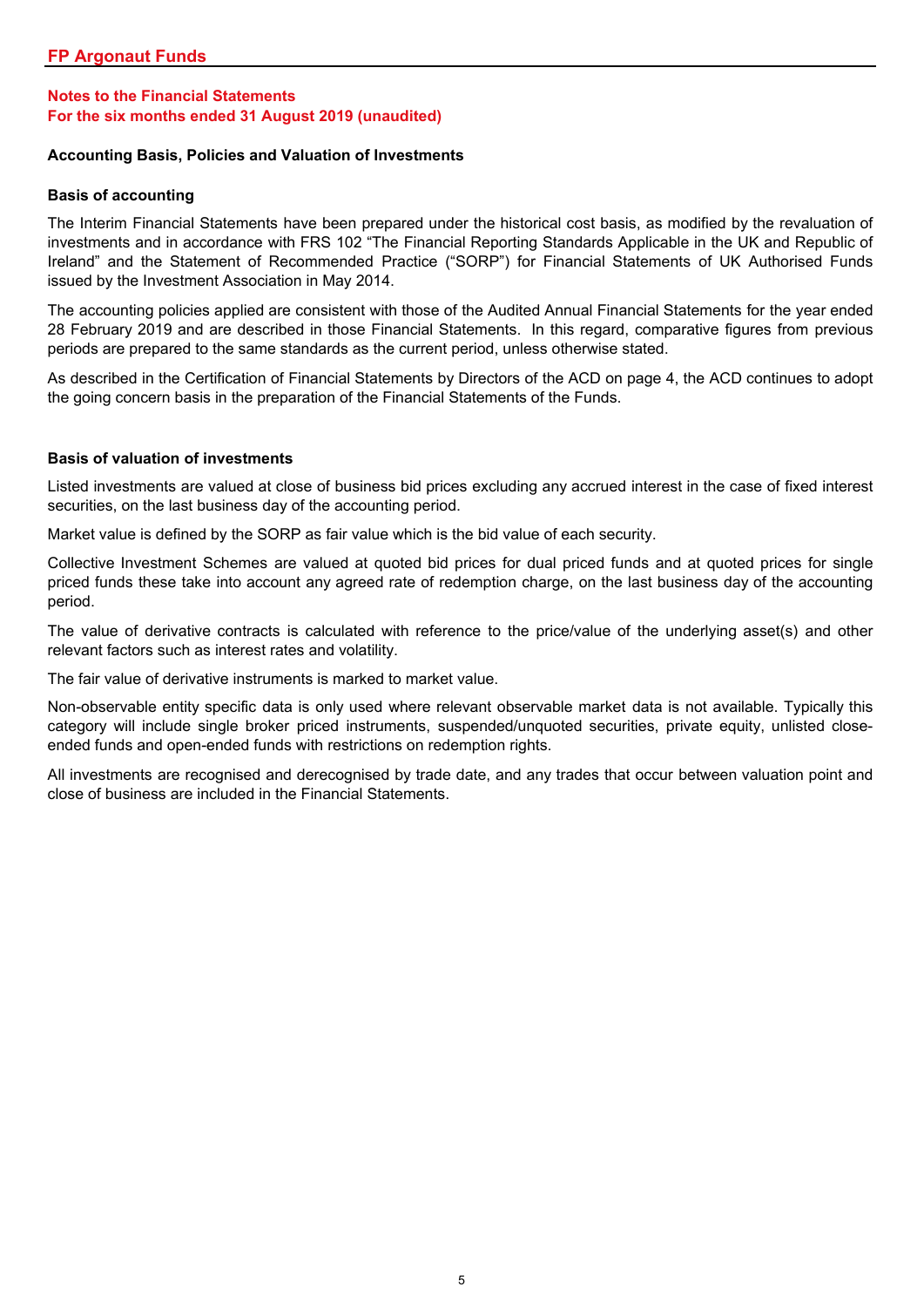#### **Investment Objective**

To provide positive absolute returns in Sterling share class currency over a 3 year rolling period, utilising a variety of asset classes and regardless of market conditions. The Fund will not be managed against any formal benchmark.

Capital invested in the Fund is at risk and there is no guarantee that the investment objective will be met over the 3 year rolling periods or in respect of any other time period.

#### **Investment Policy**

The Investment Manager will seek to identify methodically those investments, generally in European markets including the UK and Eastern Europe, with the most and least attractive characteristics for investment. This assessment will be made with a view to being long on stocks with superior or underestimated earnings trends and being short on stocks with inferior or overestimated earnings trends.

Initially the investment process may involve the use of stock screening tools and meetings with company management teams or industry experts. The Investment Manager then applies its stock research process to assess company and industry trends and management ability of specific companies in order to build a valuation model which assesses fair value versus current share price. The Investment Manager uses this bottomup approach to determine the appropriate investment exposure, if any, of the Fund (direct or through derivatives) to the listed equity securities of companies from those markets (without particular pre-defined portfolio weightings). Investments may also be made to a lesser extent in the corporate debt securities of those companies. The strategy will focus mainly on investing in the 'extremes' of the market i.e. investing in assets considered to be cheap and undervalued and conversely shorting expensive ones.

Investment strategies will be achieved through some use of derivative products (which will include contracts for difference (swaps), traded options and financial futures) in the pursuit of the investment objective. Direct investment will be made in equities and corporate debt securities for long exposure whereas exchange-traded financial derivative instruments and over-the-counter financial derivative instruments (together 'derivatives'), may be used strategically, for (additional) long and for short exposures. Short positions will be generated synthetically through derivatives, designed to allow the Fund to benefit economically from the fall in the price of the underlying securities to which the derivatives relate.

The Fund will use derivative instruments to generate additional income by systematically writing "out of the money" call options.

The use of call options will constrain capital growth if the call options are exercised against the Fund when they are in the money. Additionally, the call options must be covered.

In pursuit of its investment policy, all or a substantial proportion of the Fund's assets may consist of cash, near cash, deposits, warrants and/or money market instruments; the Fund may also invest in government bonds and other transferable securities Collective Investment Schemes (and use may be made of stock lending, borrowing, hedging techniques permitted by the FCA Rules).

In addition to a cash holding being maintained to contribute to the absolute return, substantial cash holdings could be required in support of derivatives to achieve the same economic return as holding the securities themselves.

The Fund's over-the-counter financial derivatives may be transacted with a single counterparty and strategies may be generated through a single derivative contract. In all circumstances, however, the Fund will comply with the investment restrictions and limits set out in the Prospectus. Derivatives strategies are designed to have the same economic effect as if the Fund were investing directly in the equities underlying the derivatives.

In addition, the Fund has the ability to invest in transferable securities embedding derivatives such as convertible bonds and to employ techniques involving, foreign exchange forwards, futures, options, stock lending and contracts for difference for the purpose of efficient portfolio management. These strategies may be used for reducing risk, reducing cost or generating additional capital for the Fund.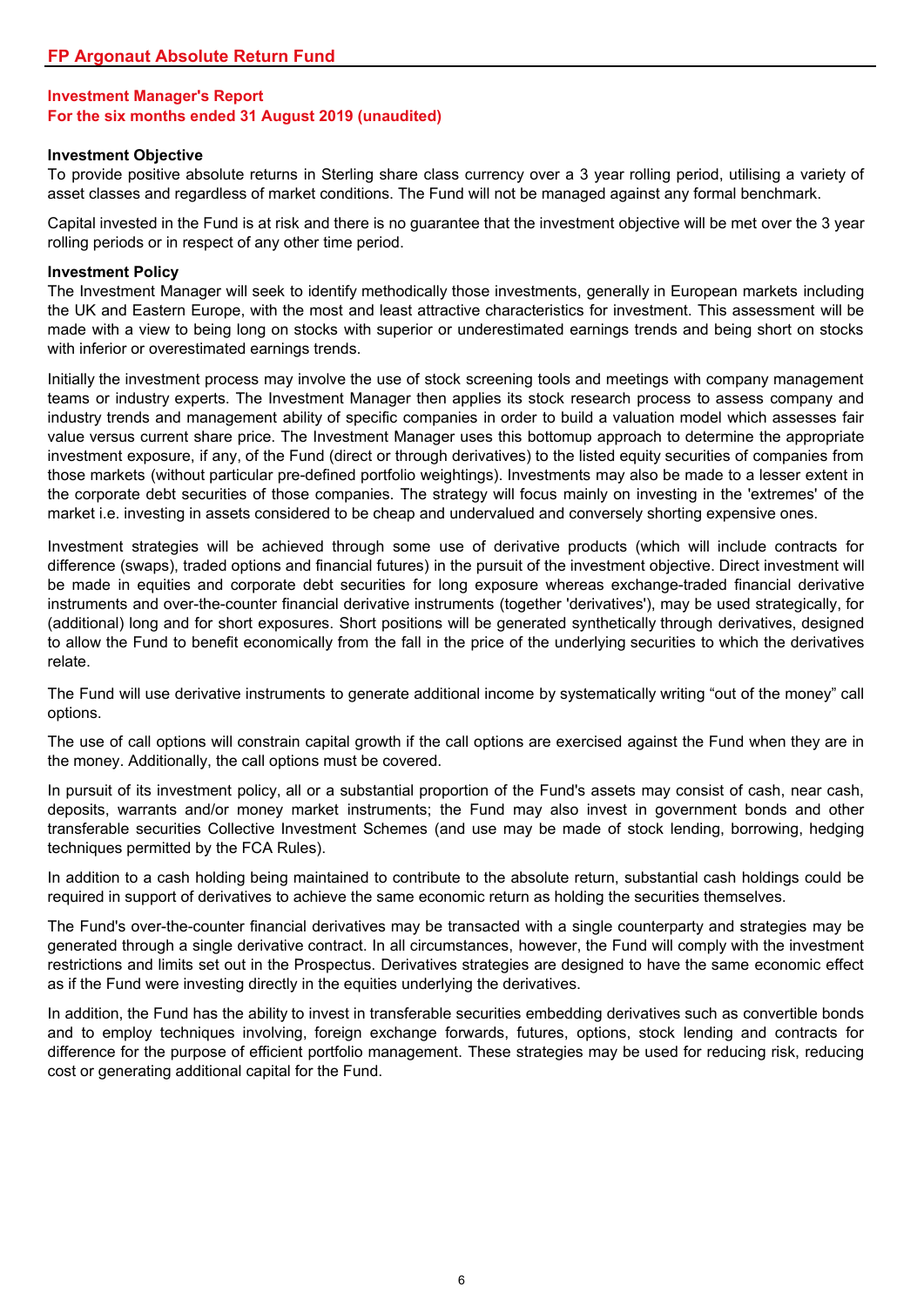The Fund aims to generate absolute returns from five principal strategies:

- Long investing where there is a strong conviction that the stock price will rise;
- Short investing where there is a strong conviction that the stock price will fall;

• Pair trades – a combination of long and short investments to minimise sector and market risk. This could take the form of arbitrage opportunities such as long corporate debt paired with short equity;

• Cash holdings of up to 100% of the portfolio;

• Leverage to increase exposure to equity and corporate debt securities whether long or short but only to the extent permitted by the FCA Regulations.

# **Investment Review**

The Fund returned +22.1% over the review period, compared to the IA Targeted Absolute Return sector of +2.2% and the Lipper Global Alternative Long/Short Equity Europe sector return of -0.3%.<sup>1</sup>

The Fund made positive returns from both its long and short book. Correlation to the Lipper Europe sector over the month fell to just 0.16<sup>2</sup>. The volatility of the Fund was 12.1%, compared to sector volatility of 8.7%.<sup>1</sup>

Our short book witnessed some spectacular winners: London-based online luxury retailer Farfetch nosedived (-53%) following quarterly results that highlighted weak profitability, poor current trading, alarming cash-burn and the announcement of a questionable acquisition. Irish domiciled generics drug manufacturer Endo also plummeted (-64%) under the weight of potential opioid litigation liabilities. Litigation finance outfit Burford (-47%) also plummeted following research published by a noted short-seller that reinforced our longer held short thesis on the stock.<sup>3</sup>

In the long book, the Funds' biggest winner was Spanish blood products manufacturer Grifols (+27%) which rose strongly as the market began to recognise the potential for the company's products in the treatment of Alzheimers' disease. The Fund also gained from its position in Italian telecom towers outfit Infrastrutture Wireless Italiane ("INWIT") (+20%) which announced a transformative merger with Vodafone's Italian assets. Other notable performers included French payments outfit Edenred (+16%), Dutch biotech company Galapagos (+34%).<sup>3</sup>

The period was marked by increasing trade tensions between China and the US which has kept the global industrial complex in recession as well is the seemingly unresolvable issue of how the UK leaves the EU. Central banks stepped into the breach with the Federal Reserve beginning an easing cycle having ended last year promising rate hikes. The ECB also promised further monetary easing including a rate cut and a resumption of asset purchasing.

Sovereign bond yields fell to unprecedented low levels. Investors now pay 69bps (from 45bps) to hold the German 10 year bund. Remarkably, every Eurozone sovereign apart from Italy and Greece has negatively yielding 5-year bonds. Over one third of all outstanding global bonds have negative yields. This is unprecedented and for us this is the single most important indicator of how low the bar now is for European equities as an asset class and a reminder of how, in contrast to Q4 2018 when central banks were hawkish, global liquidity is likely to remain supportive of the overall market level despite the economic gloom. It also explains the renewed bid for precious metals as a store of monetary value.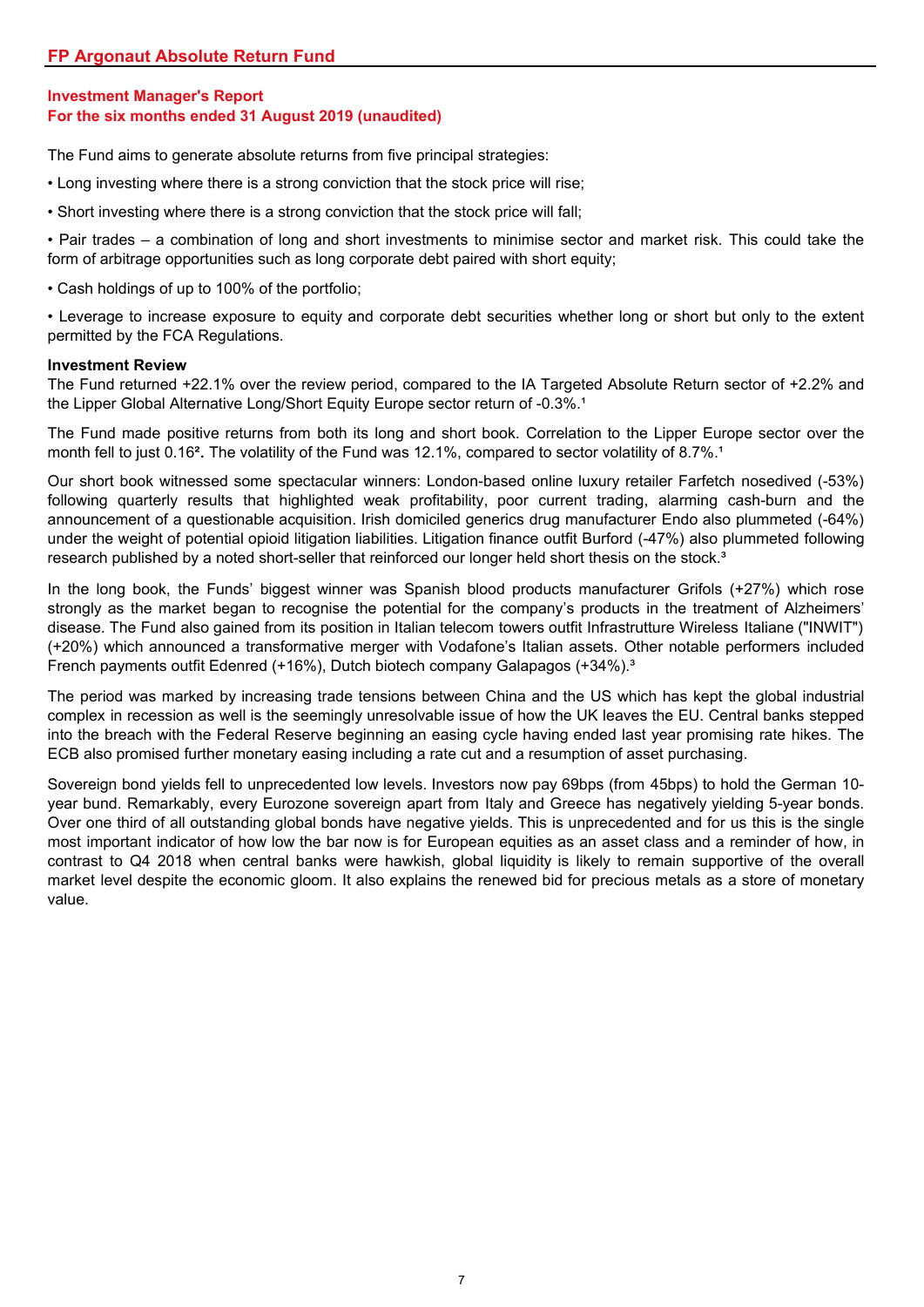#### **Outlook**

Over the month, we left our net and gross exposure largely unchanged. We would, however, continue to caution against looking at the headline net market exposure figure as a useful predictor of future market correlation since it is unadjusted for the beta of individual assets. As we have demonstrated so far in 2019 by generating our strongest returns during May and August - which were significant negative months for the market - it clearly matters what the Fund is "net long" of, a fact that seems to be lost on some. We would suggest that our market correlation so far in 2019 of 0.16 is likely a better predictor of future market beta than any headline "net long" number. We measure our investment success by our ability to generate attractive non-correlated returns, a skill which along with the ability to generate short alpha, has been undervalued by the liquidity bull market of recent years.<sup>2</sup>

*Source: <sup>1</sup> Lipper (GBP I Acc share class run in local currency net of income tax),* 

<sup>2</sup> Argonaut Capital Partners, FP Argonaut Absolute Return Fund and MSCI Europe NR EUR quoted in local currency, GBP and *EUR respectively,* 

<sup>3</sup> Bloomberg, returns quoted in EUR's as c.75% of the Fund is Euro denominated and therefore is the most accurate representation *as the Fund is hedged.*

**Investment Manager** Barry Norris, Fund Manager Investment Adviser to the Fund 12 September 2019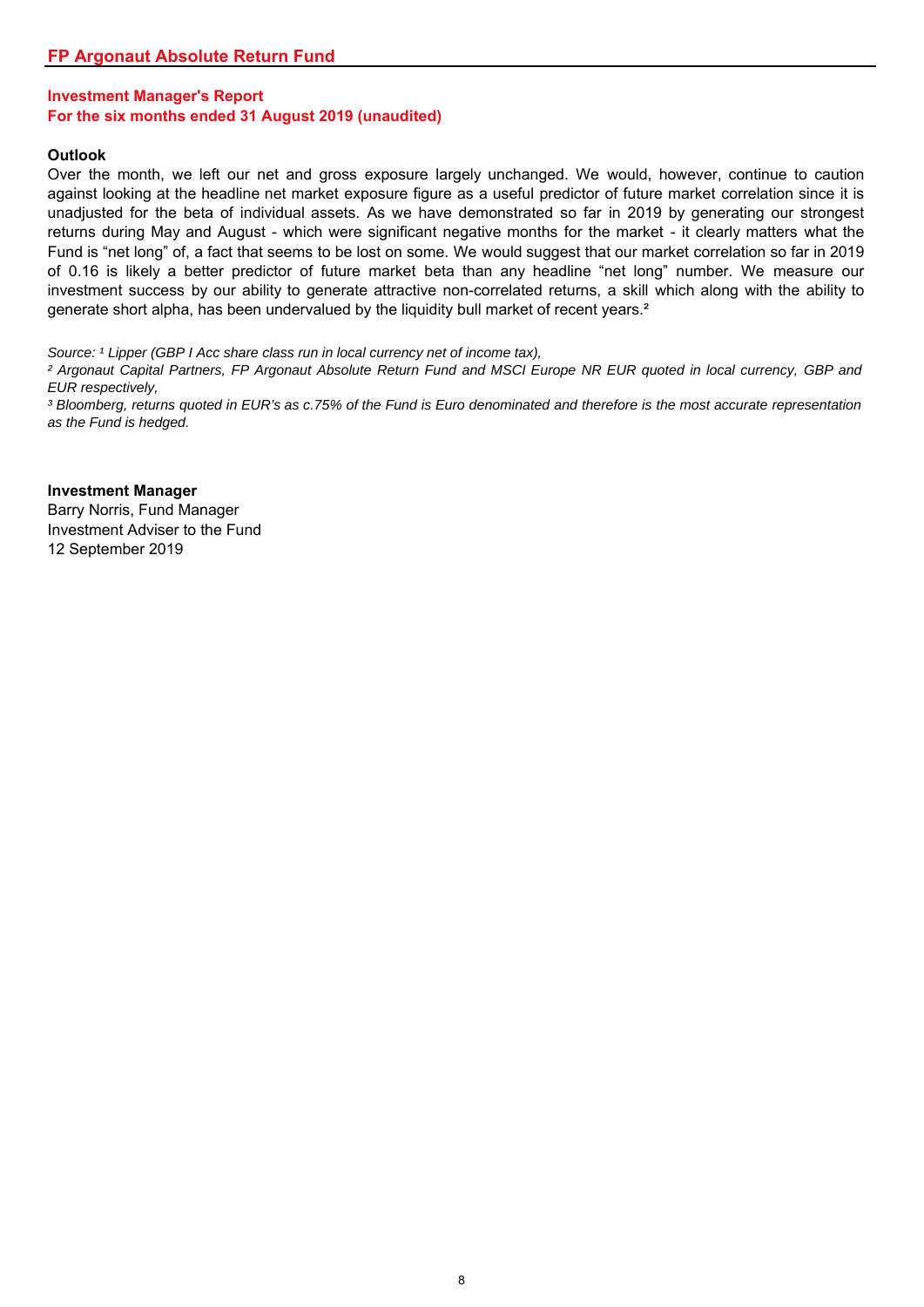# **Net Asset Value per Share As at 31 August 2019 (unaudited)**

# **Net Asset Value**

| <b>Date</b>                           | <b>Net Asset Value</b><br>of Share Class (*) | <b>Shares in Issue</b> | <b>Net Asset Value</b><br>per Share (#) | Percentage<br>Change (%) |
|---------------------------------------|----------------------------------------------|------------------------|-----------------------------------------|--------------------------|
| <b>Share Class A GBP Accumulation</b> |                                              |                        |                                         |                          |
| 28/02/19                              | 1,645,831                                    | 1,087,508              | 151.34                                  |                          |
| 31/08/19                              | 698,653                                      | 377,644                | 185.00                                  | 22.24                    |
| <b>Share Class I GBP Accumulation</b> |                                              |                        |                                         |                          |
| 28/02/19                              | 15,258,747                                   | 9,373,980              | 162.78                                  |                          |
| 31/08/19                              | 9,417,958                                    | 4,714,939              | 199.75                                  | 22.71                    |
| <b>Share Class I EUR Accumulation</b> |                                              |                        |                                         |                          |
| 28/02/19                              | 836,344                                      | 635,210                | 131.66                                  |                          |
| 31/08/19                              | 869,087                                      | 543,043                | 160.04                                  | 21.56                    |
| <b>Share Class I USD Accumulation</b> |                                              |                        |                                         |                          |
| 28/02/19                              | 629,261                                      | 683.270                | 92.10                                   |                          |
| 31/08/19                              | 807,638                                      | 707,301                | 114.19                                  | 23.98                    |
| <b>Share Class R GBP Accumulation</b> |                                              |                        |                                         |                          |
| 28/02/19                              | 13,140,379                                   | 9,469,766              | 138.76                                  |                          |
| 31/08/19                              | 10,161,619                                   | 5.967.614              | 170.28                                  | 22.72                    |

\* Net asset values are listed in Pound Sterling/Euros/US dollars dependent on the Share Class currency.

# Prices are listed in pence/cents dependent on the Share Class currency.

Share Class A EUR Accumulation has been closed 7 May 2019.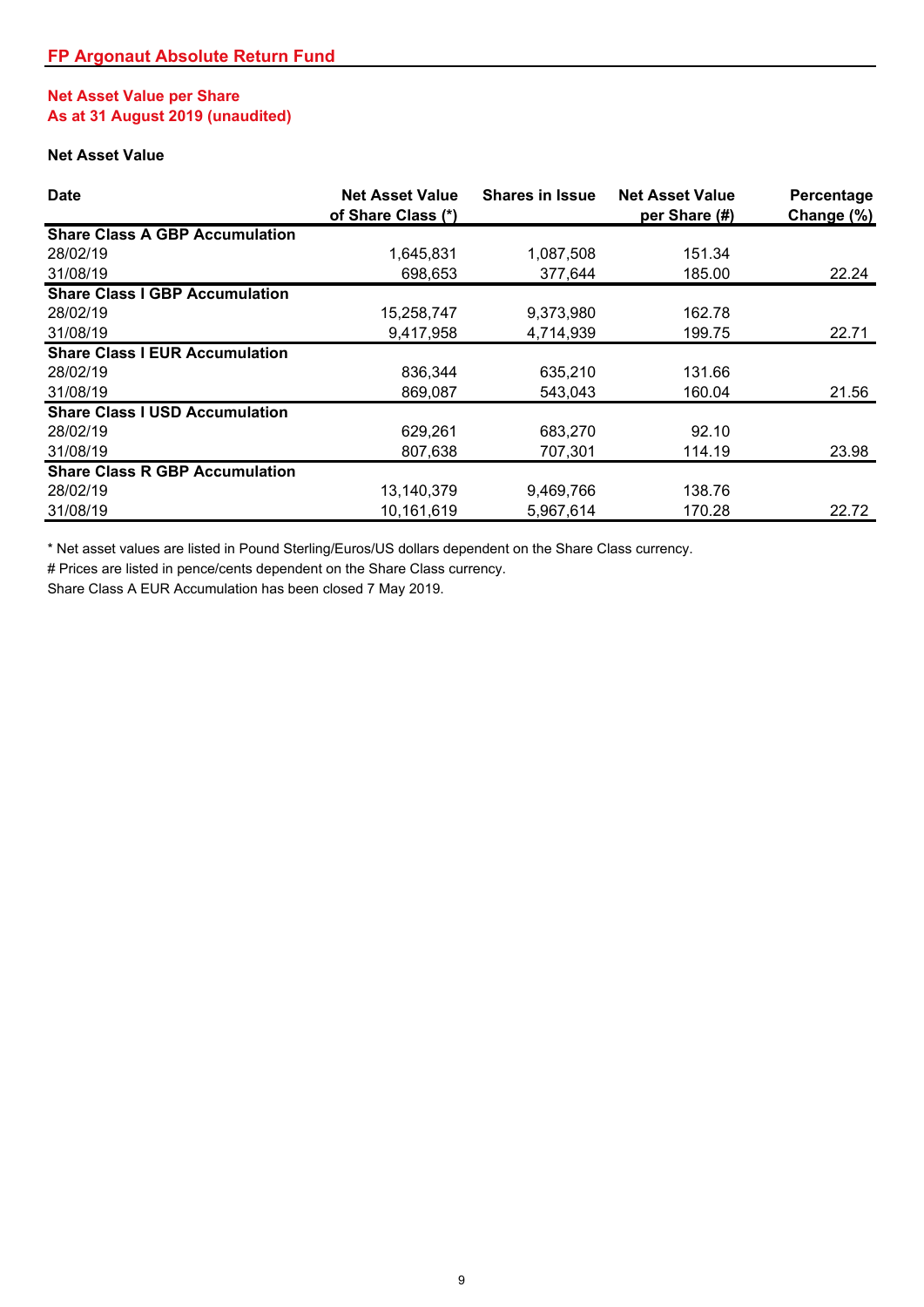# **Performance Information As at 31 August 2019 (unaudited)**

# **Operating Charges**

| <b>Date</b>                           | AMC*<br>(%) | Fund<br>accounting fee<br>for hedged<br>share classes<br>(%) | Other<br>expenses<br>(%) | Synthetic<br>expense<br>ratio<br>(%) | Transaction<br>costs<br>(%) | Total<br>Operating<br>Charges<br>$(\%)$ |
|---------------------------------------|-------------|--------------------------------------------------------------|--------------------------|--------------------------------------|-----------------------------|-----------------------------------------|
| 31/08/19                              |             |                                                              |                          |                                      |                             |                                         |
| Share Class A GBP Accumulation        | 1.50        | 0.19                                                         | 0.50                     | 0.03                                 | 0.79                        | 3.01                                    |
| Share Class I GBP Accumulation        | 0.75        | 0.19                                                         | 0.50                     | 0.03                                 | 0.79                        | 2.26                                    |
| <b>Share Class I EUR Accumulation</b> | 0.75        | 0.26                                                         | 1.07                     | 0.03                                 | 0.79                        | 2.90                                    |
| <b>Share Class I USD Accumulation</b> | 0.75        | 0.26                                                         | 0.50                     | 0.03                                 | 0.79                        | 2.33                                    |
| Share Class R GBP Accumulation        | 0.75        | 0.19                                                         | 0.50                     | 0.03                                 | 0.79                        | 2.26                                    |
| 28/02/19                              |             |                                                              |                          |                                      |                             |                                         |
| Share Class A GBP Accumulation        | 1.50        | 0.09                                                         | 0.34                     | 0.01                                 | 0.41                        | 2.35                                    |
| Share Class I GBP Accumulation        | 0.75        | 0.09                                                         | 0.34                     | 0.01                                 | 0.41                        | 1.60                                    |
| Share Class I EUR Accumulation        | 0.75        | 0.16                                                         | 0.57                     | 0.01                                 | 0.41                        | 1.90                                    |
| Share Class I USD Accumulation        | 0.75        | 0.16                                                         | 0.34                     | 0.01                                 | 0.41                        | 1.67                                    |
| Share Class R GBP Accumulation        | 0.75        | 0.09                                                         | 0.34                     | 0.01                                 | 0.41                        | 1.60                                    |

\* Annual Management Charge

Share Class A EUR Accumulation has been closed 7 May 2019.

The Operating Charge is the ratio of the Fund's total disclosable costs (excluding overdraft interest) to the average net assets of the Fund. When a Fund invests a substantial proportion of its assets in other UCITS or Collective Investment Undertakings (CIU), the Operating Charge shall take account of the operating charges incurred in the underlying CIUs and disclose as a Synthetic expense ratio.

### **Performance Fee**

The Performance Fee will be calculated and accrued daily but will only become payable annually in arrears in respect of each discrete period of twelve months ending 31 December (the "Performance Period"). The Performance Fee will accrue daily as if each day were the end of a Performance Period, therefore if relevant; the fee may be payable upon redemptions and will be paid to the Investment Manager at the end of the Performance Period. There is no maximum value on the Performance Fee that could be taken. Full details can be found in the prospectus.

The amount of Performance Fee payable in respect of each Performance Period is a Sterling amount equivalent to the product of:

(a) the opening NAV;

(b) the higher of:

• the excess performance over 5% (the "Hurdle Rate"); and

• the highest mid price, net of any performance fee, calculated at the end of any previous Performance Period (the "High Watermark"); the higher being the "Target Price";

(c) the rate of the performance fee (being 20% of the outperformance of the Target Price); and

(d) the average number of Shares in issue during the Calculation Period.

The accrual for a performance fee shall reflect the average number of Shares in issue during the Performance Period. However, where the actual number of shares in issue (on any day) is less than 95% of the average number of shares in issue shown on the performance fee calculation (which could occur where large redemptions of shares are placed relative to the number of shares in issue in that share class), the average number of shares in issue will be reset to the actual number of shares in issue.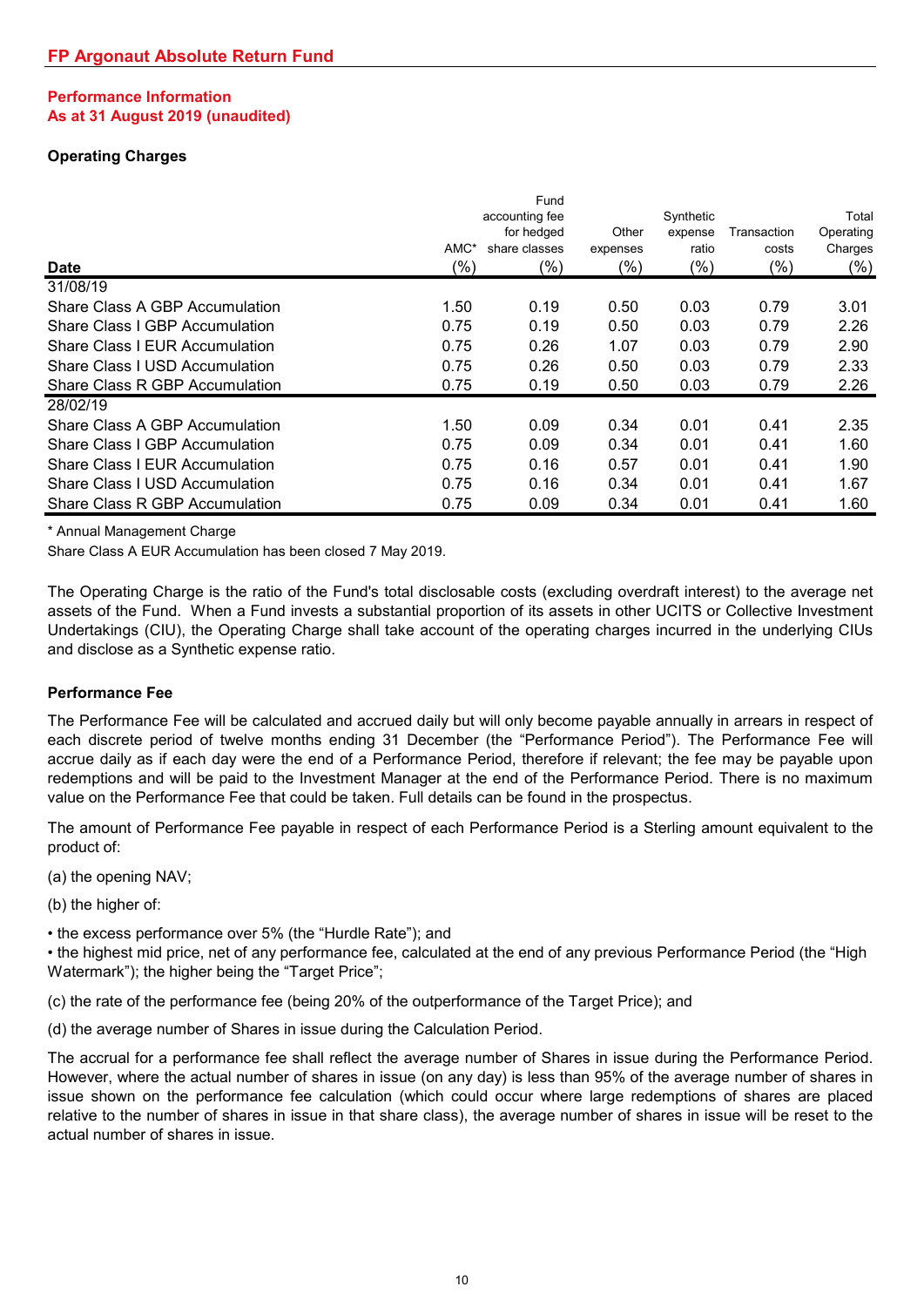# **Performance Information As at 31 August 2019 (unaudited)**

#### **Risk and Reward Profile As at 31 August 2019**

|                                |            | Typically lower rewards |  |   | Typically higher rewards |
|--------------------------------|------------|-------------------------|--|---|--------------------------|
|                                | Lower risk |                         |  |   | Higher risk              |
|                                |            |                         |  |   |                          |
| Share Class A GBP Accumulation |            |                         |  |   |                          |
| Share Class I GBP Accumulation |            |                         |  |   |                          |
| Share Class I EUR Accumulation |            |                         |  | ь |                          |
| Share Class I USD Accumulation |            |                         |  | 5 |                          |
| Share Class R GBP Accumulation |            |                         |  | ь |                          |

• This indicator is based on historical data and may not be a reliable indication of the future risk profile of the Fund.

• The risk category shown is not guaranteed to remain unchanged and may shift over time.

• The lowest category does not mean 'risk free'.

• The Fund appears as a ''5'' on the scale. This is partly because the Fund invests in the shares of companies, whose values tend to vary more widely. Additionally, the Class A and I Shares (depending on their currency of denomination) may be affectred by currency exchange rates.

• The Class R Shares appear as a '5' on the scale. Altought the Fund invests in the shares of companies, whose values tend to vary more widely, it uses derivatives which reduce the impact of variations in value.

### **Risk Warning**

An investment in an Open-Ended Investment Company should be regarded as a medium to long term investment. Investors should be aware that the price of Shares and the income from them may fall as well as rise and investors may not receive back the full amount invested. Past performance is not a guide to future performance. Investments denominated in currencies other than the base currency of a Fund are subject to fluctuation in exchange rates, which may be favourable or unfavourable.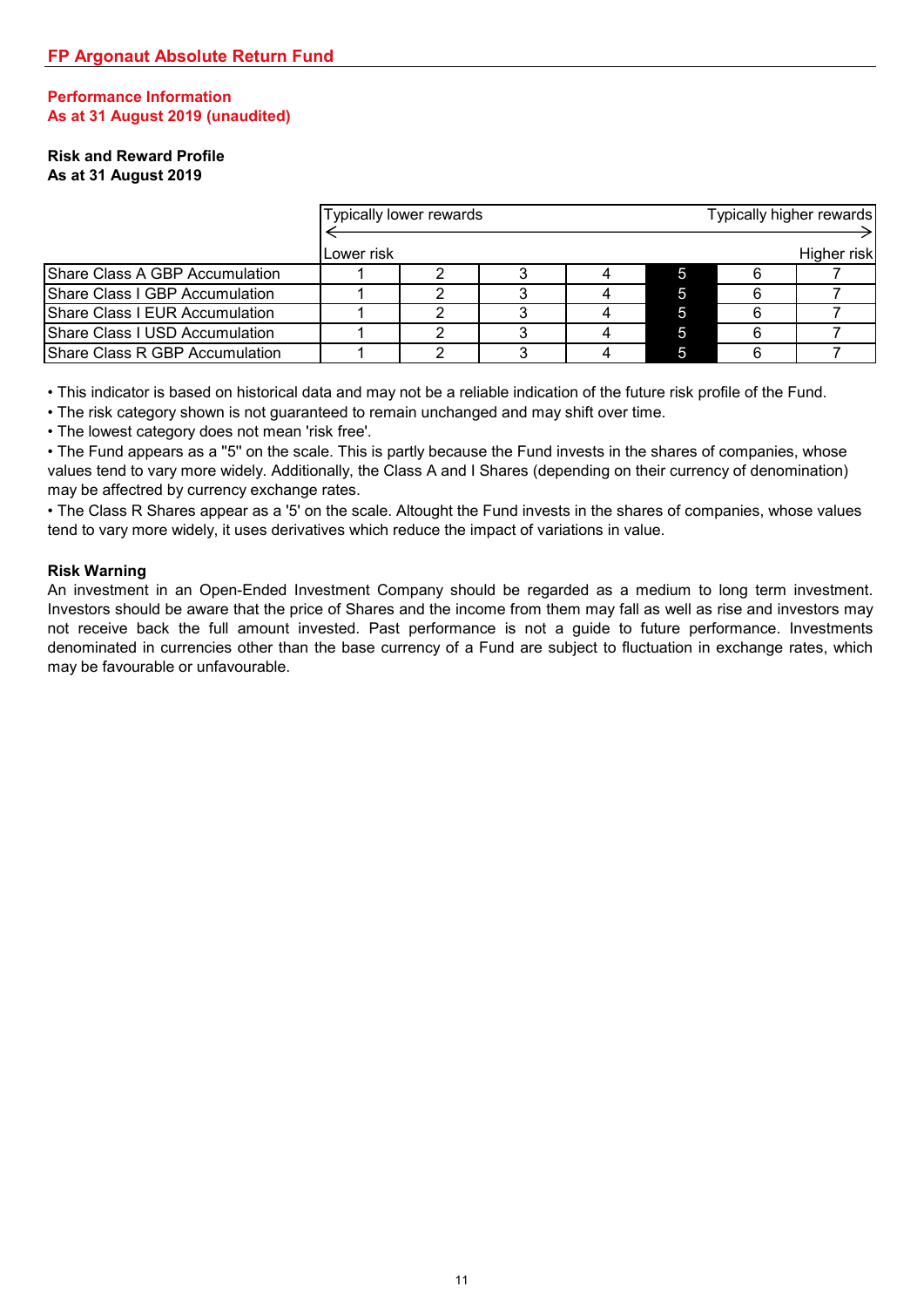| <b>Holdings</b><br>or Nominal |                                                         | <b>Market Value</b> | % of Total        |
|-------------------------------|---------------------------------------------------------|---------------------|-------------------|
| Value                         | <b>Investments</b>                                      | £                   | <b>Net Assets</b> |
|                               |                                                         |                     |                   |
|                               | Equities 13.36% [20.28%]                                |                     |                   |
| 120,000                       | Infrastrutture Wireless Italiane                        | 980,938             | 4.51              |
| 14,000                        | OTP Bank                                                | 460,037             | 2.11              |
| 120,000                       | Segro*                                                  | 942,000             | 4.33              |
| 50,000                        | UNITE*                                                  | 523,500             | 2.41              |
|                               |                                                         | 2,906,475           | 13.36             |
|                               | Collective Investment Schemes 17.17% [5.50%]            |                     |                   |
|                               | 1,545,998 Aberdeen Standard Liquidity Sterling Fund     | 1,545,998           | 7.12              |
|                               | 2,000,000 Goldman Sachs - Sterling Liquid Reserves Fund | 2,000,000           | 9.20              |
|                               | 184,095 State Street Global Advisors Liquidity Fund     | 184,095             | 0.85              |
|                               |                                                         | 3,730,093           | 17.17             |
|                               | Contracts for Difference 0.01% [(0.66)%]                |                     |                   |
| 650,000                       | Aeroflot                                                | (41, 028)           | (0.19)            |
| (27,203) Ambu                 |                                                         | (76, 842)           | (0.35)            |
| (20,000) Ams                  |                                                         | 8,910               | 0.04              |
| 4,000                         | Argenx                                                  | (5, 426)            | (0.02)            |
| (30,000) ASOS                 |                                                         | (51,903)            | (0.24)            |
|                               | (248,469) Bank of Ireland                               | (80, 435)           | (0.37)            |
| (150,000) Betsson             |                                                         | (21, 351)           | (0.10)            |
|                               | (6,000) Casino Guichard Perrachon                       | (22, 299)           | (0.10)            |
|                               | (200,000) Cineworld Group                               | (22, 112)           | (0.10)            |
|                               | (15,000) Deutsche EuroShop                              | (7, 324)            | (0.03)            |
|                               | (200,003) Domino's Pizza                                | (42,001)            | (0.19)            |
|                               | 35,000 Edenred                                          | 27,218              | 0.13              |
|                               | 120,000 EDP Renovaveis                                  | 82,468              | 0.38              |
|                               | (149,865) Endo International                            | 33,821              | 0.16              |
| 65,010 Essity                 |                                                         | 107,232             | 0.49              |
|                               | (45,000) Farfetch                                       | 54,317              | 0.25              |
| 38,000                        | Ferrovial                                               | 39,860              | 0.18              |
|                               | (27,194) Fevertree Drinks                               | (42, 423)           | (0.20)            |
|                               | 11,000 Franco-Nevada                                    | 6,059               | 0.03              |
|                               | 120,000 Gazprom ADR                                     | (5, 321)            | (0.02)            |
| 1,350,000                     | GoCo                                                    | (56, 422)           | (0.26)            |
| 35,000                        | Grifols                                                 | 8,545               | 0.04              |
|                               | (13,994) H Lundbeck                                     | 36,149              | 0.17              |
|                               | (320,602) Hammerson*                                    | (58,029)            | (0.27)            |
| (100,745) Huting              |                                                         | (34, 253)           | (0.16)            |
| (5,000) lpsen                 |                                                         | (17, 407)           | (0.08)            |
|                               | $(8, 114)$ Melexis                                      | (28, 615)           | (0.13)            |
|                               | (34,264) Mercialys*                                     | (21, 688)           | (0.10)            |
| 89,850                        | <b>MMC Norilsk Nickel ADR</b>                           | 53,492              | 0.25              |
| 30,897                        | Mylan                                                   | 12,988              | 0.06              |
|                               |                                                         |                     |                   |
| 16,369<br>(20,064)            | <b>Neste</b><br><b>NMC Health</b>                       | (13, 229)           | (0.06)            |
| 23,000                        | Novo Nordisk                                            | (31, 483)<br>41,417 | (0.15)<br>0.19    |
| 50,000                        | <b>OSRAM Light</b>                                      | 64,468              | 0.30              |
|                               |                                                         |                     |                   |
| 30,000<br>10,000              | Pan American Silver<br>Polyus GDR                       | 18,980              | 0.09              |
|                               | (40,000) ProSiebenSat.1 Media                           | 13,548              | 0.06              |
|                               |                                                         | (44, 851)           | (0.21)            |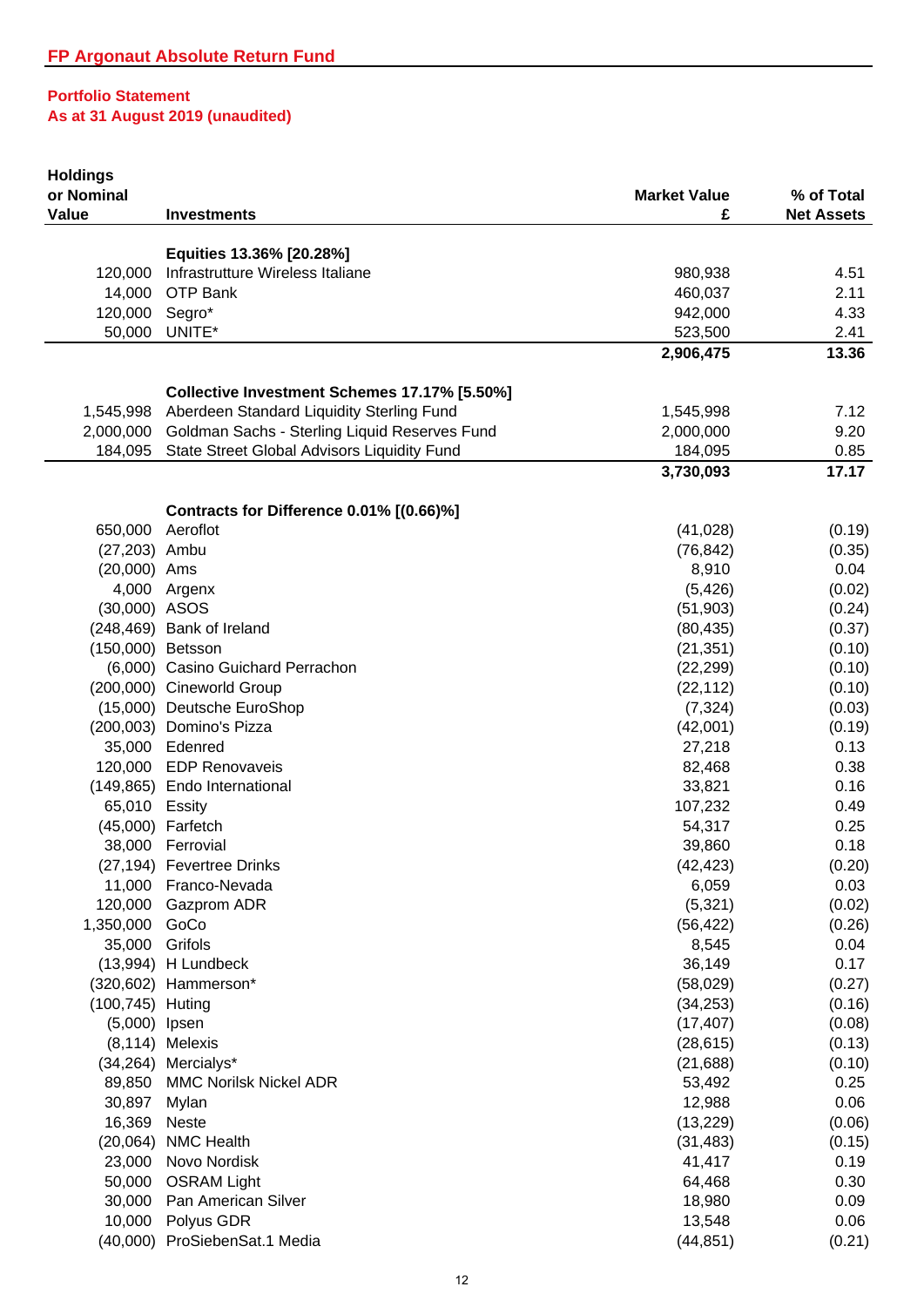| <b>Holdings</b> |                                                            |                     |                   |
|-----------------|------------------------------------------------------------|---------------------|-------------------|
| or Nominal      |                                                            | <b>Market Value</b> | % of Total        |
| Value           | <b>Investments</b>                                         | £                   | <b>Net Assets</b> |
| 40,000          | Schibsted                                                  | 88,007              | 0.41              |
| 20,000          | Scout24                                                    | 27,128              | 0.12              |
|                 | 5,000 SOITEC                                               | 24,153              | 0.11              |
|                 | (150,000) Sports Direct International                      | (32,700)            | (0.15)            |
|                 | (80,000) Standard Chartered                                | (20, 320)           | (0.09)            |
|                 | (50,000) Stora Enso                                        | (22, 335)           | (0.10)            |
|                 | (55,000) Svenska Cellulosa                                 | (32, 507)           | (0.15)            |
| 12,021          | Takeaway.com                                               | 45,111              | 0.21              |
|                 | (59,945) Teva Pharmaceutical ADR                           | (36, 424)           | (0.17)            |
|                 | 40,000 UNITE*                                              | 11,600              | 0.05              |
| 12,095 Varta    |                                                            | 56,872              | 0.26              |
|                 | (30,194) Veoneer SDR                                       | 1,517               | 0.01              |
| 35,949          | <b>Wheaton Precious Metals</b>                             | (8, 324)            | (0.04)            |
| (288,776) XXL   |                                                            | 9,895               | 0.05              |
|                 |                                                            | (3, 297)            | 0.01              |
|                 |                                                            |                     |                   |
|                 | Forward Currency Contracts (0.24)% [0.09%]                 |                     |                   |
|                 | Bought HUF73,225,300 for GBP200,734 Settlement 26/09/2019  | (645)               | (0.01)            |
|                 | Bought SEK145,798 for GBP12,216 Settlement 26/09/2019      | (6)                 | 0.00              |
|                 | Bought USD2,585,649 for GBP2,125,338 Settlement 26/09/2019 | (4, 281)            | (0.02)            |
|                 | Sold CHF855,713 for GBP710,469 Settlement 26/09/2019       | (451)               | 0.00              |
|                 | Sold DKK4,775,743 for GBP578,553 Settlement 26/09/2019     | (1, 145)            | (0.01)            |
|                 | Sold EUR4,031,342 for GBP3,641,096 Settlement 26/09/2019   | (7, 143)            | (0.03)            |
|                 | Sold HUF237,747,000 for GBP651,303 Settlement 26/09/2019   | 1,656               | 0.01              |
|                 | Sold NOK11,017,127 for GBP993,348 Settlement 26/09/2019    | 340                 | 0.00              |
|                 | Sold SEK3,496,996 for GBP294,358 Settlement 26/09/2019     | 1,399               | 0.01              |
|                 | Sold USD5,285,421 for GBP4,293,962 Settlement 26/09/2019   | (41, 767)           | (0.19)            |
|                 | <b>Hedged Share Classes</b>                                |                     |                   |
|                 | Bought EUR859,914 for GBP780,296 Settlement 26/09/2019     | (2, 101)            | (0.01)            |
|                 | Bought USD802,620 for GBP654,225 Settlement 26/09/2019     | 4,179               | 0.01              |
|                 |                                                            | (49, 965)           | (0.24)            |
|                 | <b>Portfolio of investments</b>                            | 6,583,306           | 30.30             |
|                 | Net other assets                                           | 15,143,984          | 69.70             |
|                 | <b>Net assets</b>                                          | 21,727,290          | 100.00            |

\* Real Estate Investment Trusts.

Stock shown as ADRs, GDRs and SDRs represents American Depositary Receipts, Global Depositary Receipts and Swedish Depositary Receipts.

All investments are ordinary shares unless otherwise stated and admitted to official stock exchange listings.

Comparative figures shown above in square brackets relate to 28 February 2019.

Gross purchases for the six months (excluding derivatives): £7,427,599 [2018: £53,591,296].

Total sales net of transaction costs for the six months (excluding derivatives): £36,012,758 [2018: £66,943,683].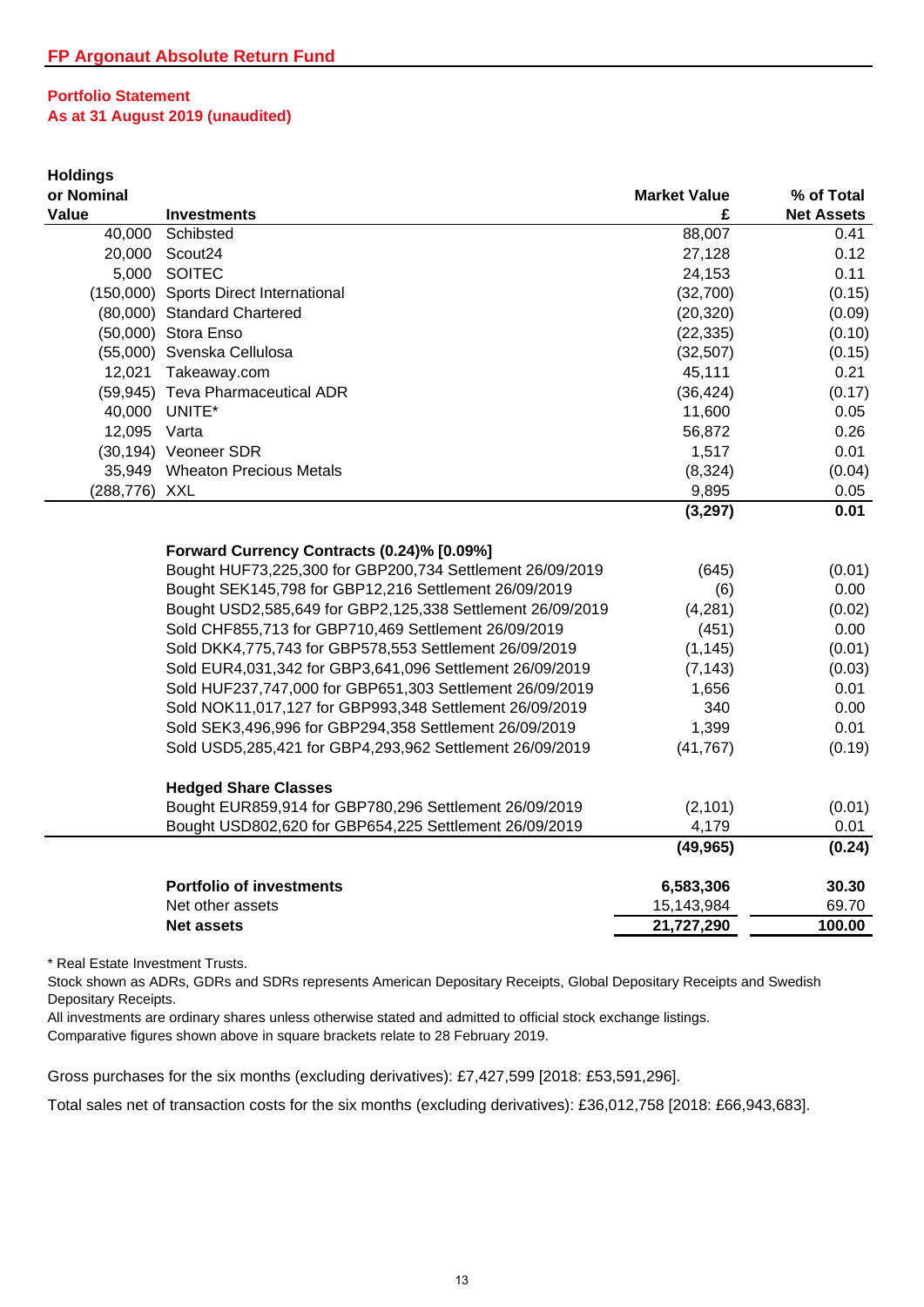# **Statement of Total Return**

**For the six months ended 31 August 2019 (unaudited)**

|                                                   | 01/03/19 to |           | 01/03/18 to<br>31/08/18 |               |  |
|---------------------------------------------------|-------------|-----------|-------------------------|---------------|--|
|                                                   | 31/08/19    |           |                         |               |  |
|                                                   | £           | £         | £                       | £             |  |
| Income:                                           |             |           |                         |               |  |
| Net capital gains/(losses)                        |             | 5,017,406 |                         | (2,212,679)   |  |
| Revenue                                           | 392,018     |           | 834,329                 |               |  |
| Expenses                                          | (432, 879)  |           | (980,774)               |               |  |
| Interest payable and similar charges              | (2,064)     |           | (857)                   |               |  |
| Net expense before taxation                       | (42, 925)   |           | (147, 302)              |               |  |
| Taxation                                          | (723)       |           | (22, 784)               |               |  |
| Net expense after taxation                        |             | (43, 648) |                         | (170,086)     |  |
| Total return before distributions                 |             | 4,973,758 |                         | (2,382,765)   |  |
| <b>Distributions</b>                              |             | (16,050)  |                         | (1,633)       |  |
| Change in net assets attributable to Shareholders |             |           |                         |               |  |
| from investment activities                        |             | 4,957,708 |                         | (2, 384, 398) |  |

# **Statement of Change in Net Assets Attributable to Shareholders For the six months ended 31 August 2019 (unaudited)**

|                                                                                             | 01/03/19 to<br>31/08/19   |              | 01/03/18 to<br>31/08/18   |             |
|---------------------------------------------------------------------------------------------|---------------------------|--------------|---------------------------|-------------|
|                                                                                             | £                         | £            | £                         | £           |
| Opening net assets attributable to Shareholders                                             |                           | 31,363,938   |                           | 58,862,833  |
| Amounts receivable on issue of Shares<br>Amounts payable on cancellation of Shares          | 1,471,044<br>(16,077,711) |              | 4,179,037<br>(12,927,863) |             |
|                                                                                             |                           | (14,606,667) |                           | (8,748,826) |
| Dilution adjustment                                                                         |                           | 12,311       |                           | 5,507       |
| Change in net assets attributable to Shareholders<br>from investment activities (see above) |                           | 4,957,708    |                           | (2,384,398) |
| <b>Closing net assets attributable to Shareholders</b>                                      |                           | 21,727,290   |                           | 47,735,116  |

The above statement shows the comparative closing net assets at 31 August 2018 whereas the current accounting period commenced 1 March 2019.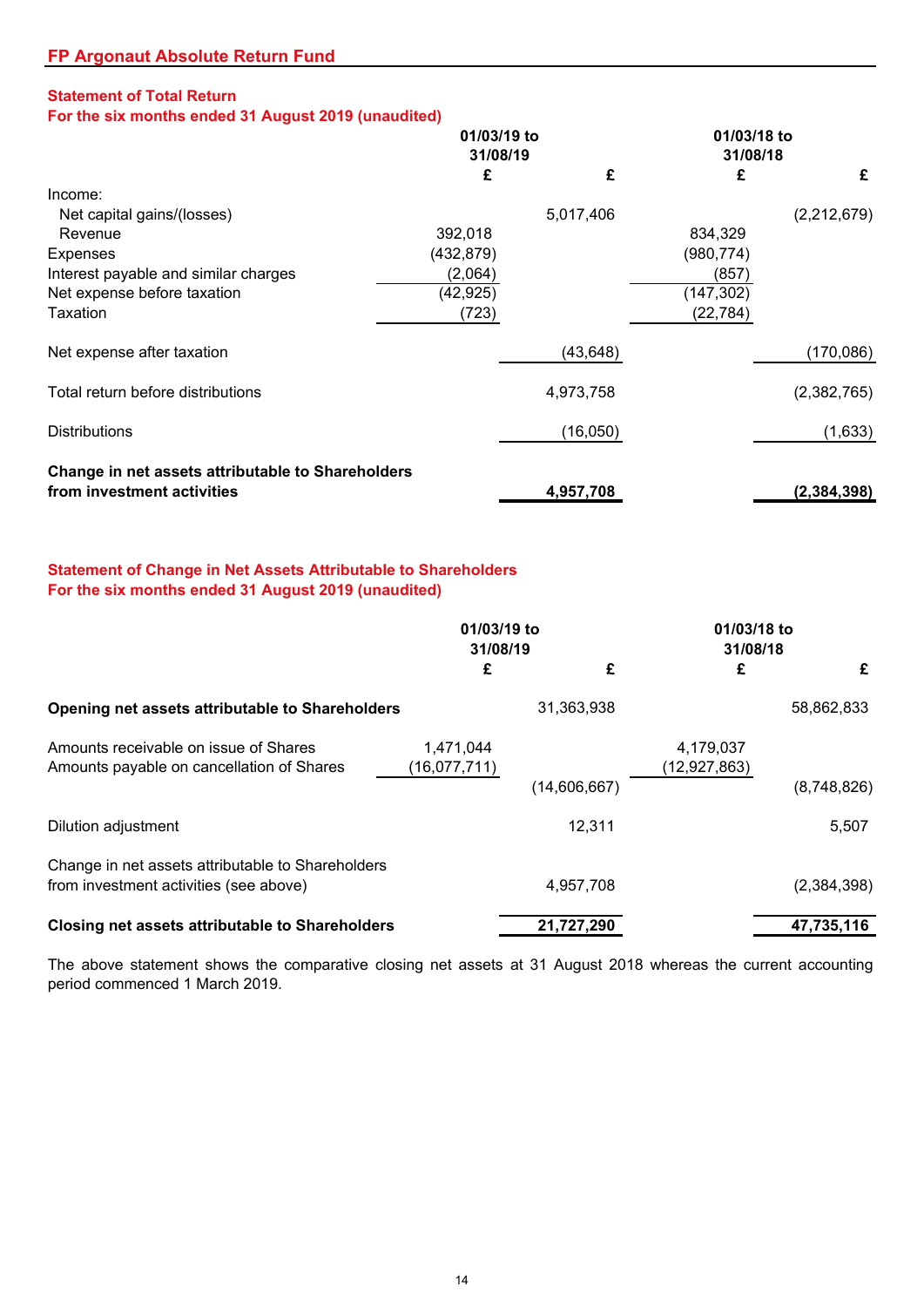# **Balance Sheet**

# **As at 31 August 2019 (unaudited)**

|                                                             | 31/08/19              |                | 28/02/19                |                |  |
|-------------------------------------------------------------|-----------------------|----------------|-------------------------|----------------|--|
| Assets:<br>Fixed assets:<br>Investments                     | £                     | £<br>7,517,897 | £                       | £<br>8,987,610 |  |
| Current assets:<br><b>Debtors</b><br>Cash and bank balances | 401,335<br>16,851,781 |                | 362,342<br>23,580,286   |                |  |
| <b>Total current assets</b>                                 |                       | 17,253,116     |                         | 23,942,628     |  |
| <b>Total assets</b>                                         |                       | 24,771,013     |                         | 32,930,238     |  |
| Liabilities:<br><b>Investment liabilities</b>               |                       | (934, 591)     |                         | (1,081,161)    |  |
| Creditors:<br><b>Bank overdrafts</b><br>Other creditors     | (39)<br>(2, 109, 093) |                | (178,002)<br>(307, 137) |                |  |
| <b>Total creditors</b>                                      |                       | (2, 109, 132)  |                         | (485, 139)     |  |
| <b>Total liabilities</b>                                    |                       | (3,043,723)    |                         | (1,566,300)    |  |
| Net assets attributable to Shareholders                     |                       | 21,727,290     |                         | 31,363,938     |  |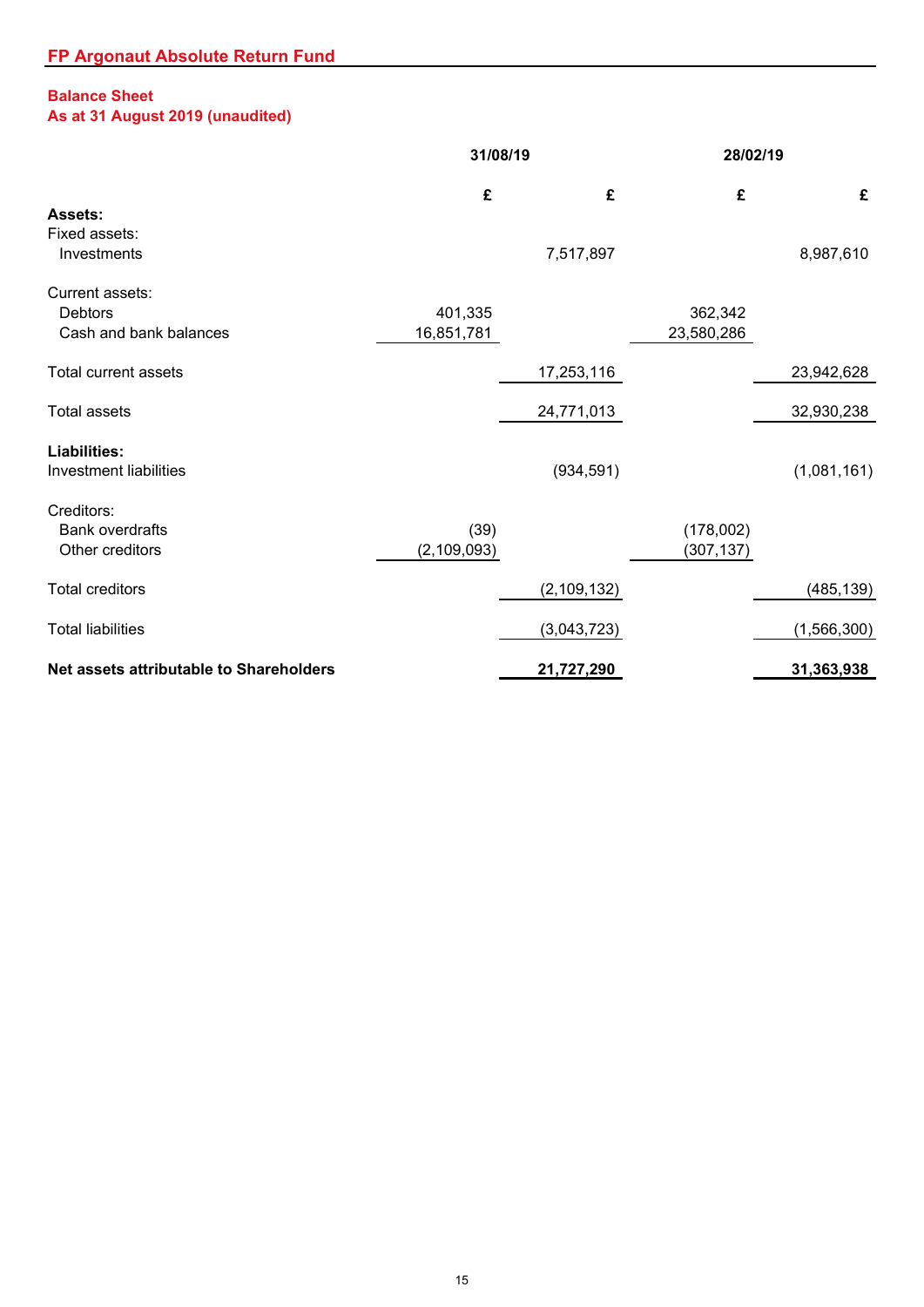# **Distribution Table As at 31 August 2019 (unaudited)**

#### **Interim Distribution in pence per Share**

Group 1 Shares purchased prior to 1 March 2019

Group 2 Shares purchased on or after 1 March to 31 August 2019

|                                       | <b>Net</b> |                     | payable  | <b>Distribution Distribution</b><br>paid |
|---------------------------------------|------------|---------------------|----------|------------------------------------------|
|                                       | revenue    | <b>Equalisation</b> | 31/10/19 | 31/10/18                                 |
|                                       | #          | #                   | #        | #                                        |
| <b>Share Class A GBP Accumulation</b> |            |                     |          |                                          |
| Group 1                               | 0.0000     |                     | 0.0000   | 0.0000                                   |
| Group 2                               | 0.0000     | 0.0000              | 0.0000   | 0.0000                                   |
| <b>Share Class I GBP Accumulation</b> |            |                     |          |                                          |
| Group 1                               | 0.0000     |                     | 0.0000   | 0.0000                                   |
| Group 2                               | 0.0000     | 0.0000              | 0.0000   | 0.0000                                   |
| <b>Share Class I EUR Accumulation</b> |            |                     |          |                                          |
| Group 1                               | 0.0000     |                     | 0.0000   | 0.0000                                   |
| Group 2                               | 0.0000     | 0.0000              | 0.0000   | 0.0000                                   |
| <b>Share Class I USD Accumulation</b> |            |                     |          |                                          |
| Group 1                               | 0.0000     |                     | 0.0000   | 0.0000                                   |
| Group 2                               | 0.0000     | 0.0000              | 0.0000   | 0.0000                                   |
| <b>Share Class R GBP Accumulation</b> |            |                     |          |                                          |
| Group 1                               | 0.0000     |                     | 0.0000   | 0.0000                                   |
| Group 2                               | 0.0000     | 0.0000              | 0.0000   | 0.0000                                   |

# Rates are disclosed in pence/cents depending on Share Class currency. Share Class A EUR Accumulation has been closed 7 May 2019.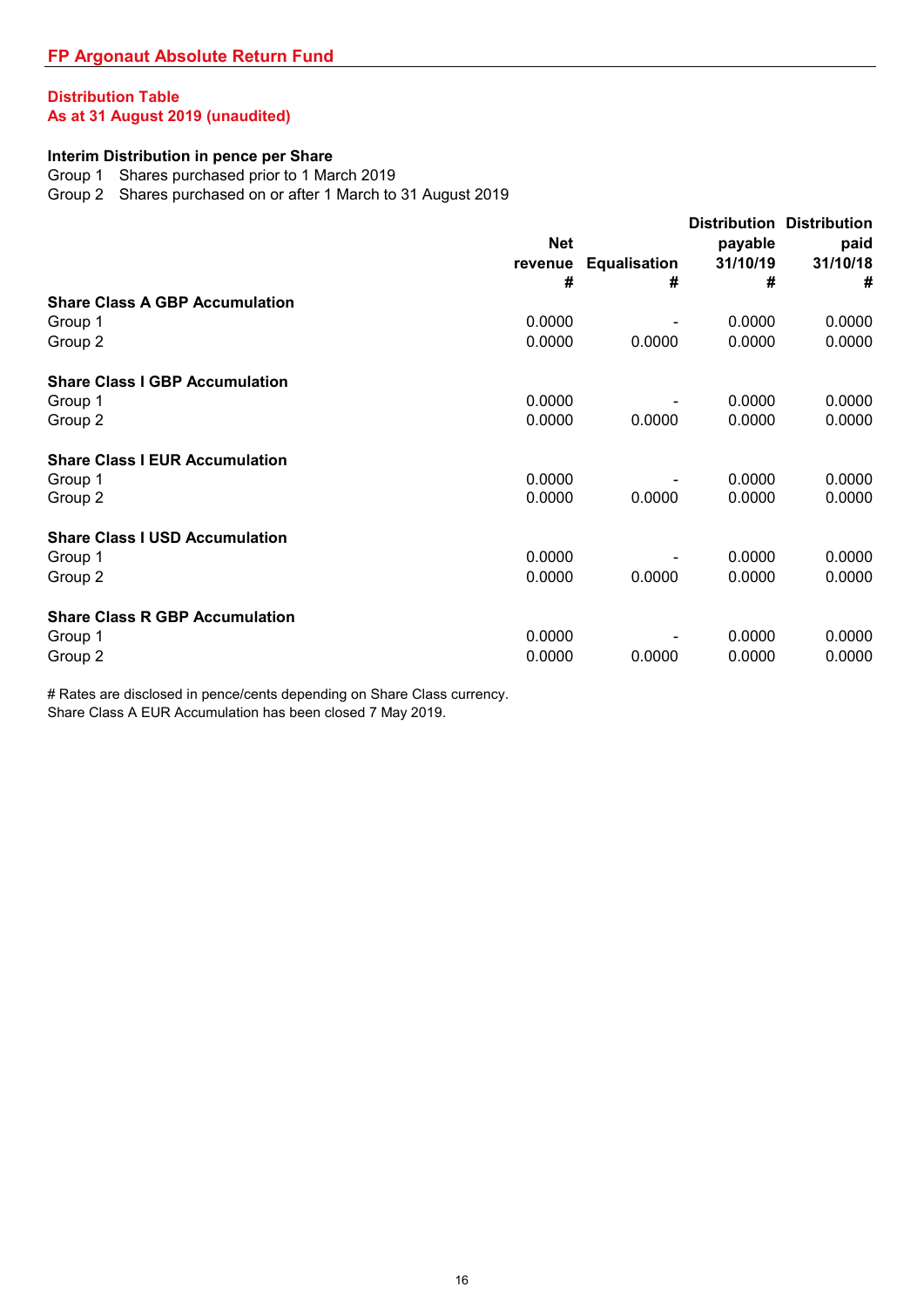# **Securities Financing Transactions As at 31 August 2019 (unaudited)**

# **GLOBAL DATA**

| Proportion of securities and commodities on loan                             |                          |                          |                                  |                              | £                              | %                            |                              |                          |
|------------------------------------------------------------------------------|--------------------------|--------------------------|----------------------------------|------------------------------|--------------------------------|------------------------------|------------------------------|--------------------------|
| Total lendable assets excluding cash and cash equivalents:                   |                          |                          |                                  |                              | 2,402,069                      |                              |                              |                          |
| Securities and commodities on loan                                           |                          |                          |                                  |                              |                                | 0.00%                        |                              |                          |
| Assets engaged in SFTs and total return swaps                                |                          |                          |                                  |                              | £                              | %                            |                              |                          |
| Fund assets under management (AUM)                                           |                          |                          |                                  |                              | 21,723,580                     |                              |                              |                          |
| Absolute value of assets engaged in:                                         |                          |                          |                                  |                              |                                |                              |                              |                          |
| Securities lending                                                           |                          |                          |                                  |                              |                                | 0.00%                        |                              |                          |
| <b>CONCENTRATION DATA</b>                                                    |                          |                          |                                  |                              |                                |                              |                              |                          |
| <b>Top 10 Collateral Issuers</b>                                             |                          |                          |                                  |                              |                                |                              |                              |                          |
| Name and value of collateral and commodities received                        |                          |                          |                                  |                              | £                              |                              |                              |                          |
|                                                                              |                          |                          |                                  |                              |                                |                              |                              |                          |
| <b>Top 10 Counterparties</b>                                                 |                          |                          |                                  |                              |                                |                              |                              |                          |
| Name and value of outstanding transactions                                   |                          |                          |                                  |                              | £                              |                              |                              |                          |
| <b>Securities lending</b>                                                    |                          |                          |                                  |                              |                                |                              |                              |                          |
| <b>AGGREGATE TRANSACTION DATA</b>                                            |                          |                          |                                  |                              |                                |                              |                              |                          |
| Type, Quality and Currency of Collateral                                     |                          |                          |                                  |                              |                                |                              |                              |                          |
| <b>Type</b>                                                                  |                          | Quality                  |                                  |                              |                                | <b>Currencies</b>            |                              | £                        |
| <b>Securities lending</b>                                                    |                          |                          |                                  |                              |                                |                              |                              |                          |
|                                                                              |                          |                          |                                  |                              |                                |                              |                              |                          |
| Maturity Tenor of Collateral (remaining period to maturity)                  |                          |                          |                                  |                              |                                |                              |                              |                          |
|                                                                              |                          |                          | One day One week                 | One to                       | <b>Three</b>                   |                              |                              |                          |
|                                                                              | Less than                | to one                   | to one                           | three                        | months to                      | <b>Above</b>                 | Open                         |                          |
|                                                                              | one day                  | week                     | month                            | months                       | one year                       | one year                     | maturity                     | Total                    |
| <b>Type</b>                                                                  | £                        | £                        | £                                | £                            | £                              | £                            | £                            | £                        |
| Securities lending                                                           | $\overline{\phantom{a}}$ | $\overline{\phantom{a}}$ | $\overline{\phantom{0}}$         | $\qquad \qquad \blacksquare$ | $\overline{\phantom{a}}$       | $\qquad \qquad \blacksquare$ | $\qquad \qquad \blacksquare$ |                          |
|                                                                              | $\overline{\phantom{a}}$ | $\overline{\phantom{a}}$ | $\blacksquare$                   | $\blacksquare$               | $\overline{\phantom{a}}$       | $\blacksquare$               | $\overline{\phantom{a}}$     |                          |
| <b>Counterparty details</b>                                                  |                          |                          |                                  |                              |                                |                              |                              |                          |
| <b>Type</b>                                                                  |                          |                          | <b>Countries of counterparty</b> |                              | <b>Settlement and clearing</b> |                              |                              | £                        |
|                                                                              |                          |                          |                                  |                              |                                |                              |                              |                          |
|                                                                              |                          |                          |                                  |                              |                                |                              |                              |                          |
| Maturity Tenor of SFTs and Total Return Swaps (remaining period to maturity) |                          |                          | One day One week                 | One to                       | <b>Three</b>                   |                              |                              |                          |
|                                                                              | Less than                | to one                   | to one                           | three                        | months to                      | <b>Above</b>                 | Open<br>trans-               |                          |
|                                                                              | one day                  | week                     | month                            | months                       | one year                       | one year                     | actions                      | Total                    |
| <b>Type</b>                                                                  | £                        | £                        | £                                | £                            | £                              | £                            | £                            | £                        |
| Securities lending                                                           | $\blacksquare$           | $\blacksquare$           | $\blacksquare$                   | $\blacksquare$               | $\blacksquare$                 | $\blacksquare$               | $\blacksquare$               | $\overline{\phantom{a}}$ |
|                                                                              |                          | $\blacksquare$           | $\blacksquare$                   | $\blacksquare$               | $\blacksquare$                 | $\blacksquare$               | $\blacksquare$               | $\blacksquare$           |
|                                                                              |                          |                          |                                  |                              |                                |                              |                              |                          |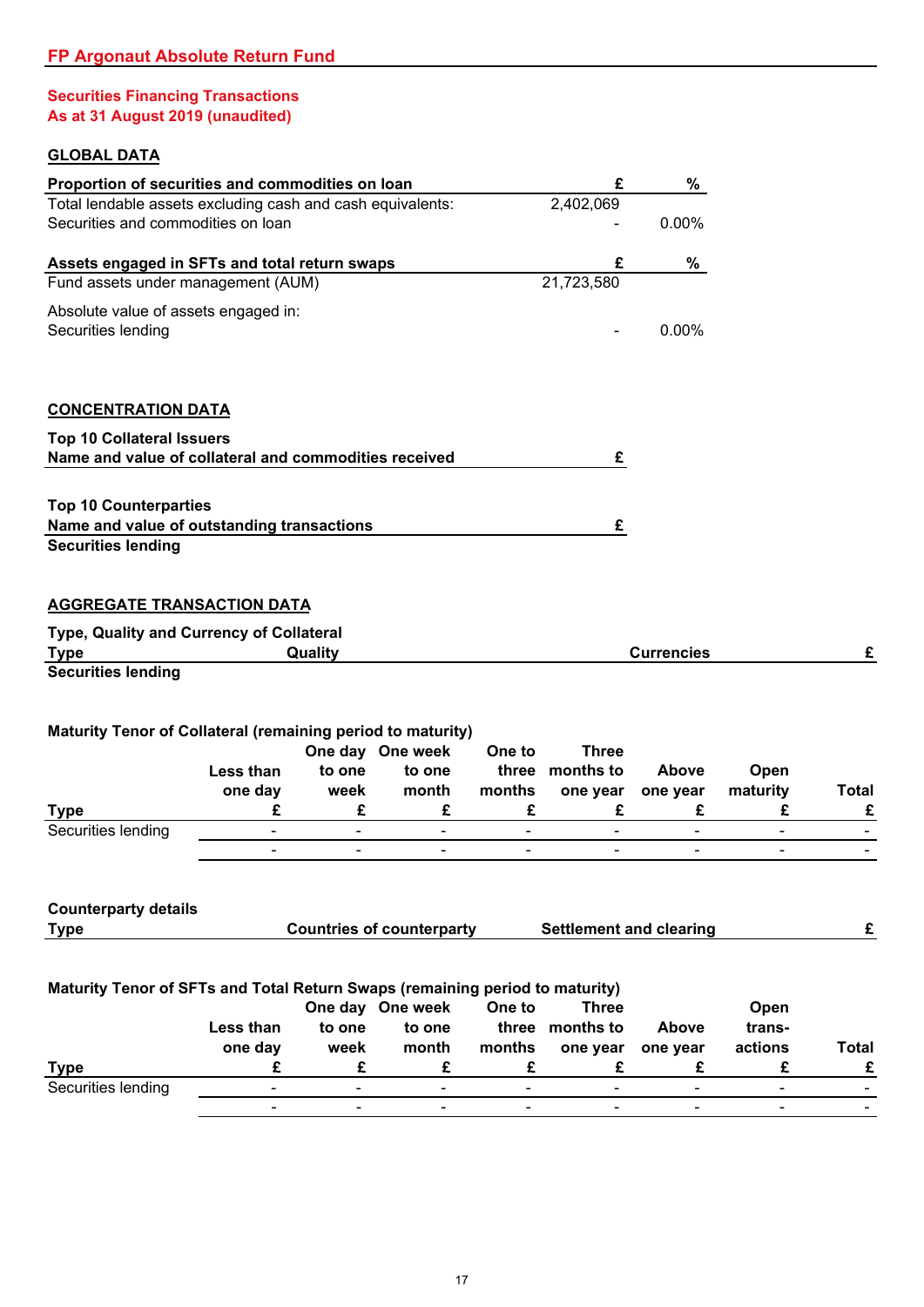# **FP Argonaut Absolute Return Fund**

# **Securities Financing Transactions As at 31 August 2019 (unaudited)**

# **RE-USE OF COLLATERAL**

The Fund does not engage in re-use of collateral.

# **SAFEKEEPING OF COLLATERAL RECEIVED**

| Names and value of custodians safekeeping collateral |  |
|------------------------------------------------------|--|
|                                                      |  |

Number of custodians safekeeping collateral

| <b>RETURN AND COST</b>    | <b>Collective Investment</b><br>Undertaking | <b>Manager of Collective</b><br>Investment<br><b>Undertaking</b> | Third Parties (e.g.<br>lending agent) | Total |
|---------------------------|---------------------------------------------|------------------------------------------------------------------|---------------------------------------|-------|
| <b>Securities lending</b> |                                             |                                                                  |                                       |       |
| Gross return              | 157                                         | 52                                                               | $\overline{\phantom{0}}$              | 209   |
| % of total gross return   | 75.00%                                      | 25.00%                                                           | $0.00\%$                              |       |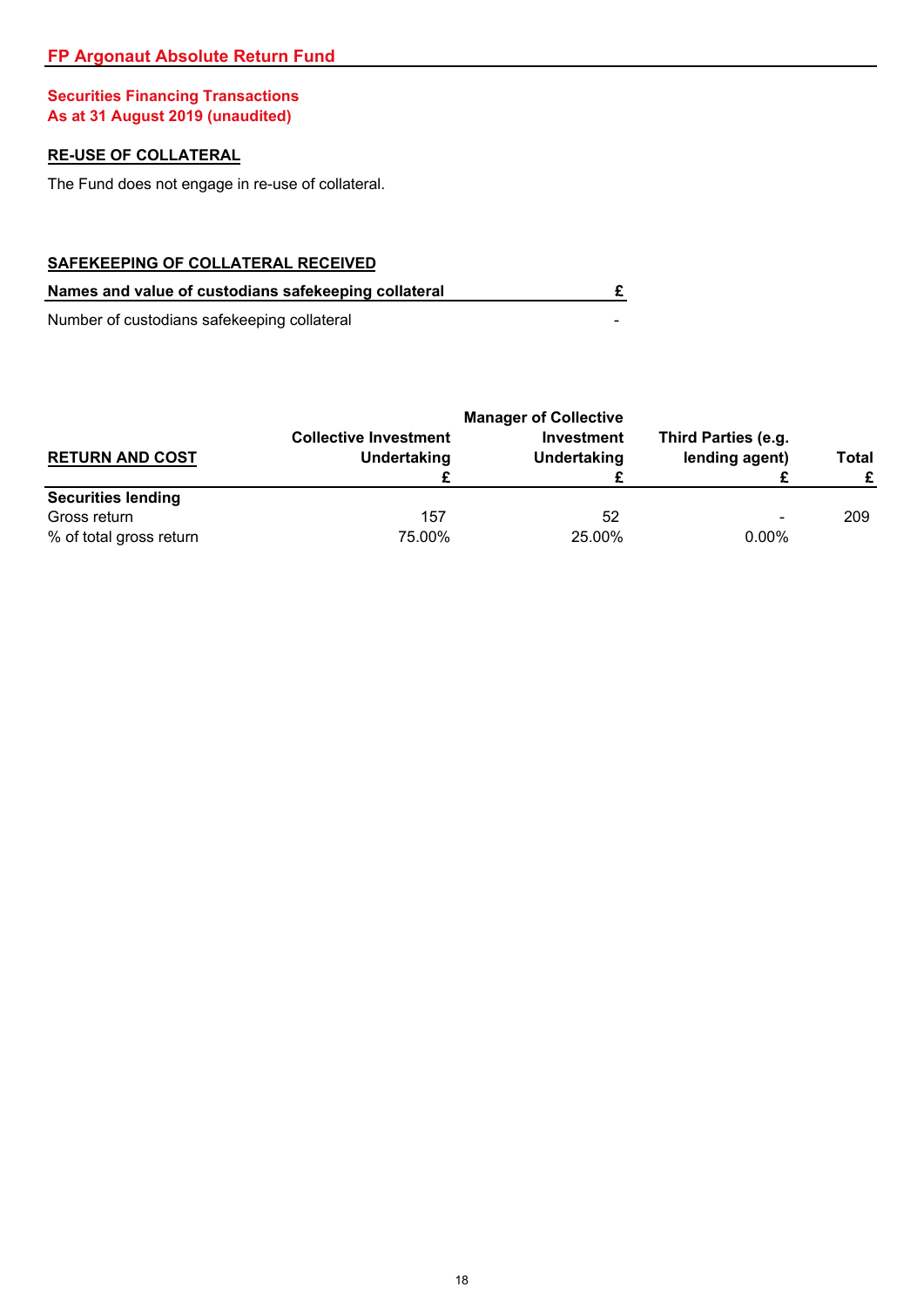### **Investment Objective**

The Fund aims to achieve above average returns of the Investment Association (IA) Europe ex UK Sector and attempt to perform a top quartile profile when measured against competing funds in the same sector.

#### **Investment Policy**

To aim to achieve its objective, the Fund will invest in a concentrated portfolio of approximately 30-60 stocks. The Fund will invest predominantly in securities of companies incorporated in Continental Europe and Ireland. The Fund may also invest in companies that are headquartered or quoted outside Europe which derive a significant part of their business from Europe and whose securities are listed or traded on an eligible securities exchange.

The Fund will not concentrate on any particular sector but will invest in a broad range of stocks without regard to market capitalisation. The fund manager will however have regard to liquidity and tracking error.

The Fund may also invest in other transferable securities, units in Collective Investment Schemes, money market instruments and deposits.

The Fund may also make use of derivatives and forward transactions for the purpose of efficient portfolio management, including the use of hedging techniques and stock lending.

#### **Investment Review**

The Fund returned  $+16.8\%$  over the review period, compared to the IA Europe ex UK sector of  $+10.6\%$ .

The Funds' biggest winner was Spanish blood products manufacturer Grifols (+34%) which rose strongly as the market began to recognise the potential for the company's products in the treatment of Alzheimers' disease. The Fund also gained from its position in Italian telecom towers outfit INWIT (+27%) which announced a transformative merger with Vodafone's Italian assets. Other notable performers included French payments outfit Edenred (+22%), Dutch biotech company Galapagos (+28%) and Belgian warehouse owner WDP (+43%).²

The period was marked by increasing trade tensions between China and the US which has kept the global industrial complex in recession as well is the seemingly unresolvable issue of how the UK leaves the EU. Central banks stepped into the breach with the Federal Reserve beginning an easing cycle having ended last year promising rate hikes. The ECB also promised further monetary easing including a rate cut and a resumption of asset purchasing.

Sovereign bond yields fell to unprecedented low levels. Investors now pay 69bps (from 45bps) to hold the German 10 year bund. Remarkably, every Eurozone sovereign apart from Italy and Greece has negatively yielding 5-year bonds. Over one third of all outstanding global bonds have negative yields. This is unprecedented and for us this is the single most important indicator of how low the bar now is for European equities as an asset class and a reminder of how, in contrast to Q4 2018 when central banks were hawkish, global liquidity is likely to remain supportive of the overall market level despite the economic gloom. It also explains the renewed bid for precious metals as a store of monetary value.

### **Outlook**

Since the financial crisis in 2008 high quality companies have consistently outperformed cheap stocks, a reflection, we believe, of a deflationary macro environment where profit growth is reliant on innovation rather than a rising tide floating all boats. It is worth remembering that it was not always thus: in the pre-financial stock market cycle, in which we first cut our teeth, commodity stocks with no obvious competitive advantage delivered stellar performers, whilst higher quality stocks struggled. Hence, it is often a difficult task to isolate a Fund manager's skill from their inherent style bias, even if a long enough track record exists for this to be statistically significant. We take comfort from the fact that our stock selection process which involves the identification of companies likely to earn more profit than the market currently anticipates, whilst by no means flawless, and subject to momentum reversals, this has largely served our unitholders well over two very different cycles and should be flexible enough to adapt if the future is ever different to the recent past.

Source: <sup>1</sup> Lipper (R Acc run in GBP net of income tax), *² Bloomberg*

**Investment Manager** Barry Norris, Fund Manager Investment Adviser to the Fund 12 September 2019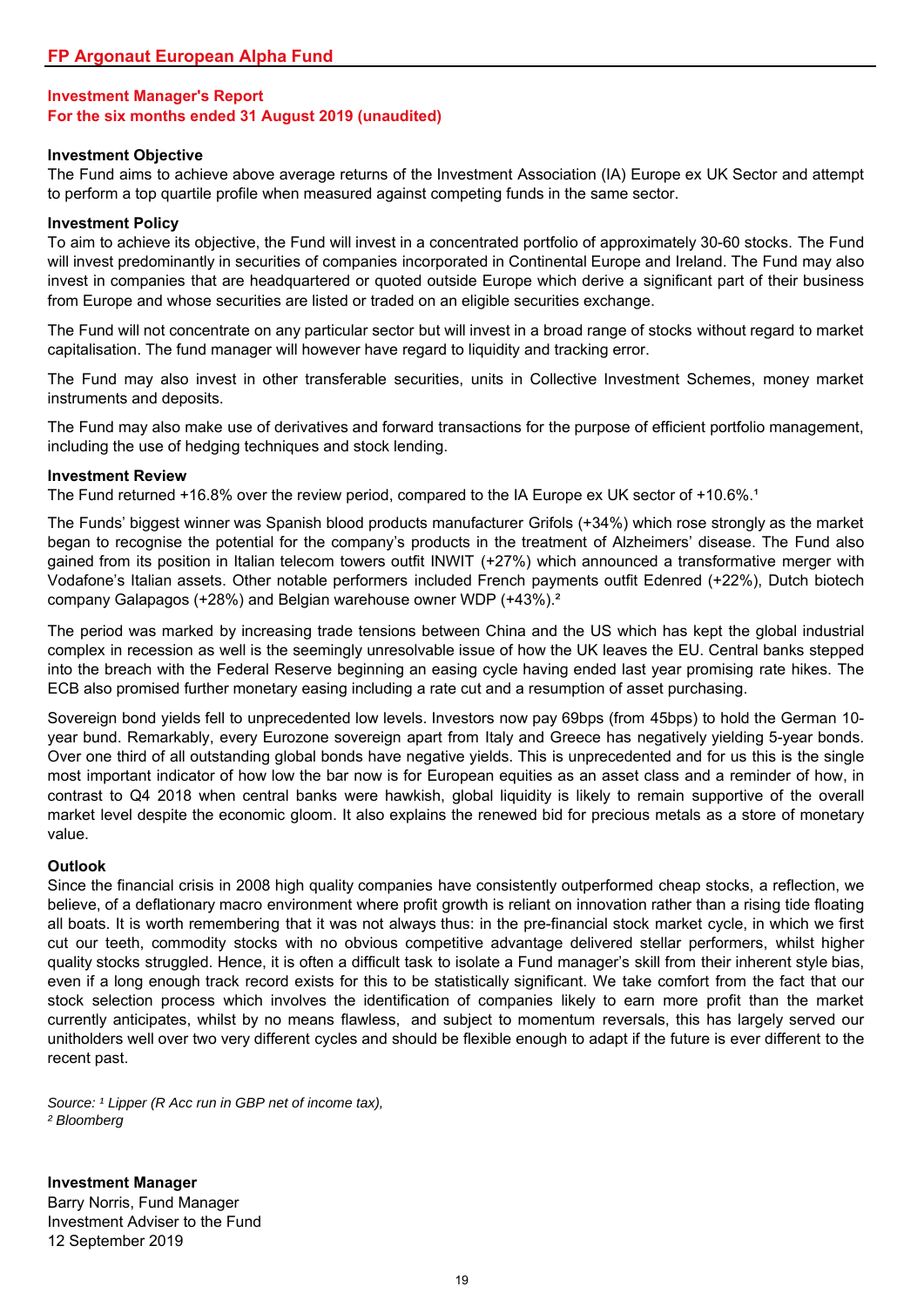# **Net Asset Value per Share As at 31 August 2019 (unaudited)**

# **Net Asset Value**

| <b>Date</b>                                    | <b>Net Asset Value</b><br>of Share Class (*) | <b>Shares in Issue</b> | <b>Net Asset Value</b><br>per Share (#) | Percentage<br>Change (%) |
|------------------------------------------------|----------------------------------------------|------------------------|-----------------------------------------|--------------------------|
| <b>Share Class A GBP Income</b>                |                                              |                        |                                         |                          |
| 28/02/19                                       | 325,209                                      | 227,112                | 143.19                                  |                          |
| 31/08/19                                       | 338,677                                      | 205,459                | 164.84                                  | 15.12                    |
| <b>Share Class A GBP Accumulation</b>          |                                              |                        |                                         |                          |
| 28/02/19                                       | 30,856,537                                   | 10,114,627             | 305.07                                  |                          |
| 31/08/19                                       | 28,315,046                                   | 8,018,047              | 353.14                                  | 15.76                    |
| <b>Share Class A EUR Accumulation</b>          |                                              |                        |                                         |                          |
| 28/02/19                                       | 28,059                                       | 19,184                 | 146.26                                  |                          |
| 31/08/19                                       | 17,039                                       | 10,630                 | 160.29                                  | 9.59                     |
| <b>Share Class I GBP Income</b>                |                                              |                        |                                         |                          |
| 28/02/19                                       | 6,329,458                                    | 4,312,159              | 146.78                                  |                          |
| 31/08/19                                       | 5,214,260                                    | 3,085,189              | 169.01                                  | 15.15                    |
| <b>Share Class I GBP Accumulation</b>          |                                              |                        |                                         |                          |
| 28/02/19                                       | 8,815,601                                    | 3,250,767              | 271.19                                  |                          |
| 31/08/19                                       | 6,813,781                                    | 2,159,648              | 315.50                                  | 16.34                    |
| <b>Share Class I GBP Accumulation (Hedged)</b> |                                              |                        |                                         |                          |
| 28/02/19                                       | 538,548                                      | 557,590                | 96.58                                   |                          |
| 31/08/19                                       | 311,956                                      | 291,041                | 107.19                                  | 10.99                    |
| <b>Share Class I EUR Accumulation</b>          |                                              |                        |                                         |                          |
| 28/02/19                                       | 4,556,275                                    | 2,879,489              | 158.23                                  |                          |
| 31/08/19                                       | 4,990,233                                    | 2,863,177              | 174.29                                  | 10.15                    |
| <b>Share Class R GBP Income</b>                |                                              |                        |                                         |                          |
| 28/02/19                                       | 1,820,620                                    | 1,101,598              | 165.27                                  |                          |
| 31/08/19                                       | 1,484,137                                    | 779,930                | 190.29                                  | 15.14                    |
| <b>Share Class R GBP Accumulation</b>          |                                              |                        |                                         |                          |
| 28/02/19                                       | 19,152,738                                   | 10,873,613             | 176.14                                  |                          |
| 31/08/19                                       | 19,372,171                                   | 9,453,197              | 204.93                                  | 16.34                    |

\* Net asset values are listed in Pound Sterling/Euros dependent on the Share Class currency.

# Prices are listed in pence/cents dependent on the Share Class currency.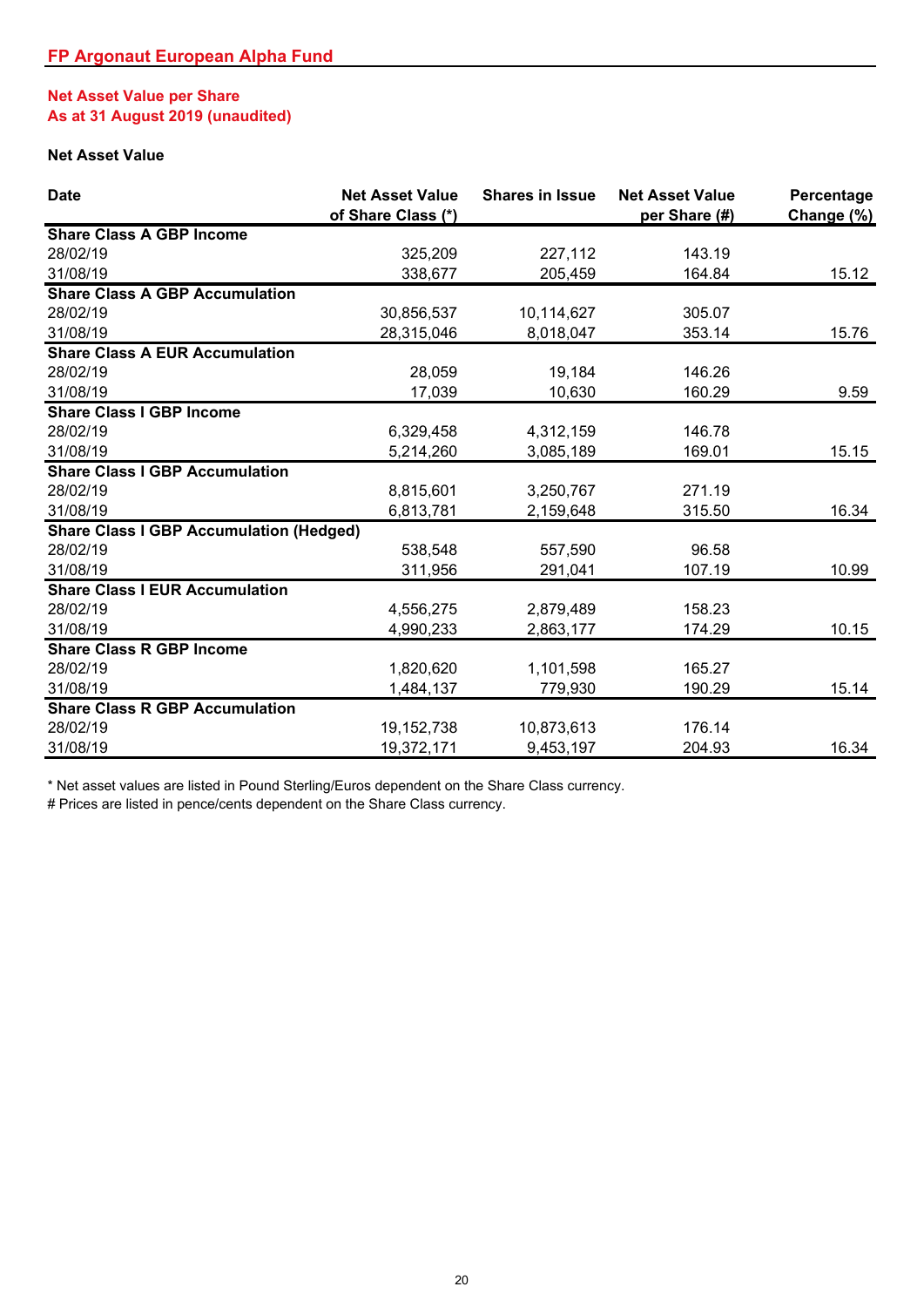## **Performance Information As at 31 August 2019 (unaudited)**

# **Operating Charges**

|                      |         | Fund<br>accounting<br>fee for hedged administration | General | Other    | Transaction | Total<br>Operating |
|----------------------|---------|-----------------------------------------------------|---------|----------|-------------|--------------------|
|                      | AMC*    | share classes                                       | fee     | expenses | costs       | Charges            |
| <b>Date</b>          | $(\% )$ | $(\% )$                                             | $(\%)$  | $(\% )$  | $(\% )$     | $(\%)$             |
| 31/08/19             |         |                                                     |         |          |             |                    |
| Share Class A        | 1.75    | (0.01)                                              | 0.11    | 0.13     | 0.03        | 2.01               |
| Share Class I        | 0.75    | (0.01)                                              | 0.11    | 0.13     | 0.03        | 1.01               |
| Share Class I Hedged | 0.75    | 0.05                                                | 0.11    | 0.13     | 0.03        | 1.07               |
| Share Class R        | 0.75    | (0.01)                                              | 0.11    | 0.13     | 0.03        | 1.01               |
| 28/02/19             |         |                                                     |         |          |             |                    |
| Share Class A        | 1.75    | 0.01                                                | 0.11    | 0.08     | 0.03        | 1.98               |
| Share Class I        | 0.75    | 0.01                                                | 0.11    | 0.08     | 0.03        | 0.98               |
| Share Class I Hedged | 0.75    | 0.07                                                | 0.11    | 0.08     | 0.03        | 1.04               |
| Share Class R        | 0.75    | 0.01                                                | 0.11    | 0.08     | 0.03        | 0.98               |

\* Annual Management Charge

The Operating Charge is the ratio of the Fund's total disclosable costs (excluding overdraft interest) to the average net assets of the Fund.

# **Risk and Reward Profile**

# **As at 31 August 2019**

|               |            | Typically lower rewards |  |   | Typically higher rewards |
|---------------|------------|-------------------------|--|---|--------------------------|
|               | Lower risk |                         |  |   | Higher risk              |
| Share Class A |            |                         |  | 6 |                          |
| Share Class I |            |                         |  | 6 |                          |
| Share Class R |            |                         |  | 6 |                          |

• This indicator is based on historical data and may not be a reliable indication of the future risk profile of the Fund.

• The risk category shown is not guaranteed to remain unchanged and may shift over time.

• The lowest category does not mean 'risk free'.

• The Class A, I and R Shares above appear as "6" on the scale. This is partly because the Fund invests in the shares of companies, whose values tend to vary more widely. Additionally, the Class A and I Shares (depending on their currency denomination) may be affected by currency exchange rates.

### **Risk Warning**

An investment in an Open-Ended Investment Company should be regarded as a medium to long term investment. Investors should be aware that the price of Shares and the income from them may fall as well as rise and investors may not receive back the full amount invested. Past performance is not a guide to future performance. Investments denominated in currencies other than the base currency of a Fund are subject to fluctuation in exchange rates, which may be favourable or unfavourable.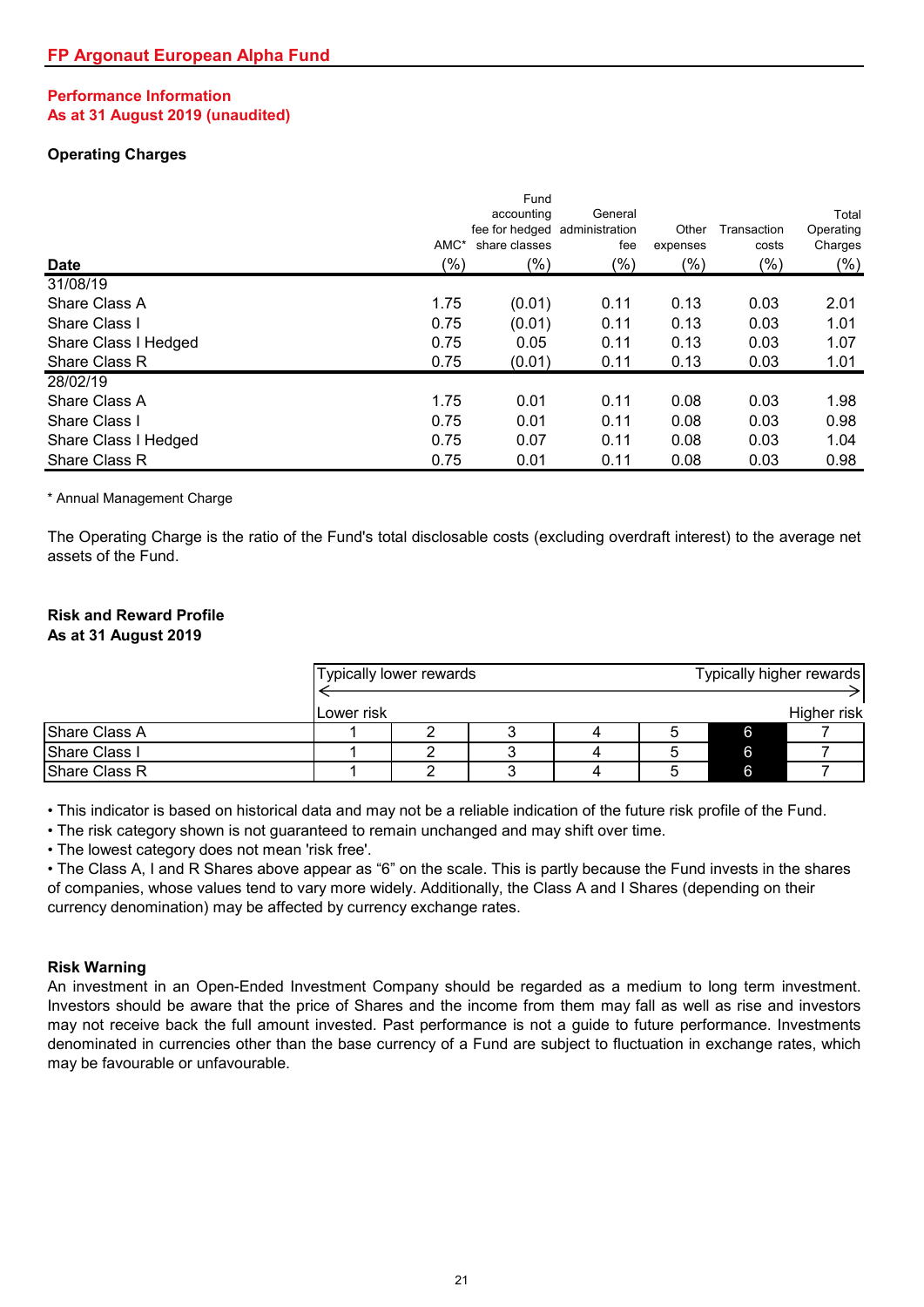| <b>Holdings</b> |                                    |                        |                   |
|-----------------|------------------------------------|------------------------|-------------------|
| or Nominal      |                                    | <b>Market Value</b>    | % of Total        |
| <b>Value</b>    | <b>Investments</b>                 | £                      | <b>Net Assets</b> |
|                 |                                    |                        |                   |
| 2,500           | Belgium 3.98% [2.51%]<br>Galapagos | 346,896                | 0.52              |
|                 | Warehouses De Pauw*                |                        |                   |
| 15,000          |                                    | 2,295,005<br>2,641,901 | 3.46              |
|                 |                                    |                        | 3.98              |
|                 | Cyprus 0.94% [3.86%]               |                        |                   |
| 40,709          | TCS GDR (UK Listing)               | 621,741                | 0.94              |
|                 |                                    | 621,741                | 0.94              |
|                 | Denmark 5.69% [1.05%]              |                        |                   |
| 60,000          | Novo Nordisk                       | 2,568,650              | 3.87              |
| 20,000          | Vestas Wind Systems                | 1,206,950              | 1.82              |
|                 |                                    | 3,775,600              | 5.69              |
|                 |                                    |                        |                   |
|                 | Finland 2.01% [0.50%]              |                        |                   |
| 51,509          | <b>Neste</b>                       | 1,331,182              | 2.01              |
|                 |                                    | 1,331,182              | 2.01              |
|                 | France 8.51% [11.79%]              |                        |                   |
| 110,020         | Edenred                            | 4,406,252              | 6.64              |
| 15,000          | <b>SOITEC</b>                      | 1,244,484              | 1.87              |
|                 |                                    | 5,650,736              | 8.51              |
|                 |                                    |                        |                   |
|                 | Germany 14.46% [21.68%]            |                        |                   |
| 140,000         | Osram Light                        | 4,616,957              | 6.96              |
| 60,000          | Scout <sub>24</sub>                | 2,897,241              | 4.37              |
| 30,000          | Varta                              | 2,080,696              | 3.13              |
|                 |                                    | 9,594,894              | 14.46             |
|                 | Hungary 2.97% [3.64%]              |                        |                   |
| 60,000          | OTP Bank                           | 1,971,584              | 2.97              |
|                 |                                    | 1,971,584              | 2.97              |
|                 |                                    |                        |                   |
|                 | Ireland 0.00% [7.32%]              |                        |                   |
|                 | Italy 5.63% [7.38%]                |                        |                   |
| 74,935          | FinecoBank                         | 633,967                | 0.95              |
| 380,000         | Infrastrutture Wireless Italiane   | 3,106,305              | 4.68              |
|                 |                                    | 3,740,272              | 5.63              |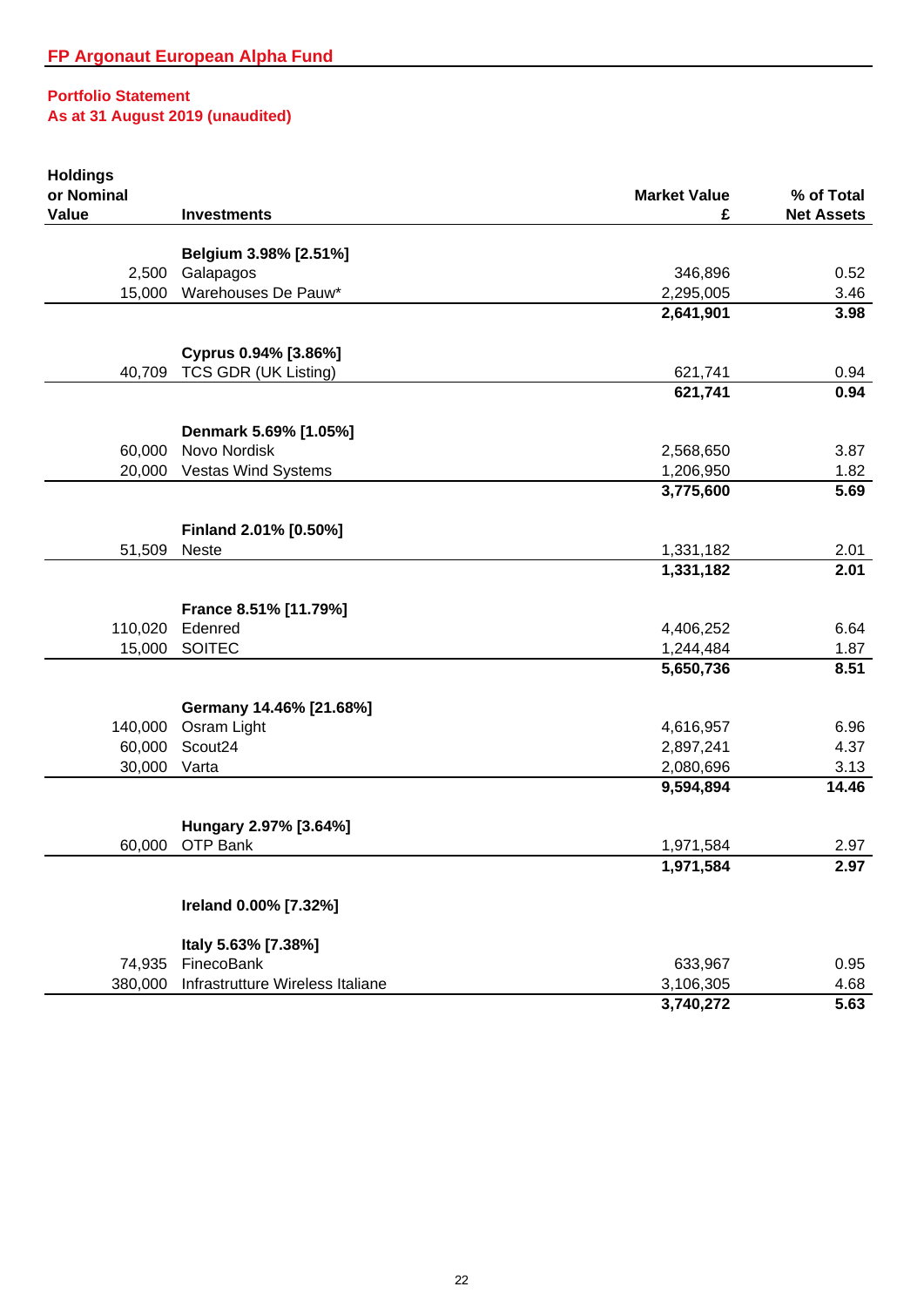| <b>Holdings</b> |                                     |                     |                   |
|-----------------|-------------------------------------|---------------------|-------------------|
| or Nominal      |                                     | <b>Market Value</b> | % of Total        |
| Value           | <b>Investments</b>                  | £                   | <b>Net Assets</b> |
|                 | Netherlands 8.81% [5.38%]           |                     |                   |
| 18,000          | Argenx                              | 1,923,898           | 2.90              |
| 35,000          | Takeaway.com                        | 2,742,386           | 4.13              |
| 20,000          | <b>Wolters Kluwer</b>               | 1,184,577           | 1.78              |
|                 |                                     | 5,850,861           | 8.81              |
|                 | Norway 6.35% [0.00%]                |                     |                   |
| 70,000          | Adevinta                            | 717,039             | 1.08              |
| 140,110         | Schibsted                           | 3,500,839           | 5.27              |
|                 |                                     | 4,217,878           | 6.35              |
|                 |                                     |                     |                   |
|                 | Portugal 2.81% [1.92%]              |                     |                   |
| 600,000         | EDP - Energias de Portugal          | 1,864,217           | 2.81              |
|                 |                                     | 1,864,217           | 2.81              |
|                 | Russia 7.57% [2.25%]                |                     |                   |
| 19,701          | Gazprom ADR (UK Listing)            | 111,588             | 0.17              |
| 330,299         | Gazprom ADR (US Listing)            | 1,868,670           | 2.82              |
| 35,000          | MMC Norilsk Nickel ADR (UK Listing) | 696,637             | 1.05              |
| 50,002          | Polyus GDR                          | 2,346,442           | 3.53              |
|                 |                                     | 5,023,337           | 7.57              |
|                 | Spain 14.43% [6.60%]                |                     |                   |
| 247,000         | <b>EDP Renovaveis</b>               | 2,231,282           | 3.36              |
| 90,000          | Ferrovial                           | 2,105,383           | 3.17              |
| 120,000         | Grifols                             | 3,124,028           | 4.71              |
| 250,056         | Iberdrola                           | 2,114,627           | 3.19              |
|                 |                                     | 9,575,320           | 14.43             |
|                 | Sweden 8.84% [9.19%]                |                     |                   |
| 185,000         | Essity                              | 4,716,695           | 7.11              |
| 180,000         | Telefonaktiebolaget LM Ericsson     | 1,151,449           | 1.73              |
|                 |                                     | 5,868,144           | 8.84              |
|                 | Switzerland 0.00% [3.88%]           |                     |                   |
|                 |                                     |                     |                   |
|                 | United Kingdom 4.88% [8.31%]        |                     |                   |
| 2,914,782       | GoCo                                | 2,191,916           | 3.30              |
| 100,152         | UNITE*                              | 1,048,591           | 1.58              |
|                 |                                     | 3,240,507           | 4.88              |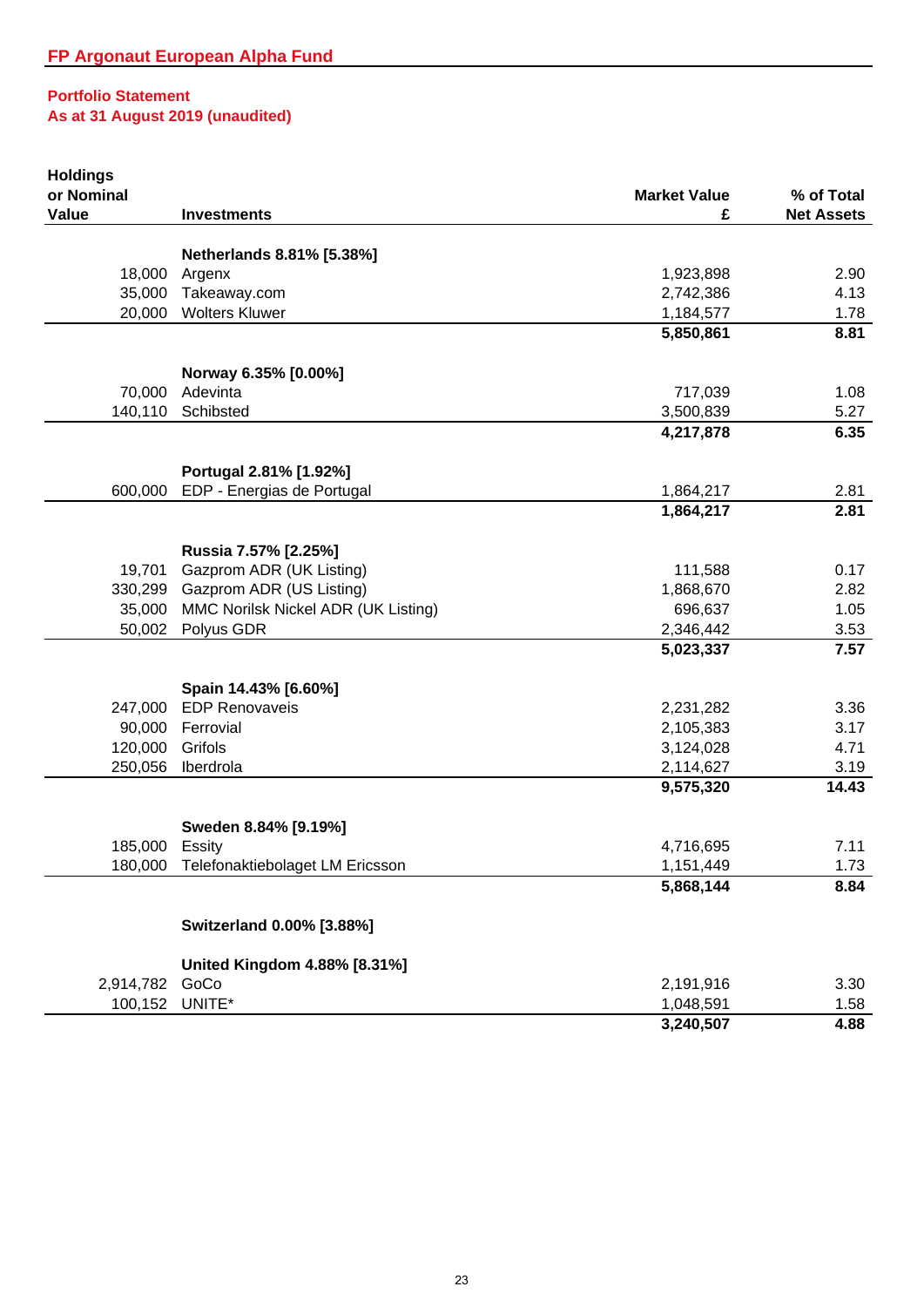| <b>Holdings</b><br>or Nominal |                                                       | <b>Market Value</b> | % of Total        |
|-------------------------------|-------------------------------------------------------|---------------------|-------------------|
| Value                         | <b>Investments</b>                                    | £                   | <b>Net Assets</b> |
|                               |                                                       |                     |                   |
|                               | Forward Currency Contracts 0.00% [0.00%]              |                     |                   |
|                               | <b>Hedged Share Classes</b>                           |                     |                   |
|                               | Bought DKK3,460 for GBP422 Settlement 26/09/2019      | (2)                 | 0.00              |
|                               | Bought HUF89,451 for GBP246 Settlement 26/09/2019     | (1)                 | 0.00              |
|                               | Bought USD183 for GBP150 Settlement 26/09/2019        |                     | 0.00              |
|                               | Sold CZK4 for GBP0 Settlement 26/09/2019              | 0                   | 0.00              |
|                               | Sold DKK148,185 for GBP17,952 Settlement 26/09/2019   | (36)                | 0.00              |
|                               | Sold EUR206,509 for GBP186,518 Settlement 26/09/2019  | (366)               | 0.00              |
|                               | Sold HUF3,430,782 for GBP9,399 Settlement 26/09/2019  | 24                  | 0.00              |
|                               | Sold NOK207,902 for GBP18,745 Settlement 26/09/2019   | 6                   | 0.00              |
|                               | Sold RUB1,983,309 for GBP24,116 Settlement 26/09/2019 | (231)               | 0.00              |
|                               | Sold SEK321,146 for GBP27,031 Settlement 26/09/2019   | 127                 | 0.00              |
|                               | Sold USD6,399 for GBP5,199 Settlement 26/09/2019      | (50)                | 0.00              |
|                               |                                                       | (528)               | 0.00              |
|                               | <b>Portfolio of investments</b>                       | 64,967,646          | 97.88             |
|                               | Net other assets                                      | 1,410,245           | 2.12              |
|                               | <b>Net assets</b>                                     | 66,377,891          | 100.00            |

\* Real Estate Investment Trusts.

Comparative figures shown above in square brackets relate to 28 February 2019. Stock shown as ADR's and GDR's represent American Depositary Receipts and Global Depositary Receipts. All investments are ordinary shares unless otherwise stated and admitted to official stock exchange listings.

Gross purchases for the six months (excluding derivatives): £149,120,193 [2018: £164,523,500].

Total sales net of transaction costs for the six months (excluding derivatives): £163,625,583 [2018: £197,862,924].

At the period end, certain securities were on loan under a stock lending agreement.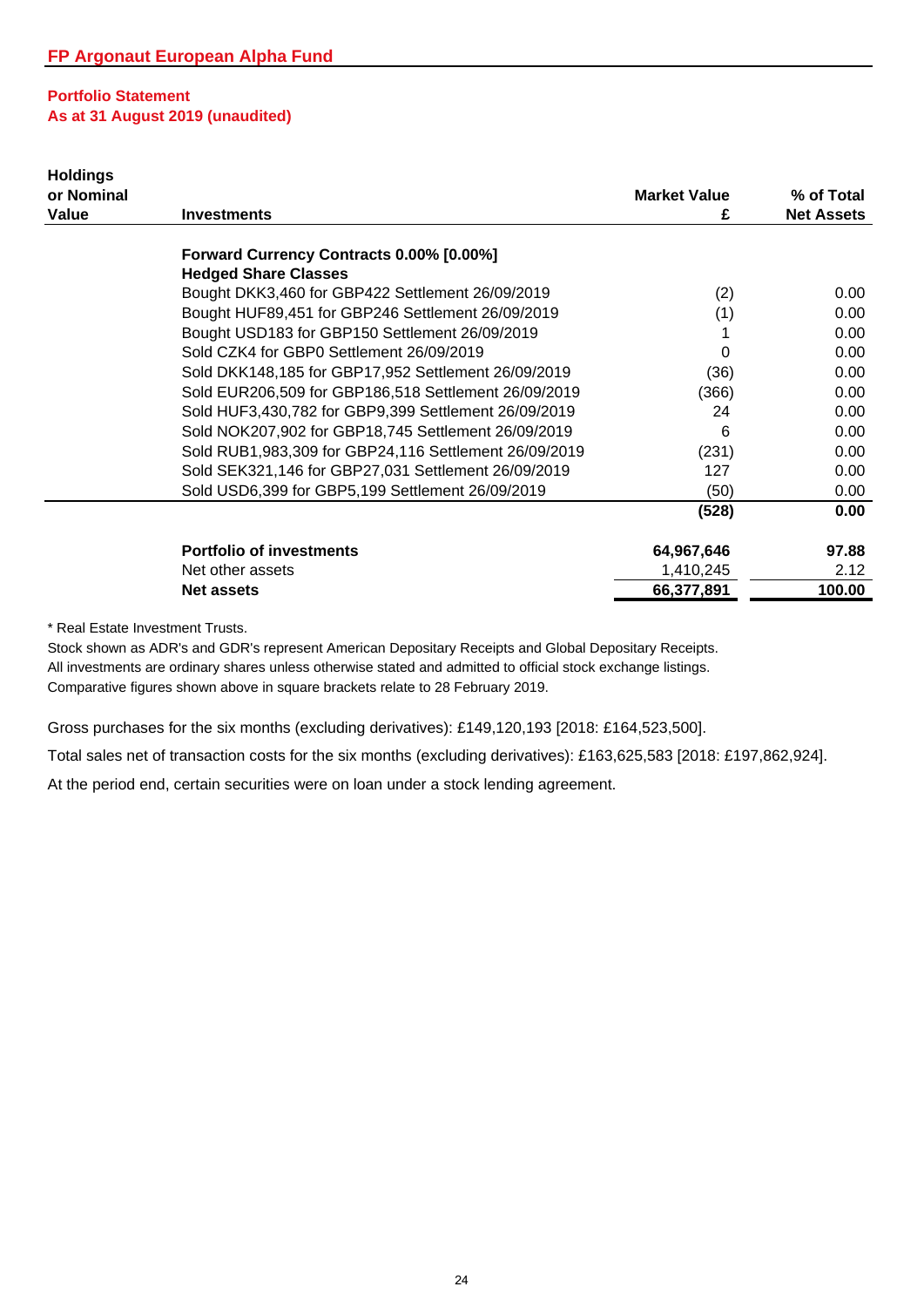# **Statement of Total Return**

**For the six months ended 31 August 2019 (unaudited)**

|                                                   | 01/03/19 to |            |            | 01/03/18 to   |  |
|---------------------------------------------------|-------------|------------|------------|---------------|--|
|                                                   | 31/08/19    |            |            | 31/08/18      |  |
|                                                   | £           | £          | £          | £             |  |
| Income:                                           |             |            |            |               |  |
| Net capital gains/(losses)                        |             | 9,659,277  |            | (4,398,038)   |  |
| Revenue                                           | 1,245,214   |            | 2,153,469  |               |  |
| Expenses                                          | (494, 756)  |            | (792, 684) |               |  |
| Interest payable and similar charges              | (13, 405)   |            | (3, 107)   |               |  |
| Net revenue before taxation                       | 737,053     |            | 1,357,678  |               |  |
| Taxation                                          | (120,091)   |            | (111, 638) |               |  |
| Net revenue after taxation                        |             | 616,962    |            | 1,246,040     |  |
| Total return before distributions                 |             | 10,276,239 |            | (3, 151, 998) |  |
| <b>Distributions</b>                              |             | (617, 311) |            | (1, 246, 366) |  |
| Change in net assets attributable to Shareholders |             |            |            |               |  |
| from investment activities                        |             | 9,658,928  |            | (4, 398, 364) |  |

# **Statement of Change in Net Assets Attributable to Shareholders For the six months ended 31 August 2019 (unaudited)**

|                                                                                             | 01/03/19 to<br>31/08/19 |              | 01/03/18 to<br>31/08/18     |              |
|---------------------------------------------------------------------------------------------|-------------------------|--------------|-----------------------------|--------------|
|                                                                                             | £                       | £            | £                           | £            |
| Opening net assets attributable to Shareholders                                             |                         | 71,763,365   |                             | 144,026,043  |
| Amounts receivable on issue of Shares<br>Amounts payable on cancellation of Shares          | 144,191<br>(15,685,192) | (15,541,001) | 1,928,311<br>(36, 947, 860) | (35,019,549) |
| Dilution adjustment                                                                         |                         | 18,687       |                             | 59,428       |
| Change in net assets attributable to Shareholders<br>from investment activities (see above) |                         | 9,658,928    |                             | (4,398,364)  |
| Retained distributions on accumulation Shares                                               |                         | 477,912      |                             | 865,834      |
| Closing net assets attributable to Shareholders                                             |                         | 66,377,891   |                             | 105,533,392  |

The above statement shows the comparative closing net assets at 31 August 2018 whereas the current accounting period commenced 1 March 2019.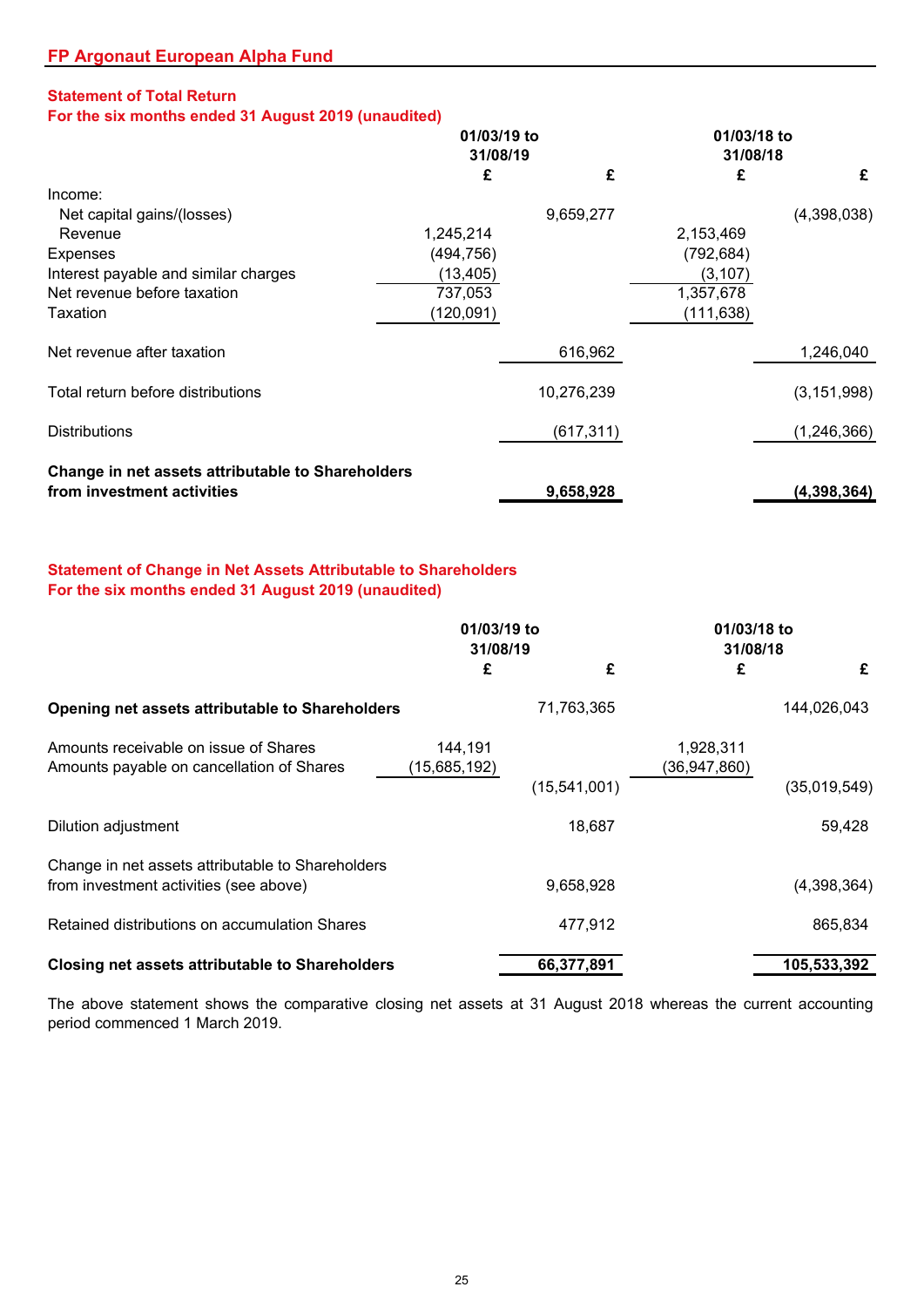# **Balance Sheet**

# **As at 31 August 2019 (unaudited)**

|                                                                                                  | 31/08/19                |            |                              | 28/02/19    |  |
|--------------------------------------------------------------------------------------------------|-------------------------|------------|------------------------------|-------------|--|
| <b>Assets:</b>                                                                                   | £                       | £          | £                            | £           |  |
| Fixed assets:<br>Investments                                                                     |                         | 64,968,332 |                              | 69,794,902  |  |
| Current assets:<br><b>Debtors</b><br>Cash and bank balances                                      | 619,219<br>1,194,218    |            | 5,913,489<br>669,300         |             |  |
| <b>Total current assets</b>                                                                      |                         | 1,813,437  |                              | 6,582,789   |  |
| <b>Total assets</b>                                                                              |                         | 66,781,769 |                              | 76,377,691  |  |
| <b>Liabilities:</b><br><b>Investment liabilities</b>                                             |                         | (686)      |                              | (275)       |  |
| Creditors:<br><b>Bank overdrafts</b><br>Distribution payable on income shares<br>Other creditors | (71, 719)<br>(331, 473) |            | (1,472,234)<br>(3, 141, 817) |             |  |
| <b>Total creditors</b>                                                                           |                         | (403, 192) |                              | (4,614,051) |  |
| <b>Total liabilities</b>                                                                         |                         | (403, 878) |                              | (4,614,326) |  |
| Net assets attributable to Shareholders                                                          |                         | 66,377,891 |                              | 71,763,365  |  |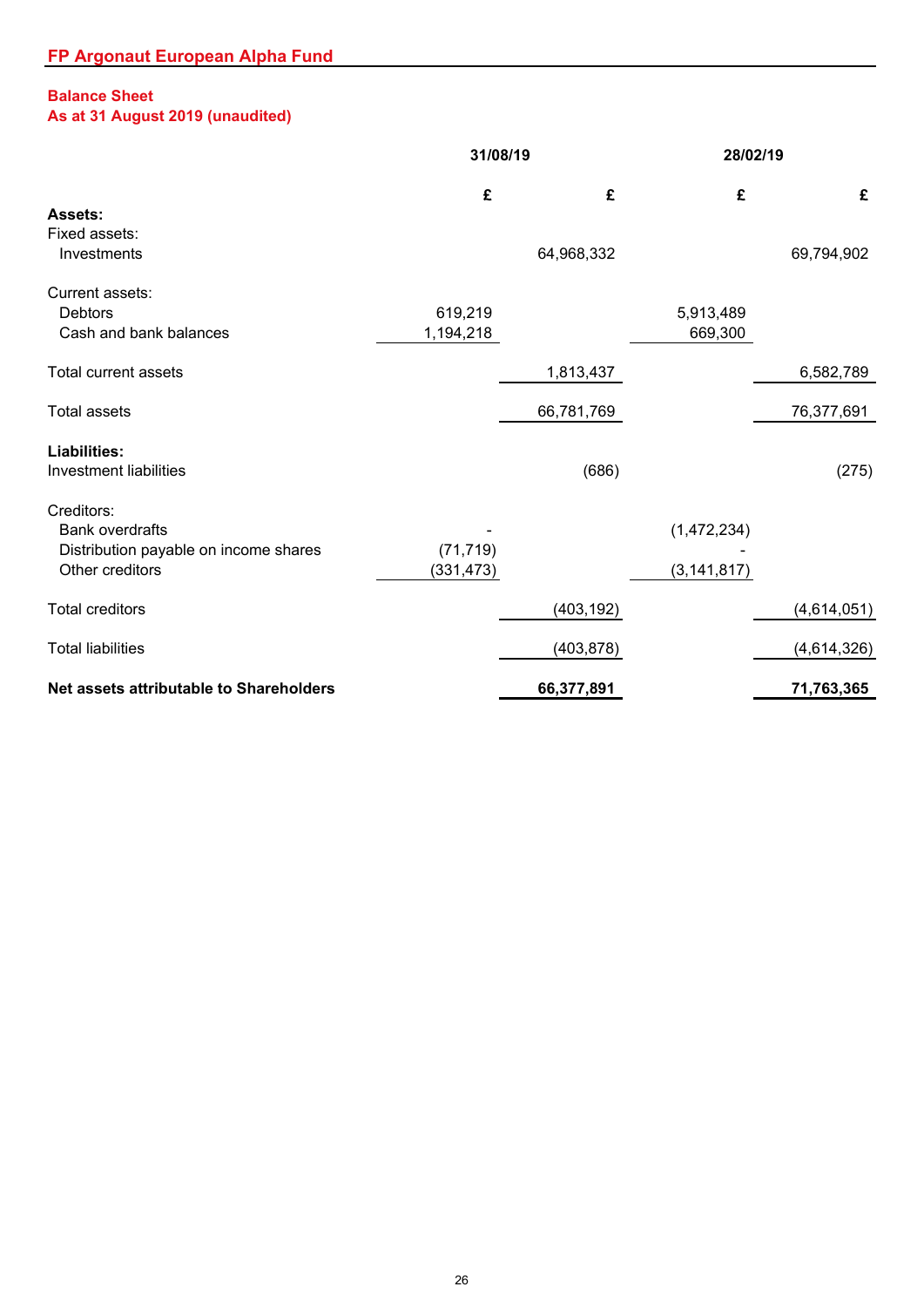# **Distribution Table As at 31 August 2019 (unaudited)**

#### **Interim Distribution in pence per Share**

Group 1 Shares purchased prior to 1 March 2019

Group 2 Shares purchased on or after 1 March to 31 August 2019

|                                                |            |                      |          | <b>Distribution Distribution</b> |  |  |
|------------------------------------------------|------------|----------------------|----------|----------------------------------|--|--|
|                                                | <b>Net</b> |                      | payable  | paid                             |  |  |
|                                                |            | revenue Equalisation | 31/10/19 | 31/10/18                         |  |  |
|                                                | #          | #                    | #        | #                                |  |  |
| <b>Share Class A GBP Income</b>                |            |                      |          |                                  |  |  |
| Group 1                                        | 0.9193     |                      | 0.9193   | 1.1916                           |  |  |
| Group 2                                        | 0.1342     | 0.7851               | 0.9193   | 1.1916                           |  |  |
| <b>Share Class A GBP Accumulation</b>          |            |                      |          |                                  |  |  |
| Group 1                                        | 1.9711     |                      | 1.9711   | 2.5206                           |  |  |
| Group 2                                        | 0.9174     | 1.0537               | 1.9711   | 2.5206                           |  |  |
| <b>Share Class A EUR Accumulation</b>          |            |                      |          |                                  |  |  |
| Group 1                                        | 0.8990     |                      | 0.8990   | 1.1470                           |  |  |
| Group 2                                        | 0.8990     | 0.0000               | 0.8990   | 1.1470                           |  |  |
| <b>Share Class I GBP Income</b>                |            |                      |          |                                  |  |  |
| Group 1                                        | 1.7605     |                      | 1.7605   | 2.0857                           |  |  |
| Group 2                                        | 1.7536     | 0.0069               | 1.7605   | 2.0857                           |  |  |
| <b>Share Class I GBP Accumulation</b>          |            |                      |          |                                  |  |  |
| Group 1                                        | 3.2393     |                      | 3.2393   | 3.8055                           |  |  |
| Group 2                                        | 1.8578     | 1.3815               | 3.2393   | 3.8055                           |  |  |
| <b>Share Class I GBP Accumulation (Hedged)</b> |            |                      |          |                                  |  |  |
| Group 1                                        | 1.0919     |                      | 1.0919   | 1.2876                           |  |  |
| Group 2                                        | 0.8231     | 0.2688               | 1.0919   | 1.2876                           |  |  |
| <b>Share Class I EUR Accumulation</b>          |            |                      |          |                                  |  |  |
| Group 1                                        | 1.7998     |                      | 1.7998   | 2.1230                           |  |  |
| Group 2                                        | 1.7998     | 0.0000               | 1.7998   | 2.1230                           |  |  |
| <b>Share Class R GBP Income</b>                |            |                      |          |                                  |  |  |
| Group 1                                        | 1.9894     |                      | 1.9894   | 2.3447                           |  |  |
| Group 2                                        | 0.4685     | 1.5209               | 1.9894   | 2.3447                           |  |  |
| <b>Share Class R GBP Accumulation</b>          |            |                      |          |                                  |  |  |
| Group 1                                        | 2.1162     |                      | 2.1162   | 2.4720                           |  |  |
| Group 2                                        | 0.9650     | 1.1512               | 2.1162   | 2.4720                           |  |  |

# Rates are disclosed in pence/cents depending on Share Class currency.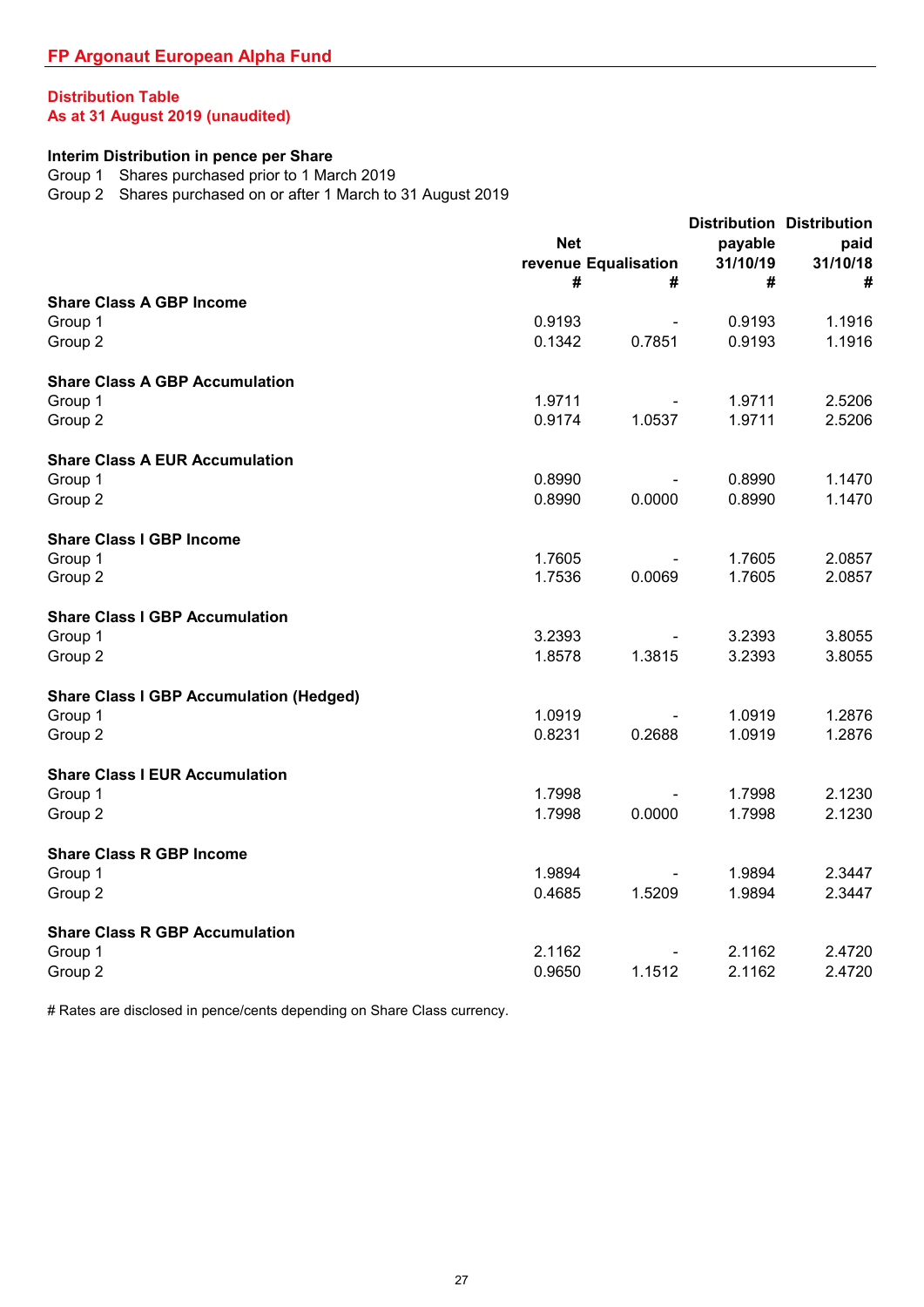# **Securities Financing Transactions As at 31 August 2019 (unaudited)**

# **GLOBAL DATA**

| Proportion of securities and commodities on loan           | £          | %        |
|------------------------------------------------------------|------------|----------|
| Total lendable assets excluding cash and cash equivalents: | 54.500.164 |          |
| Securities and commodities on loan                         | 2,649,446  | 4.86%    |
| Assets engaged in SFTs and total return swaps              | £          | %        |
| Fund assets under management (AUM)                         | 66,819,718 |          |
| Absolute value of assets engaged in:                       |            |          |
| Securities lending                                         | 2,649,446  | $3.97\%$ |
|                                                            |            |          |
| <b>CONCENTRATION DATA</b>                                  |            |          |
| <b>Top 10 Collateral Issuers</b>                           |            |          |

| Name and value of collateral and commodities received | £         |
|-------------------------------------------------------|-----------|
| Republic of France                                    | 959,897   |
| United States of America Treasury                     | 901,384   |
| <b>Federal Republic of Germany</b>                    | 311,693   |
| Government of United Kingdom                          | 231,247   |
| Kingdom of Netherlands                                | 230,612   |
| Kingdom of Sweden                                     | 77,221    |
| <b>Top 10 Counterparties</b>                          |           |
| Name and value of outstanding transactions            | £         |
| <b>Securities lending</b>                             |           |
| JP Morgan Securities                                  | 1,512,478 |
| Deutsche Bank                                         | 1,136,968 |

# **AGGREGATE TRANSACTION DATA**

#### **Type, Quality and Currency of Collateral**

| <b>Type</b><br>Quality    |                  | <b>Currencies</b> |           |
|---------------------------|------------------|-------------------|-----------|
| <b>Securities lending</b> |                  |                   |           |
| <b>Bond</b>               | Investment Grade | Sterling          | 231.247   |
| <b>Bond</b>               | Investment Grade | Euro              | 1,502,202 |
| <b>Bond</b>               | Investment Grade | Swedish krona     | 77.221    |
| <b>Bond</b>               | Investment Grade | US dollar         | 901,384   |

# **Maturity Tenor of Collateral (remaining period to maturity)**

|                    | Less than<br>one day         | One day<br>to one<br>week | <b>One</b><br>week to<br>one | One to<br>three<br>months | Three<br>one year | months to Above one<br>vear | Open<br>maturity | Total     |
|--------------------|------------------------------|---------------------------|------------------------------|---------------------------|-------------------|-----------------------------|------------------|-----------|
| <b>Type</b>        |                              | £                         | month                        |                           |                   |                             |                  |           |
| Securities lending |                              |                           |                              |                           | 63.669            | 2.648.385                   |                  | 2,712,054 |
|                    | $\qquad \qquad \blacksquare$ | $\overline{\phantom{0}}$  |                              | $\overline{\phantom{0}}$  | 63.669            | 2.648.385                   |                  | 2,712,054 |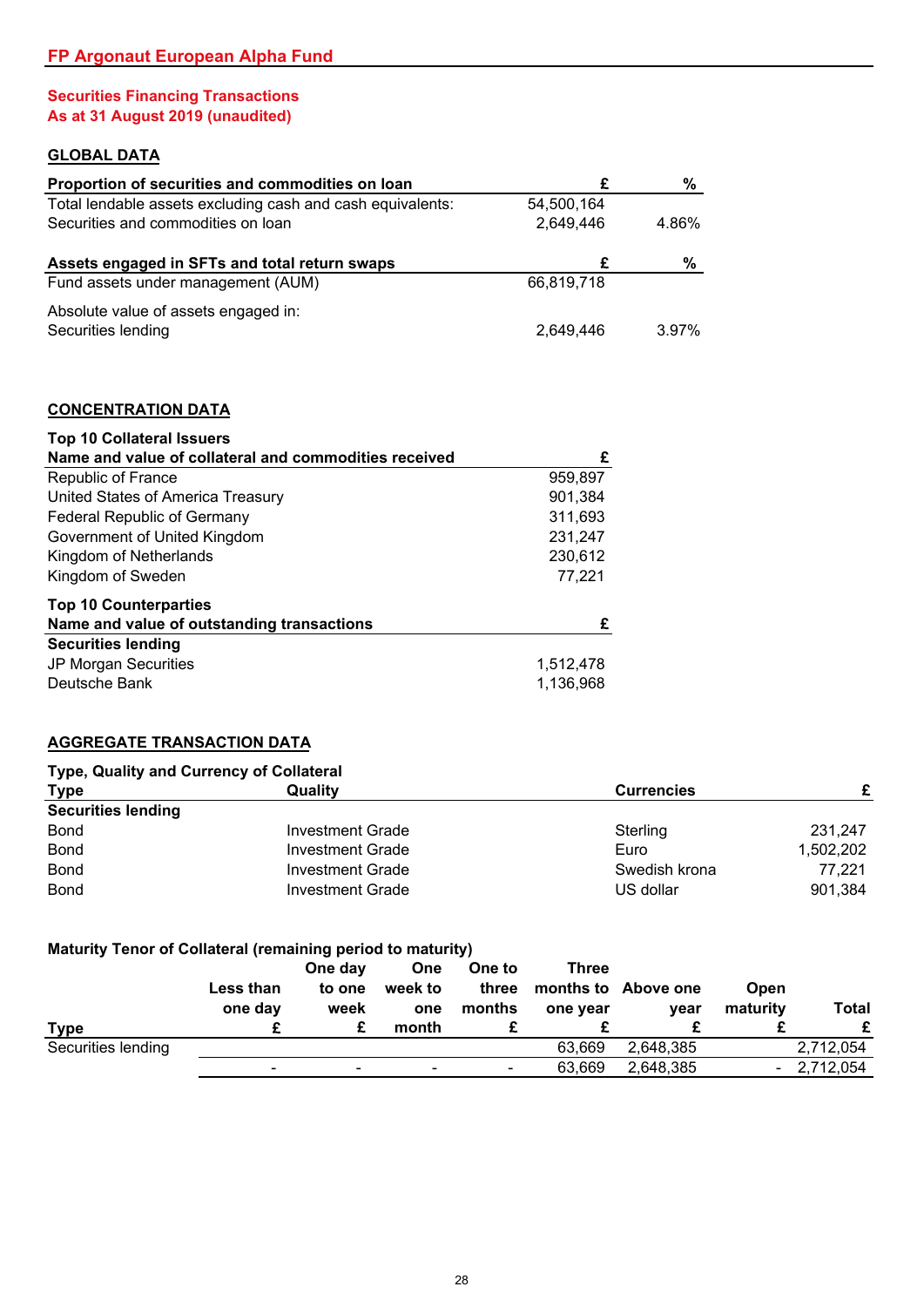# **Securities Financing Transactions As at 31 August 2019 (unaudited)**

#### **Counterparty details**

| <b>Type</b>        | Countries of counterparty | Settlement and clearing |           |
|--------------------|---------------------------|-------------------------|-----------|
| Securities lending | United Kingdom            | Bi-lateral              | 1.556.166 |
| Securities lending | Germany                   | Tri-party               | 1,155,888 |

# **Maturity Tenor of SFTs and Total Return Swaps (remaining period to maturity)**

|                    | Less than                    | One day<br>to one        | <b>One</b><br>week to    | One to<br>three          | Three                    | months to Above one | <b>Open</b><br>trans- |           |
|--------------------|------------------------------|--------------------------|--------------------------|--------------------------|--------------------------|---------------------|-----------------------|-----------|
|                    | one day                      | week                     | one                      | months                   | one year                 | vear                | actions               | Total     |
| <b>Type</b>        |                              | £                        | month                    |                          |                          |                     |                       |           |
| Securities lending |                              |                          |                          |                          |                          |                     | 2,649,446             | 2,649,446 |
|                    | $\qquad \qquad \blacksquare$ | $\overline{\phantom{0}}$ | $\overline{\phantom{0}}$ | $\overline{\phantom{0}}$ | $\overline{\phantom{0}}$ | $\blacksquare$      | 2,649,446             | 2,649,446 |

### **RE-USE OF COLLATERAL**

The Fund does not engage in re-use of collateral.

#### **SAFEKEEPING OF COLLATERAL RECEIVED**

| Names and value of custodians safekeeping collateral |           |
|------------------------------------------------------|-----------|
| <b>State Street</b>                                  | 1.556.167 |
| JP Morgan                                            | 1.155.887 |
| Number of custodians safekeeping collateral          |           |

|                           | <b>Collective Manager of Collective</b> |                                  |                                       |                   |
|---------------------------|-----------------------------------------|----------------------------------|---------------------------------------|-------------------|
| <b>RETURN AND COST</b>    | <b>Investment</b><br>Undertaking        | <b>Investment</b><br>Undertaking | Third Parties (e.g.<br>lending agent) | <b>Total</b><br>£ |
| <b>Securities lending</b> |                                         |                                  |                                       |                   |
| Gross return              | 3,339                                   | 10.018                           | $\overline{\phantom{0}}$              | 13.357            |
| % of total gross return   | 25.00%                                  | 75.00%                           | $0.00\%$                              |                   |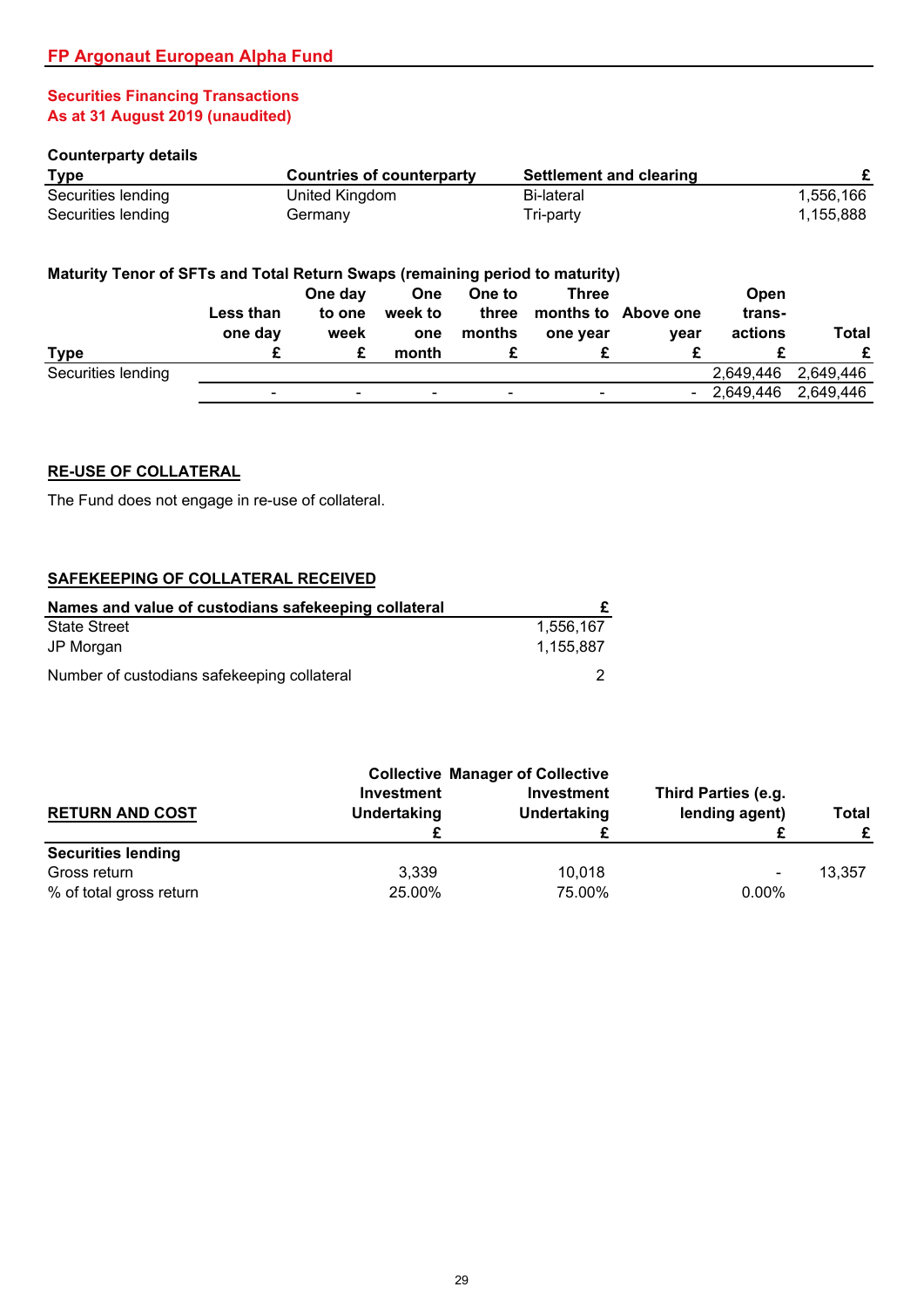#### **Investment Objective**

The Fund aims to provide an income (net of fees) in excess of the yield of the European market (as represented by the IA Europe ex UK sector) with capital growth over any 5 year calendar period.

#### **Investment Policy**

The Fund will invest in a concentrated portfolio of approximately 30-60 stocks. The Fund will invest predominantly in securities of companies incorporated in Europe (including up to 5% in UK companies).

The Fund may also invest in companies that are headquartered or quoted outside Europe which derive a significant part of their business from Europe and whose securities are listed or traded on an eligible securities or derivatives exchange. The Fund may also invest in emerging European markets including Russia and Eastern Europe.

The Fund is not constrained by any index weightings and will not concentrate on any particular country, sector or market capitalisation.

To aid liquidity, the Fund also has the ability to invest in assets such as American Depositary Receipts and Global Depositary Receipts.

The Fund may also invest in other transferable securities, units in Collective Investment Schemes, money market instruments and deposits.

The Fund may make use of derivatives and forward transactions for the purposes of investment and for efficient portfolio management, including the use of hedging techniques and stock lending.

#### **Investment Review**

During the six-month period the Fund returned 8.12% versus the IA Europe ex UK sector 10.55% and our Europe ex UK equity income peer group average of 7.65%. From an income perspective, the Fund increased its dividend by over 31% relative to the same period last year and thus again delivered a level of income comfortably above that of the market. Overall, since inception, the Fund has delivered a total return of 20.97% versus the IA Europe ex UK sector of 20.07% and our income peer group of 15.95%.<sup>1</sup>

As a reminder, the Fund aims to deliver a yield comfortably ahead of the market by investing in companies where we believe there is scope for positive dividend surprise, primarily as a function of their underlying earnings / free cash flow profile. Importantly, the capacity for dividend growth should be well above inflation.

During this six-month period, the Fund had key overweight positions in Communications, Property and Industrials. The key underweight positions were Healthcare, Consumer non-cyclical and Consumer cyclical. This positioning is a clear function of where we believe the most attractive yield and positive dividend surprise stocks are to be found. On a sector basis, the most significant positive contributions to performance came from our three key overweight sectors we mentioned above, while our positions in Financials were the largest drag. Looking at individual stocks, the largest contributors to performance were Italian telecoms infrastructure group Inwit (+27%) after it signed a deal to merge its tower assets with that of Vodafone; Belgium logistics focused real estate companies Warehouses De Pauw (+43%) and VGP (+27%); Spanish healthcare stock Grifols (+22%) which is benefiting from its position as one of three global blood plasma providers as well as positive results in a recent treatment for Alzheimers; and lastly gold miner Centamin (+24%) which benefited from an improving gold price and good production results. The largest detractors to performance were French mining company Eramet (-29%), Norwegian oil company AkerBP (-16%) and Belgium semiconductor company BE Semiconductor (-13%) due mainly to concerns over global growth; and Italian loan servicing company DoValue (-10%) due to broader Italian concerns and one of its largest shareholders selling some stock.²

In terms of positioning, during the period we increased our positions in the Energy and Healthcare sectors, whilst reducing our positions in Financials (predominantly Banks). In the Energy sector we increased our exposure to downstream and transportation (shipping) focused companies as the new IMO emissions rules related to shipping start coming into force in January 2020. In Healthcare, we added to our position in Grifols and also took a position in Denmark's Novo Nordisk (one of the leaders in diabetes drugs) ahead of its expected approval and launch of the its once-daily diabetes pill. The Fund continues to have underweight positions in the Consumer non-cyclicals sector as we generally see little scope for dividend opportunities, given their general anaemic earnings trajectory and high valuations. Overall, we have maintained the Fund's balance between cyclical and non-cyclical sectors.

In terms of geographic exposure, the Fund continued to hold underweight positions across the major markets of France and Switzerland. Again, this is purely a reflection of the lack of income opportunities in these countries. On the other hand, the Fund's largest overweight positions as at the end of the period were in Belgium, Greece and Italy.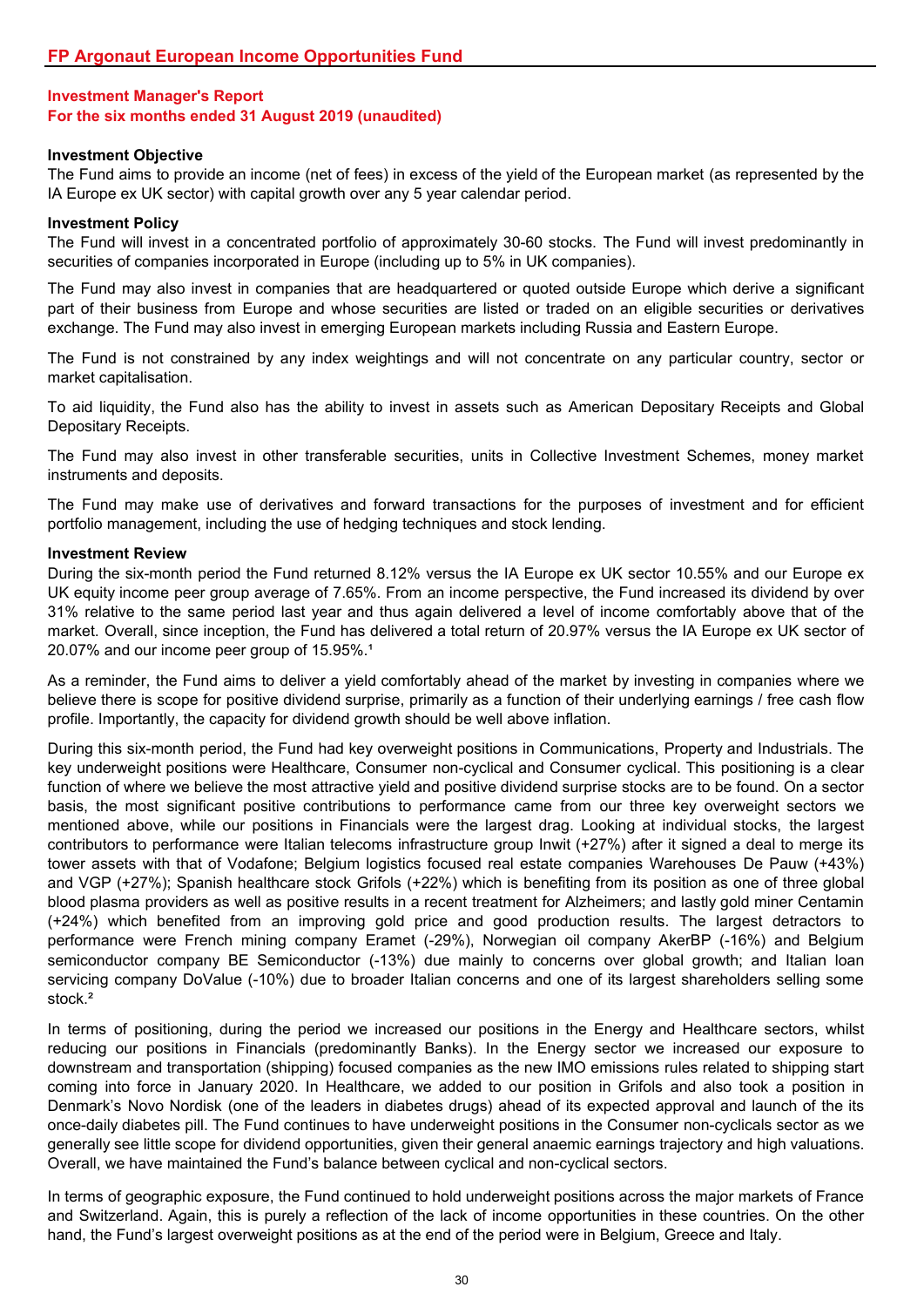#### **Outlook**

The Fund continues to focus on those areas and companies in the market whose dividend potential we believe is underestimated. We actively pursue these ideas irrespective of sector and country. As at the end of August, the prospective 12-month yield on the underlying portfolio was 4.4%.²

Source: <sup>1</sup> Lipper (R Acc run in GBP net of income tax), *² Bloomberg*

**Investment Manager** Greg Bennett, Fund Manager Investment Adviser to the Fund 12 September 2019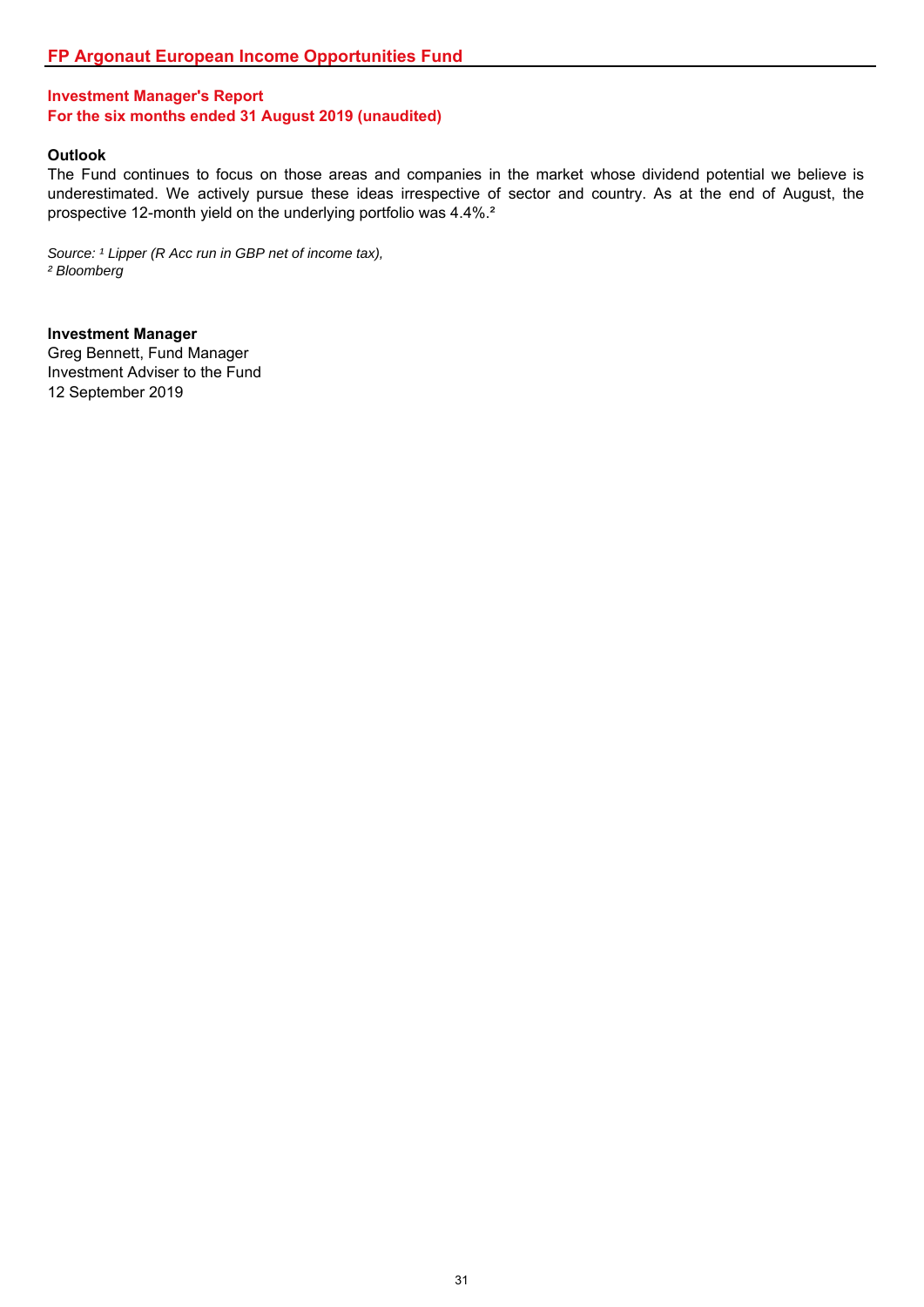# **Net Asset Value per Share As at 31 August 2019 (unaudited)**

# **Net Asset Value**

| <b>Date</b>                           | <b>Net Asset Value</b><br>of Share Class (£) | <b>Shares in Issue</b> | <b>Net Asset Value</b><br>per Share (p) | Percentage<br>Change (%) |
|---------------------------------------|----------------------------------------------|------------------------|-----------------------------------------|--------------------------|
| <b>Share Class R GBP Income</b>       |                                              |                        |                                         |                          |
| 28/02/19                              | 1.188.221                                    | 1.167.446              | 101.78                                  |                          |
| 31/08/19                              | 1,276,660                                    | 1,225,288              | 104.19                                  | 2.37                     |
| <b>Share Class R GBP Accumulation</b> |                                              |                        |                                         |                          |
| 28/02/19                              | 623.684                                      | 559.221                | 111.53                                  |                          |
| 31/08/19                              | 559.537                                      | 463,714                | 120.66                                  | 8.19                     |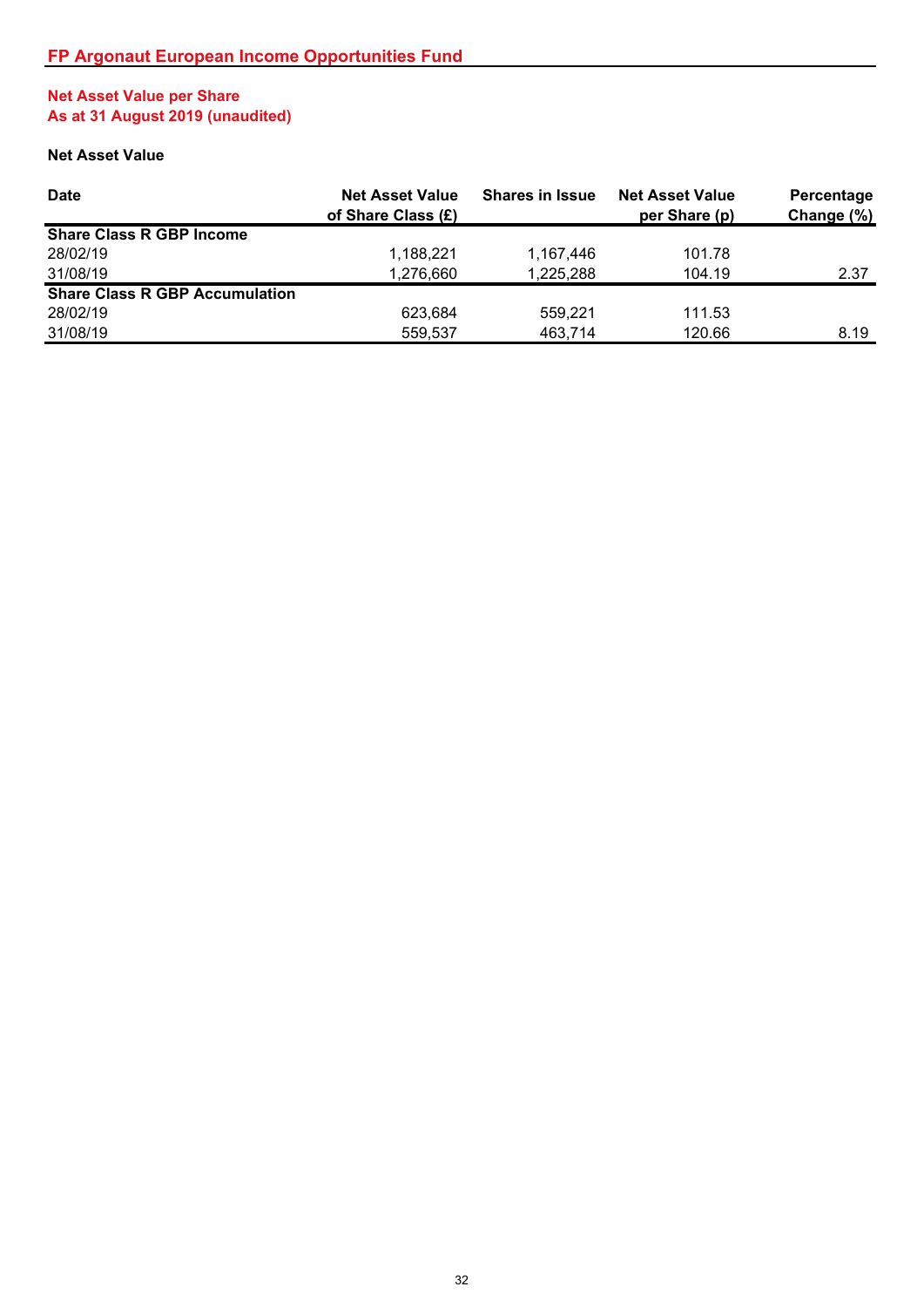## **Performance Information As at 31 August 2019 (unaudited)**

# **Operating Charge**

| <b>Date</b>   | AMC*<br>$(\% )$ | Investment<br>Manager<br>subsidy<br>(%) | <b>AMC</b><br>rebate<br>(9/0) | Other<br>expenses<br>(9/0) | Transaction<br>costs<br>(9/0) | Total<br>Operating<br>Charges<br>(9/0) |
|---------------|-----------------|-----------------------------------------|-------------------------------|----------------------------|-------------------------------|----------------------------------------|
| 31/08/19      |                 |                                         |                               |                            |                               |                                        |
| Share Class R | 0.65            | (2.85)                                  | (0.30)                        | 2.14                       | 1.21                          | 0.85                                   |
| 28/02/19      |                 |                                         |                               |                            |                               |                                        |
| Share Class R | 0.65            | (3.68)                                  | (0.30)                        | 2.58                       | 1.74                          | 0.99                                   |

\* Annual Management Charge

The Operating Charge is the ratio of the Fund's total disclosable costs (excluding overdraft interest) to the average net assets of the Fund.

# **Risk and Reward Profile**

## **As at 31 August 2019**

|               | Typically lower rewards |  |  | Typically higher rewards |  |  |             |
|---------------|-------------------------|--|--|--------------------------|--|--|-------------|
|               | Lower risk              |  |  |                          |  |  | Higher risk |
| Share Class R |                         |  |  |                          |  |  |             |

• This indicator is based on historical data and may not be a reliable indication of the future risk profile of the Fund.

• The risk category shown is not guaranteed to remain unchanged and may shift over time.

• The lowest category does not mean 'risk free'.

• The Fund appears as a ''5'' on the scale. This is because it invests in the shares of companies whose values tend to vary more widely.

### **Risk Warning**

An investment in an Open-Ended Investment Company should be regarded as a medium to long term investment. Investors should be aware that the price of Shares and the income from them may fall as well as rise and investors may not receive back the full amount invested. Past performance is not a guide to future performance. Investments denominated in currencies other than the base currency of a Fund are subject to fluctuation in exchange rates, which may be favourable or unfavourable.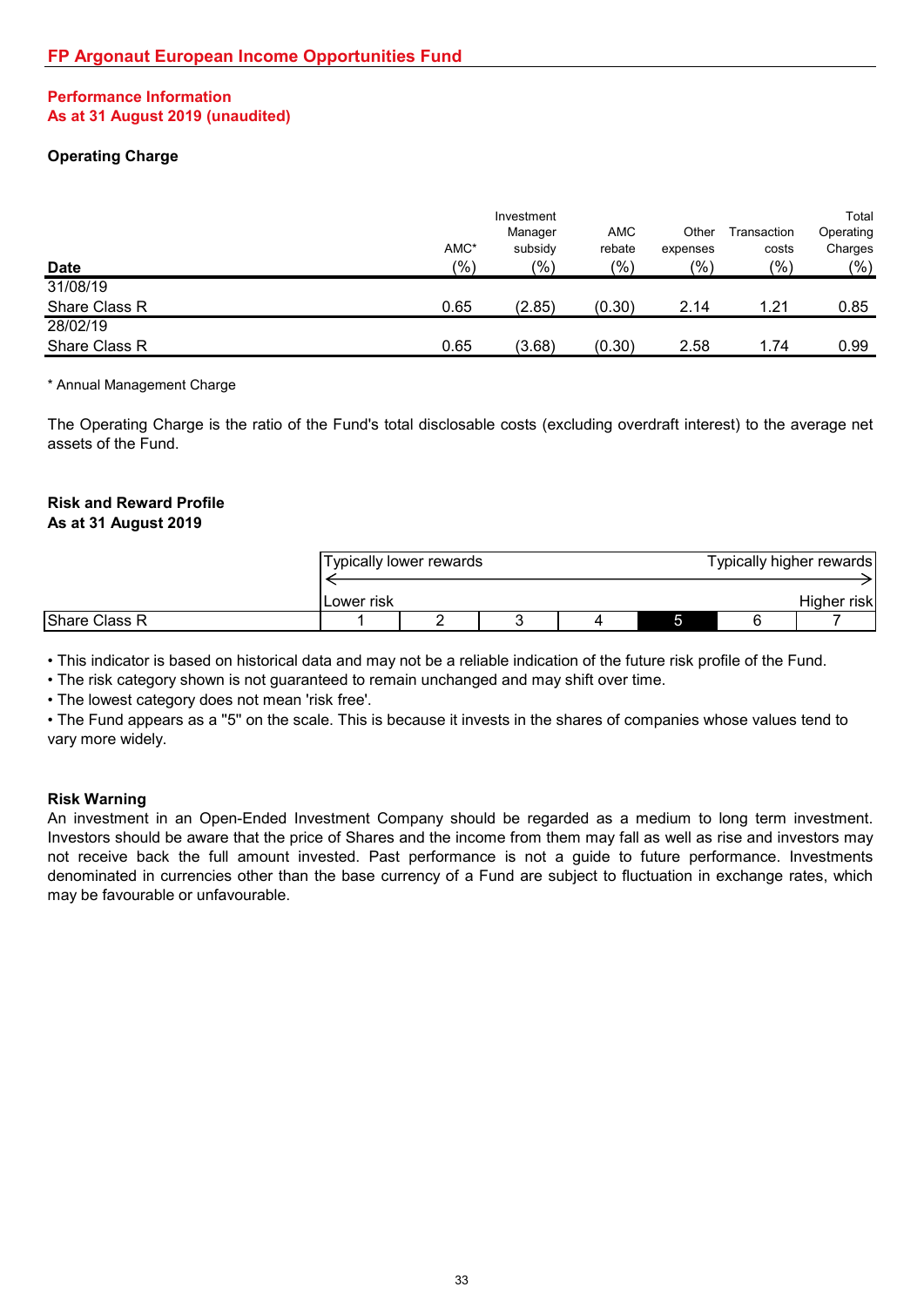| <b>Holdings</b><br>or Nominal |                                                                      | <b>Market Value</b> | % of Total        |
|-------------------------------|----------------------------------------------------------------------|---------------------|-------------------|
| Value                         | <b>Investments</b>                                                   | £                   | <b>Net Assets</b> |
|                               | Austria 0.00% [3.08%]                                                |                     |                   |
|                               | Belgium 15.58% [10.01%]                                              |                     |                   |
|                               | 7,044 Euronav                                                        | 47,167              | 2.57              |
| 1,726                         | Intervest Offices & Warehouses*                                      | 41,282              | 2.25              |
|                               | 1,905 KBC Ancora                                                     | 61,704              | 3.36              |
|                               | 915 VGP                                                              | 67,184              | 3.66              |
| 449                           | Warehouses De Pauw*                                                  | 68,697<br>286,034   | 3.74<br>15.58     |
|                               |                                                                      |                     |                   |
|                               | Canada 1.03% [0.00%]                                                 |                     |                   |
| 783                           | <b>Wheaton Precious Metals</b>                                       | 18,909              | 1.03              |
|                               |                                                                      | 18,909              | 1.03              |
|                               | Cyprus 0.00% [2.41%]                                                 |                     |                   |
|                               | <b>Czech Republic 0.00% [2.33%]</b>                                  |                     |                   |
|                               | Denmark 5.65% [0.00%]                                                |                     |                   |
| 1,970                         | Novo Nordisk                                                         | 84,337              | 4.59              |
| 2,051                         | Scandinavian Tobacco                                                 | 19,402              | 1.06              |
|                               |                                                                      | 103,739             | 5.65              |
|                               | Finland 0.00% [8.35%]                                                |                     |                   |
|                               | France 7.26% [5.51%]                                                 |                     |                   |
| 1,289                         | Cie de Saint-Gobain                                                  | 38,255              | 2.08              |
| 1,631                         | Edenred                                                              | 65,321              | 3.56              |
| 728                           | Eramet                                                               | 29,702              | 1.62              |
|                               |                                                                      | 133,278             | 7.26              |
|                               |                                                                      |                     |                   |
| 142                           | Germany 16.36% [8.18%]<br>Muenchener Rueckversicherungs-Gesellschaft | 27,941              | 1.52              |
| 4,474                         | Nordex SE                                                            | 36,896              | 2.01              |
| 1,956                         | Osram Light                                                          | 64,505              | 3.51              |
| 2,498                         | Rocket Internet                                                      | 57,194              | 3.12              |
| 3,225                         | <b>RWE</b>                                                           | 75,268              | 4.10              |
| 2,853                         | Suedzucker                                                           | 38,595              | 2.10              |
|                               |                                                                      | 300,399             | 16.36             |
|                               | Greece 9.05% [3.93%]                                                 |                     |                   |
| 3,684                         | Aegean Airlines                                                      | 26,117              | 1.42              |
| 4,729                         | Hellenic Exchanges - Athens Stock Exchange                           | 19,863              | 1.08              |
| 4,209                         | <b>Hellenic Petroleum</b>                                            | 35,510              | 1.94              |
| 7,745                         | Hellenic Telecommunications Organization                             | 84,602              | 4.61              |
|                               |                                                                      | 166,092             | 9.05              |

**Ireland 0.00% [1.65%]**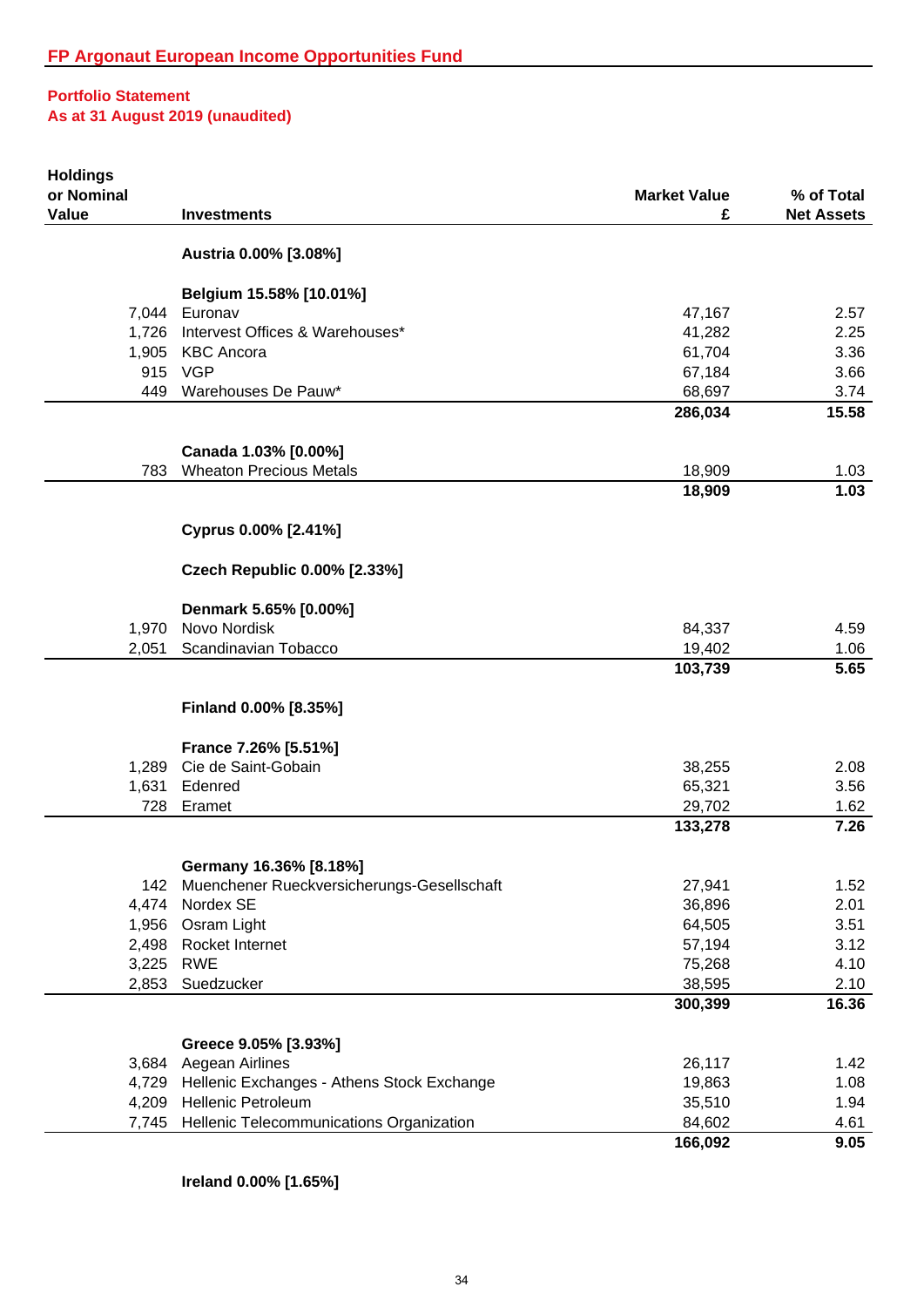| <b>Holdings</b> |                                            |                     |                   |
|-----------------|--------------------------------------------|---------------------|-------------------|
| or Nominal      |                                            | <b>Market Value</b> | % of Total        |
| Value           | <b>Investments</b>                         | £                   | <b>Net Assets</b> |
|                 | Italy 11.13% [11.13%]                      |                     |                   |
| 2,096           | doValue                                    | 18,802              | 1.02              |
| 11,102          | Enav                                       | 51,601              | 2.81              |
| 5,109           | Infrastrutture Wireless Italiane           | 41,763              | 2.28              |
|                 | 10,712 RAI Way                             | 49,207              | 2.68              |
| 33,560          | Saras                                      | 43,032              | 2.34              |
|                 |                                            | 204,405             | 11.13             |
|                 |                                            |                     |                   |
|                 | Jersey 3.92% [0.00%]                       |                     |                   |
| 49,625          | Centamin                                   | 72,006              | 3.92              |
|                 |                                            | 72,006              | 3.92              |
|                 | Luxembourg 0.00% [5.21%]                   |                     |                   |
|                 | Netherlands 9.80% [11.23%]                 |                     |                   |
| 400             | Argenx                                     | 42,753              | 2.33              |
| 1,042 OCI       |                                            | 18,784              | 1.02              |
|                 | 2,543 STMicroelectronics                   | 37,057              | 2.02              |
|                 | 4,674 Van Lanschot Kempen                  | 81,402              | 4.43              |
|                 |                                            | 179,996             | 9.80              |
|                 |                                            |                     |                   |
|                 | Norway 0.00% [6.41%]                       |                     |                   |
|                 | Portugal 3.22% [2.46%]                     |                     |                   |
| 12,262          | <b>NOS</b>                                 | 59,154              | 3.22              |
|                 |                                            | 59,154              | 3.22              |
|                 |                                            |                     |                   |
|                 | Russia 4.54% [0.00%]                       |                     |                   |
| 5,584           | Gazprom ADR (UK Listed)                    | 31,628              | 1.72              |
| 1,934           | Gazprom ADR (US Listed)                    | 10,942              | 0.60              |
| 2,049           | MMC Norilsk Nickel ADR (UK Listed)         | 40,783              | 2.22              |
|                 |                                            | 83,353              | 4.54              |
|                 | Spain 9.93% [6.92%]                        |                     |                   |
| 6,533           | <b>EDP Renovaveis</b>                      | 59,016              | 3.21              |
| 3,849           | <b>Grifols Preference</b>                  | 66,965              | 3.65              |
| 9,289           | <b>International Consolidated Airlines</b> | 39,159              | 2.13              |
| 2,209           | Metrovacesa                                | 17,258              | 0.94              |
|                 |                                            | 182,398             | 9.93              |
|                 | Sweden 0.00% [0.47%]                       |                     |                   |
|                 |                                            |                     |                   |
|                 | Switzerland 0.00% [3.23%]                  |                     |                   |
|                 | <b>United Kingdom 0.89% [2.82%]</b>        |                     |                   |
| 21,721          | GoCo                                       | 16,334              | 0.89              |
|                 |                                            | 16,334              | 0.89              |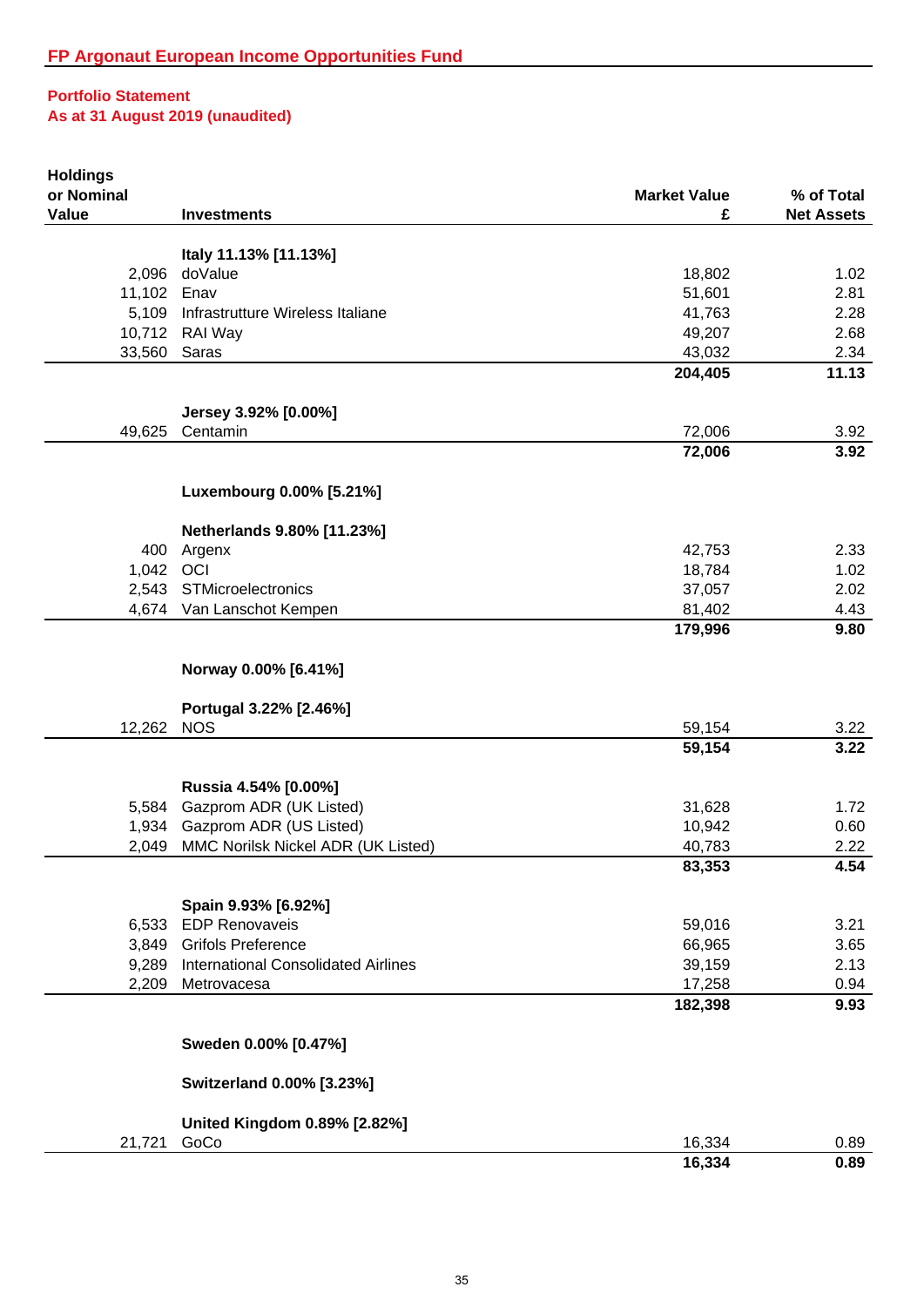| <b>Holdings</b><br>or Nominal |                                 | <b>Market Value</b> | % of Total        |
|-------------------------------|---------------------------------|---------------------|-------------------|
| Value                         | <b>Investments</b>              | £                   | <b>Net Assets</b> |
|                               | United States 2.00% [0.00%]     |                     |                   |
| 8,187                         | Coeur Mining                    | 36,772              | 2.00              |
|                               |                                 | 36,772              | 2.00              |
|                               | <b>Portfolio of investments</b> | 1,842,869           | 100.36            |
|                               | Net other liabilities           | (6,672)             | (0.36)            |
|                               | <b>Net assets</b>               | 1,836,197           | 100.00            |
|                               |                                 |                     |                   |

\* Real Estate Investment Trusts.

Stock shown as ADR represents American Depositary Receipts.

All investments are ordinary shares unless otherwise stated and admitted to official stock exchange listings.

Comparative figures shown above in square brackets relate to 28 February 2019.

Gross purchases for the six months: £4,088,915 [2018: £2,830,313].

Total sales net of transaction costs for the six months: £4,029,494 [2018: £2,116,773].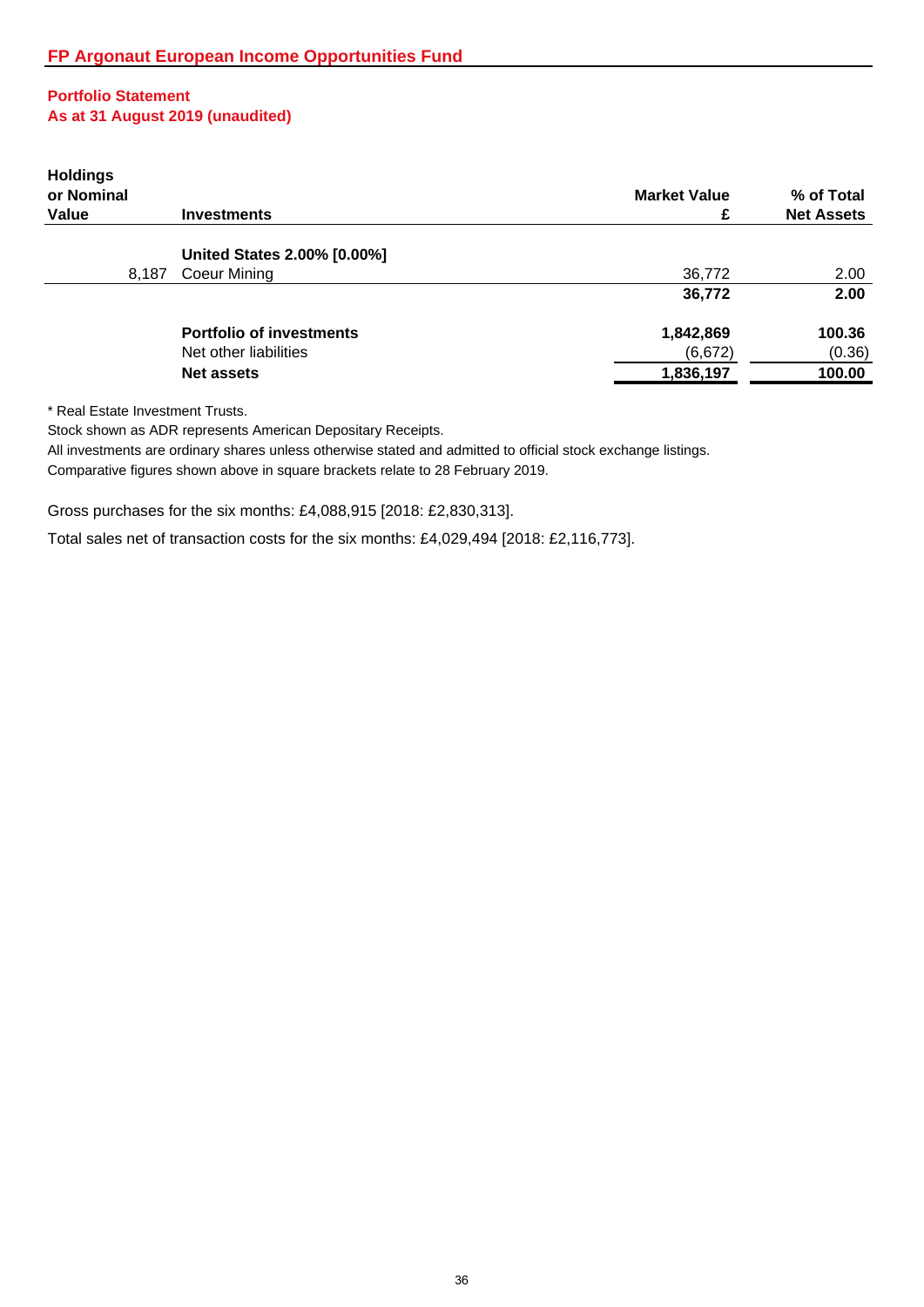# **Statement of Total Return**

**For the six months ended 31 August 2019 (unaudited)**

|                                                   | 01/03/19 to |           | 01/03/18 to |           |
|---------------------------------------------------|-------------|-----------|-------------|-----------|
|                                                   | 31/08/19    |           | 31/08/18    |           |
|                                                   | £           | £         | £           | £         |
| Income:                                           |             |           |             |           |
| Net capital gains/(losses)                        |             | 48,695    |             | (68, 846) |
| Revenue                                           | 108,691     |           | 86,409      |           |
| Expenses                                          | (5, 457)    |           | (7,800)     |           |
| Interest payable and similar charges              |             |           | (2)         |           |
| Net revenue before taxation                       | 103,234     |           | 78,607      |           |
| Taxation                                          | (8,983)     |           | (8,339)     |           |
| Net revenue after taxation                        |             | 94,251    |             | 70,268    |
| Total return before distributions                 |             | 142,946   |             | 1,422     |
| <b>Distributions</b>                              |             | (99, 708) |             | (78,067)  |
| Change in net assets attributable to Shareholders |             |           |             |           |
| from investment activities                        |             | 43,238    |             | (76, 645) |

# **Statement of Change in Net Assets Attributable to Shareholders For the six months ended 31 August 2019 (unaudited)**

|                                                                                             | 01/03/19 to<br>31/08/19 |           | 01/03/18 to<br>31/08/18 |           |
|---------------------------------------------------------------------------------------------|-------------------------|-----------|-------------------------|-----------|
|                                                                                             | £                       | £         | £                       | £         |
| Opening net assets attributable to Shareholders                                             |                         | 1,811,905 |                         | 1,551,043 |
| Amounts receivable on issue of Shares<br>Amounts payable on cancellation of Shares          | 403,946<br>(453, 404)   |           | 1,320,607<br>(595,008)  |           |
|                                                                                             |                         | (49, 458) |                         | 725,599   |
| Dilution adjustment                                                                         |                         | 460       |                         | 2,784     |
| Change in net assets attributable to Shareholders<br>from investment activities (see above) |                         | 43.238    |                         | (76, 645) |
| Retained distributions on accumulation Shares                                               |                         | 30,052    |                         | 34,849    |
| <b>Closing net assets attributable to Shareholders</b>                                      |                         | 1,836,197 |                         | 2,237,630 |

The above statement shows the comparative closing net assets at 31 August 2018 whereas the current accounting period commenced 1 March 2019.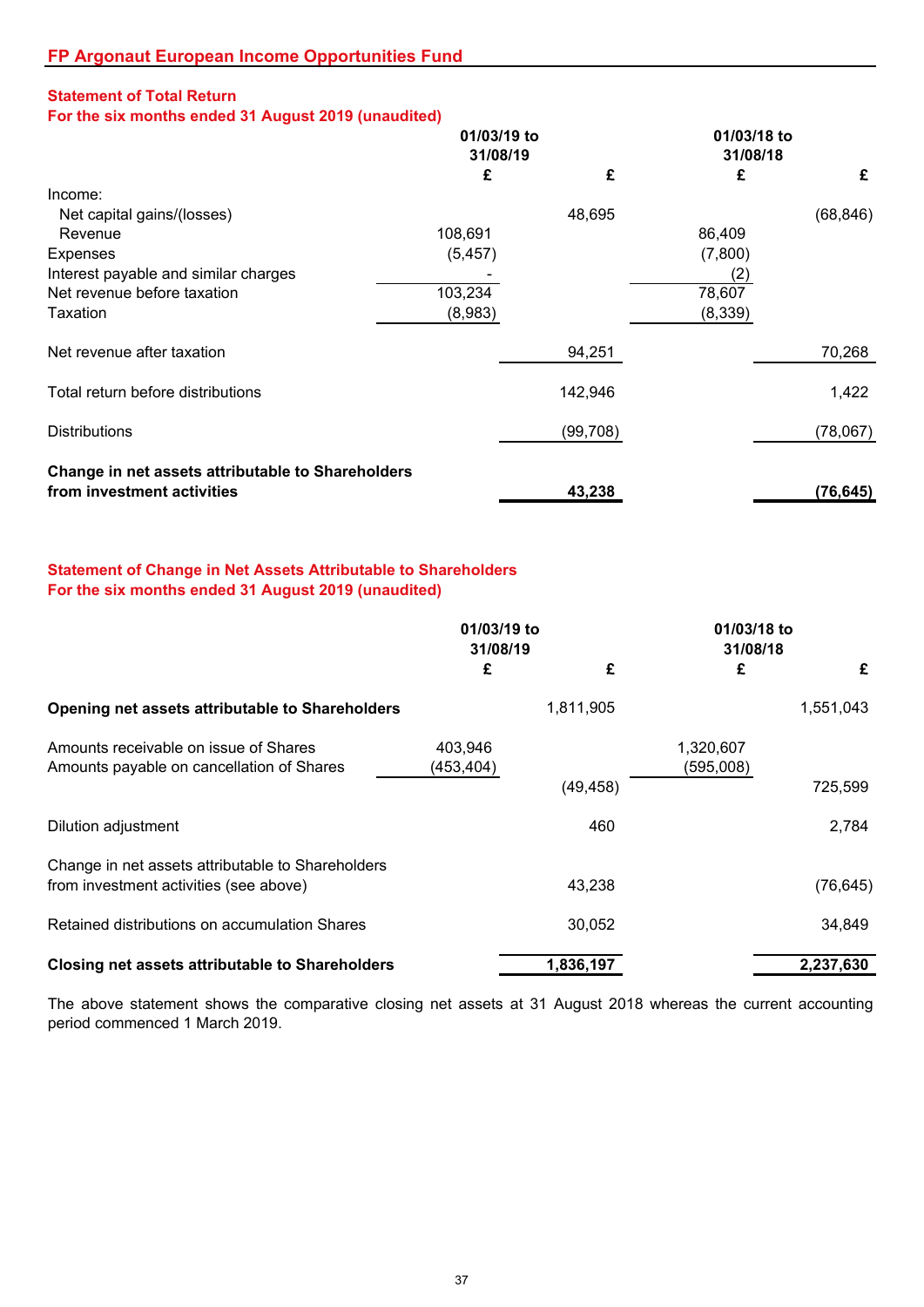# **Balance Sheet**

# **As at 31 August 2019 (unaudited)**

|                                                                        | 31/08/19                |            |                       | 28/02/19  |  |
|------------------------------------------------------------------------|-------------------------|------------|-----------------------|-----------|--|
|                                                                        | £                       | £          | £                     | £         |  |
| Assets:<br>Fixed assets:<br>Investments                                |                         | 1,842,869  |                       | 1,727,348 |  |
| Current assets:<br>Debtors<br>Cash and bank balances                   | 65,690<br>85,422        |            | 117,600<br>54,564     |           |  |
| <b>Total current assets</b>                                            |                         | 151,112    |                       | 172,164   |  |
| <b>Total assets</b>                                                    |                         | 1,993,981  |                       | 1,899,512 |  |
| <b>Liabilities:</b>                                                    |                         |            |                       |           |  |
| Creditors:<br>Distribution payable on income shares<br>Other creditors | (21, 256)<br>(136, 528) |            | (4, 187)<br>(83, 420) |           |  |
| <b>Total creditors</b>                                                 |                         | (157, 784) |                       | (87, 607) |  |
| <b>Total liabilities</b>                                               |                         | (157, 784) |                       | (87, 607) |  |
| Net assets attributable to Shareholders                                |                         | 1,836,197  |                       | 1,811,905 |  |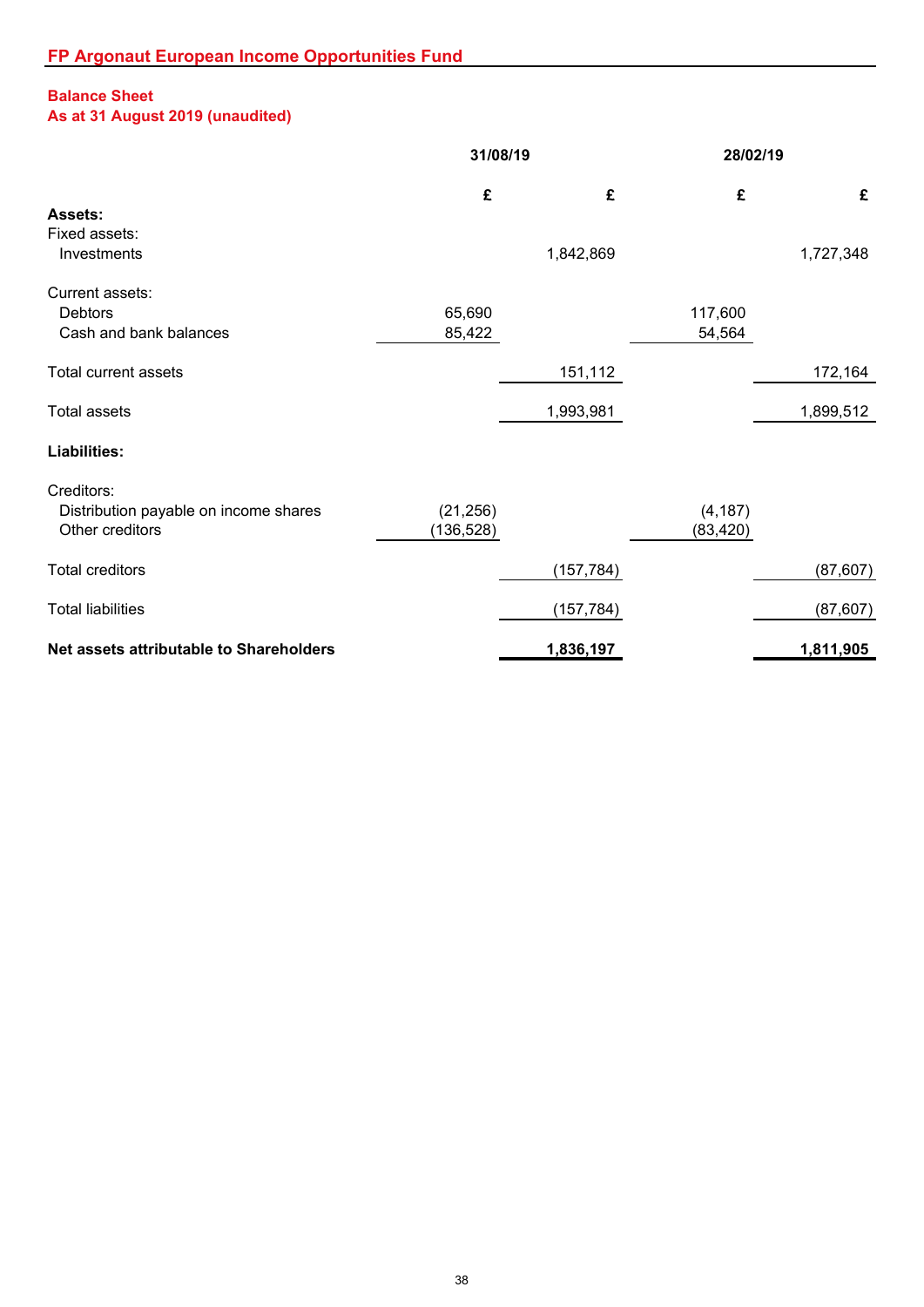# **Distribution Tables As at 31 August 2019 (unaudited)**

# **First Interim Distribution in pence per Share**

Group 1 Shares purchased prior to 1 March 2019

Group 2 Shares purchased on or after 1 March to 31 May 2019

|                                       | <b>Net</b>           |                              | <b>Distribution Distribution</b><br>paid | paid       |
|---------------------------------------|----------------------|------------------------------|------------------------------------------|------------|
|                                       | revenue Equalisation |                              | 15/07/19                                 | 13/07/2018 |
|                                       | (p)                  | (p)                          | (p)                                      | (p)        |
| <b>Share Class R GBP Income</b>       |                      |                              |                                          |            |
| Group 1                               | 3.9815               | $\qquad \qquad \blacksquare$ | 3.9815                                   | 2.8014     |
| Group 2                               | 1.6198               | 2.3617                       | 3.9815                                   | 2.8014     |
| <b>Share Class R GBP Accumulation</b> |                      |                              |                                          |            |
| Group 1                               | 4.3682               | $\overline{\phantom{0}}$     | 4.3682                                   | 2.9372     |
| Group 2                               | 0.9132               | 3.4550                       | 4.3682                                   | 2.9372     |

## **Second Interim Distribution in pence per Share**

Group 1 Shares purchased prior to 1 June 2019

Group 2 Shares purchased on or after 1 June to 31 August 2019

|                                       | <b>Net</b><br>revenue Equalisation |                          | payable<br>15/10/19 | <b>Distribution Distribution</b><br>paid<br>15/10/2018 |
|---------------------------------------|------------------------------------|--------------------------|---------------------|--------------------------------------------------------|
|                                       | (p)                                | (p)                      | (p)                 | (p)                                                    |
| <b>Share Class R GBP Income</b>       |                                    |                          |                     |                                                        |
| Group 1                               | 1.7348                             | $\overline{\phantom{0}}$ | 1.7348              | 1.4696                                                 |
| Group 2                               | 0.2231                             | 1.5117                   | 1.7348              | 1.4696                                                 |
| <b>Share Class R GBP Accumulation</b> |                                    |                          |                     |                                                        |
| Group 1                               | 1.9705                             | $\overline{\phantom{0}}$ | 1.9705              | 1.5759                                                 |
| Group 2                               | 1.0151                             | 0.9554                   | 1.9705              | 1.5759                                                 |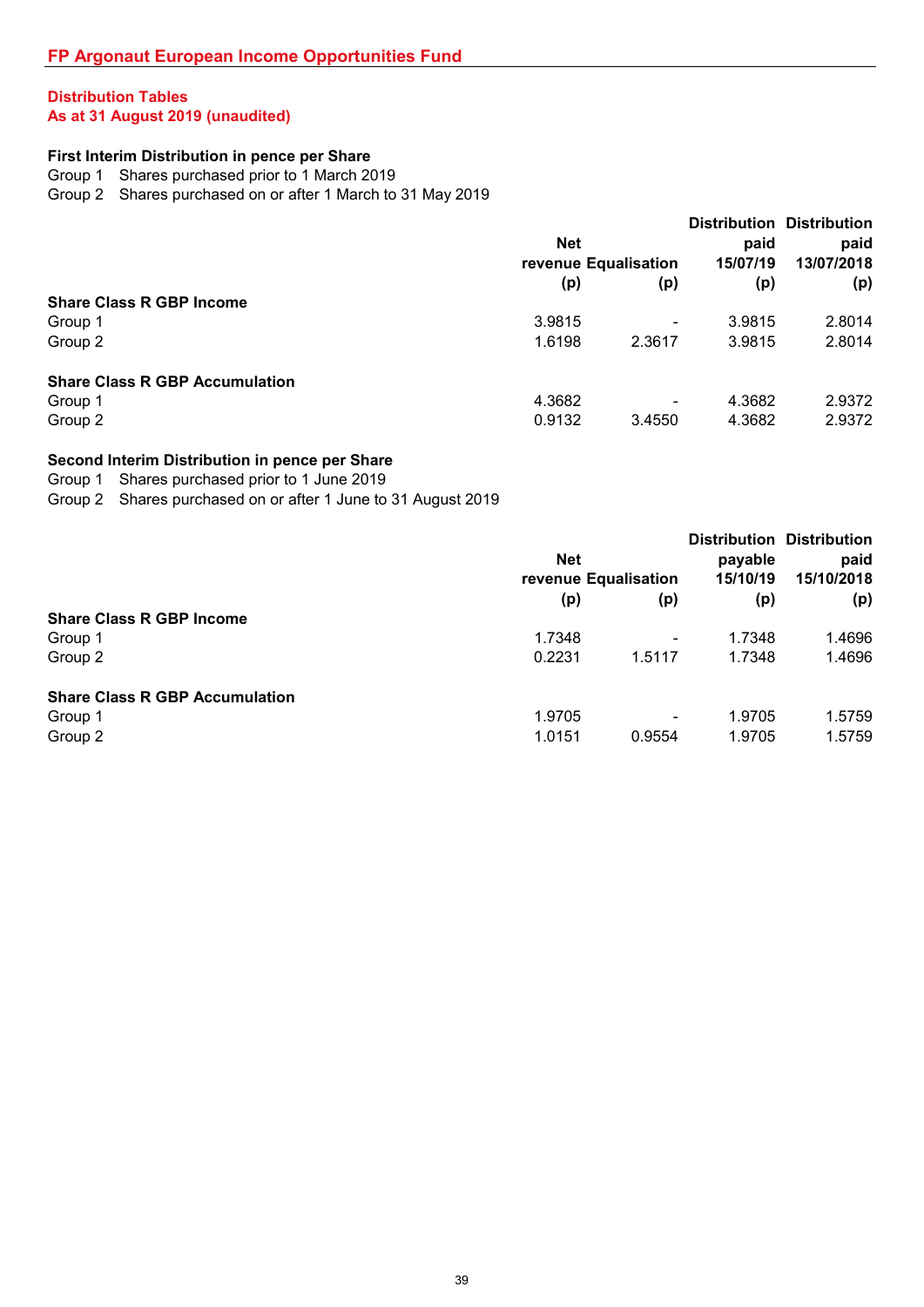The FP Argonaut European Enhanced Income Fund will commence the termination process in due course and therefore there is no Investment Manager's Report.

As the Fund has no share classes in issue at the period end, no Net Asset Value per Share are disclosed.

There are no holdings at 31 August 2019 (28/02/2019: no holdings).

FP Argonaut European Enhanced Income Fund merged with Liontrust European Enhanced Fund on 8 July 2016.

At the period end there will be no distribution, as revenue was distributed to the Shareholders along with their final redemption process.

### **Risk Warning**

An investment in an Open-Ended Investment Company should be regarded as a medium to long term investment. Investors should be aware that the price of Shares and the income from them may fall as well as rise and investors may not receive back the full amount invested. Past performance is not a guide to future performance. Investments denominated in currencies other than the base currency of a Fund are subject to fluctuation in exchange rates, which may be favourable or unfavourable.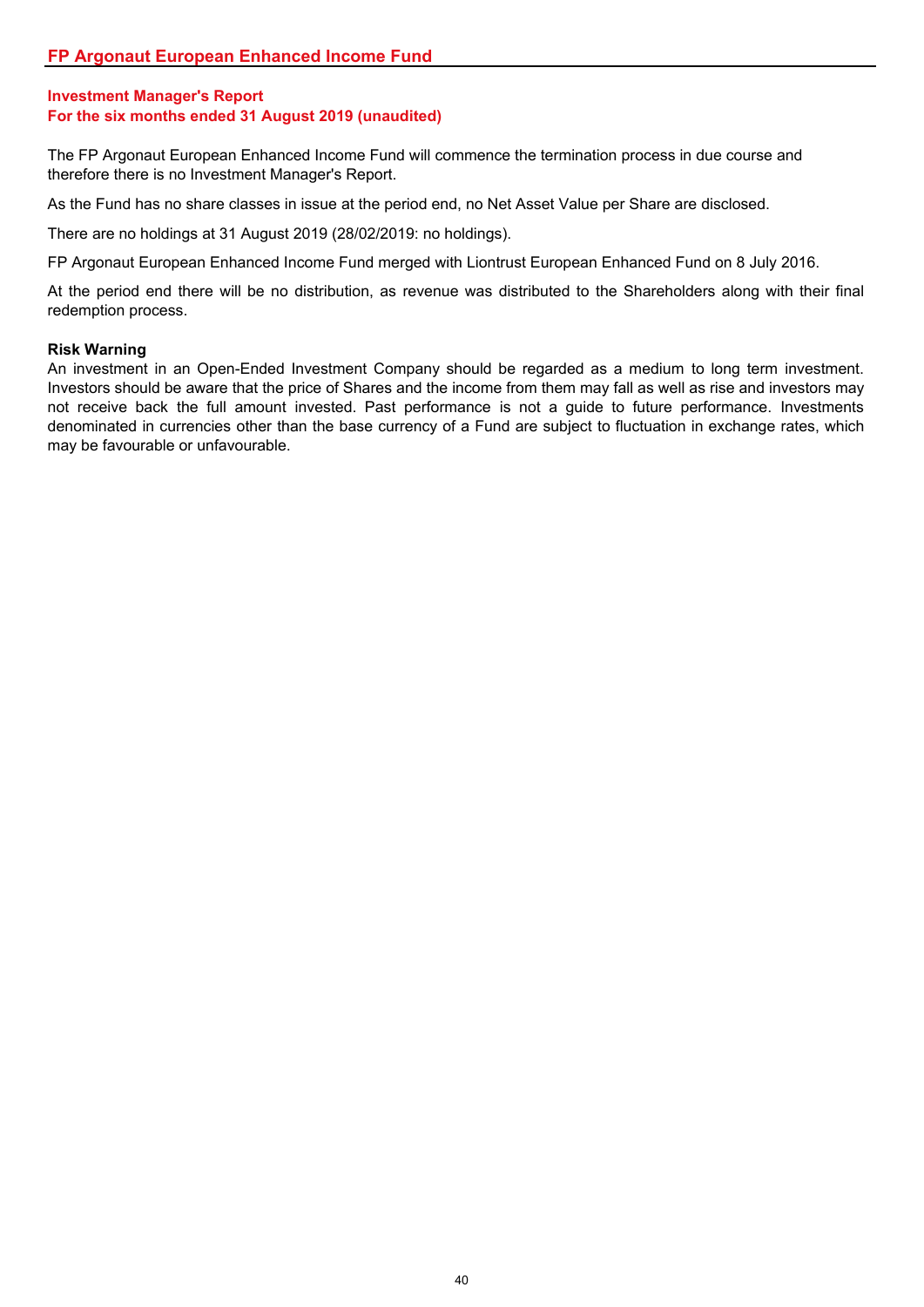# **Statement of Total Return**

**For the six months ended 31 August 2019 (unaudited)**

|                                                   | 01/03/19 to<br>31/08/19 |   | 01/03/18 to<br>31/08/18 |       |
|---------------------------------------------------|-------------------------|---|-------------------------|-------|
|                                                   | £                       | £ | £                       | £     |
| Income:                                           |                         |   |                         |       |
| Net capital gains                                 |                         |   |                         | 12    |
| Revenue                                           |                         |   | (980)                   |       |
| <b>Expenses</b>                                   |                         |   |                         |       |
| Interest payable and similar charges              |                         |   |                         |       |
| Net revenue/(expense) before taxation             |                         |   | (980)                   |       |
| Taxation                                          |                         |   | 6,595                   |       |
| Net revenue after taxation                        |                         |   |                         | 5,615 |
| Total return before distributions                 |                         |   |                         | 5,627 |
| <b>Distributions</b>                              |                         |   |                         |       |
| Change in net assets attributable to Shareholders |                         |   |                         |       |
| from investment activities                        |                         |   |                         | 5,627 |

## **Statement of Change in Net Assets Attributable to Shareholders For the six months ended 31 August 2019 (unaudited)**

|                                                                                             | 01/03/19 to<br>31/08/19 |   | 01/03/18 to<br>31/08/18 |         |
|---------------------------------------------------------------------------------------------|-------------------------|---|-------------------------|---------|
|                                                                                             | £                       | £ | £                       | £       |
| Opening net assets attributable to Shareholders                                             |                         |   |                         |         |
| Residual balance payable to Liontrust Fund                                                  |                         |   |                         | (5,627) |
| Amounts receivable on issue of Shares<br>Amounts payable on cancellation of Shares          |                         |   |                         |         |
| Change in net assets attributable to Shareholders<br>from investment activities (see above) |                         |   |                         | 5,627   |
| <b>Closing net assets attributable to Shareholders</b>                                      |                         |   |                         |         |

The above statement shows the comparative closing net assets at 31 August 2018 whereas the current accounting period commenced 1 March 2019.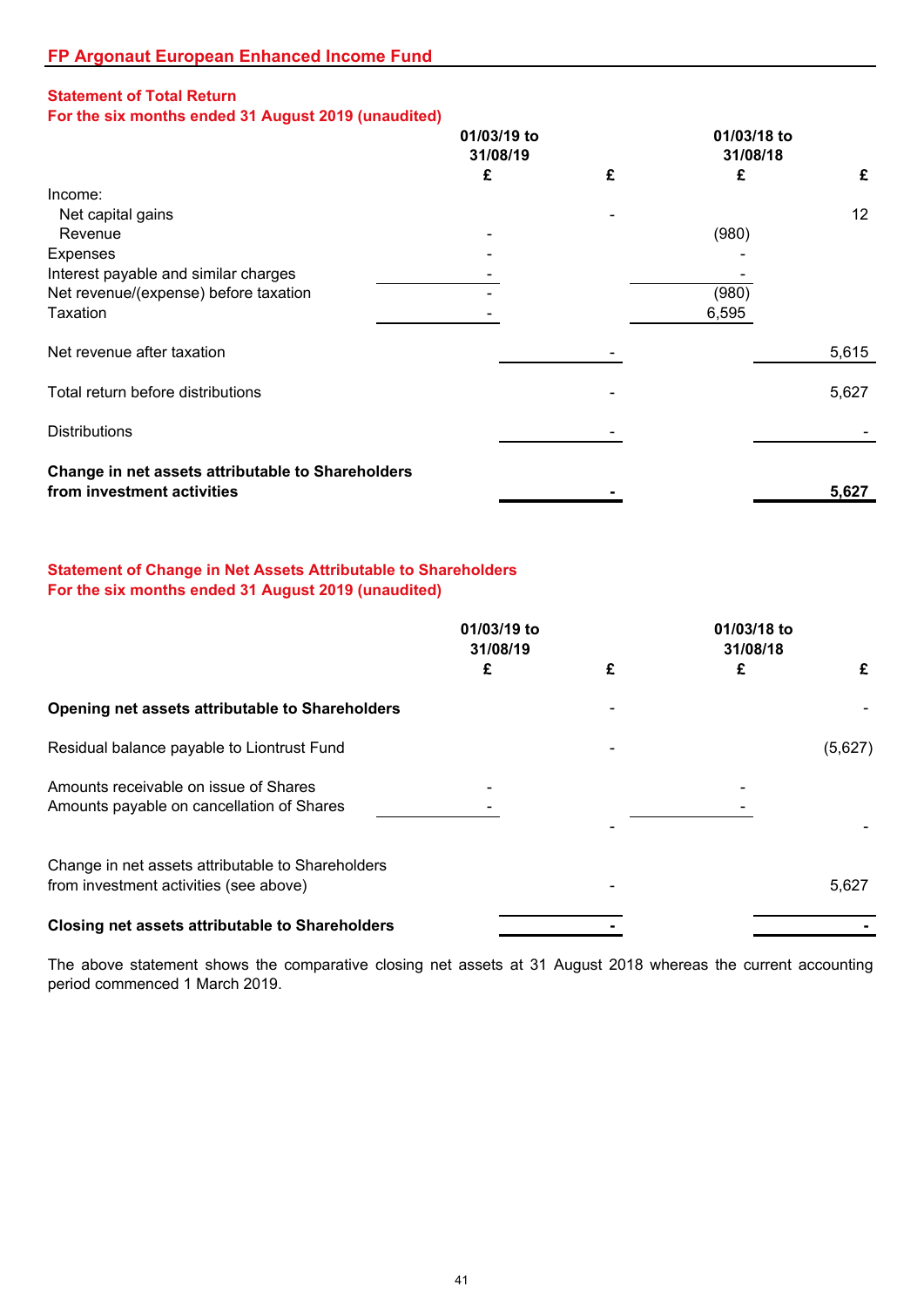# **Balance Sheet**

# **As at 31 August 2019 (unaudited)**

|                                                             | 31/08/19  |           |           | 28/02/19  |  |
|-------------------------------------------------------------|-----------|-----------|-----------|-----------|--|
| Assets:<br>Fixed assets:<br>Investments                     | £         | £         | £         | £         |  |
| Current assets:<br><b>Debtors</b><br>Cash and bank balances | 33,181    |           | 33,421    |           |  |
| Total current assets                                        |           | 33,181    |           | 33,421    |  |
| <b>Total assets</b>                                         |           | 33,181    |           | 33,421    |  |
| Liabilities:                                                |           |           |           |           |  |
| Creditors:<br>Other creditors                               | (33, 181) |           | (33, 421) |           |  |
| <b>Total creditors</b>                                      |           | (33, 181) |           | (33, 421) |  |
| <b>Total liabilities</b>                                    |           | (33, 181) |           | (33, 421) |  |
| Net assets attributable to Shareholders                     |           |           |           |           |  |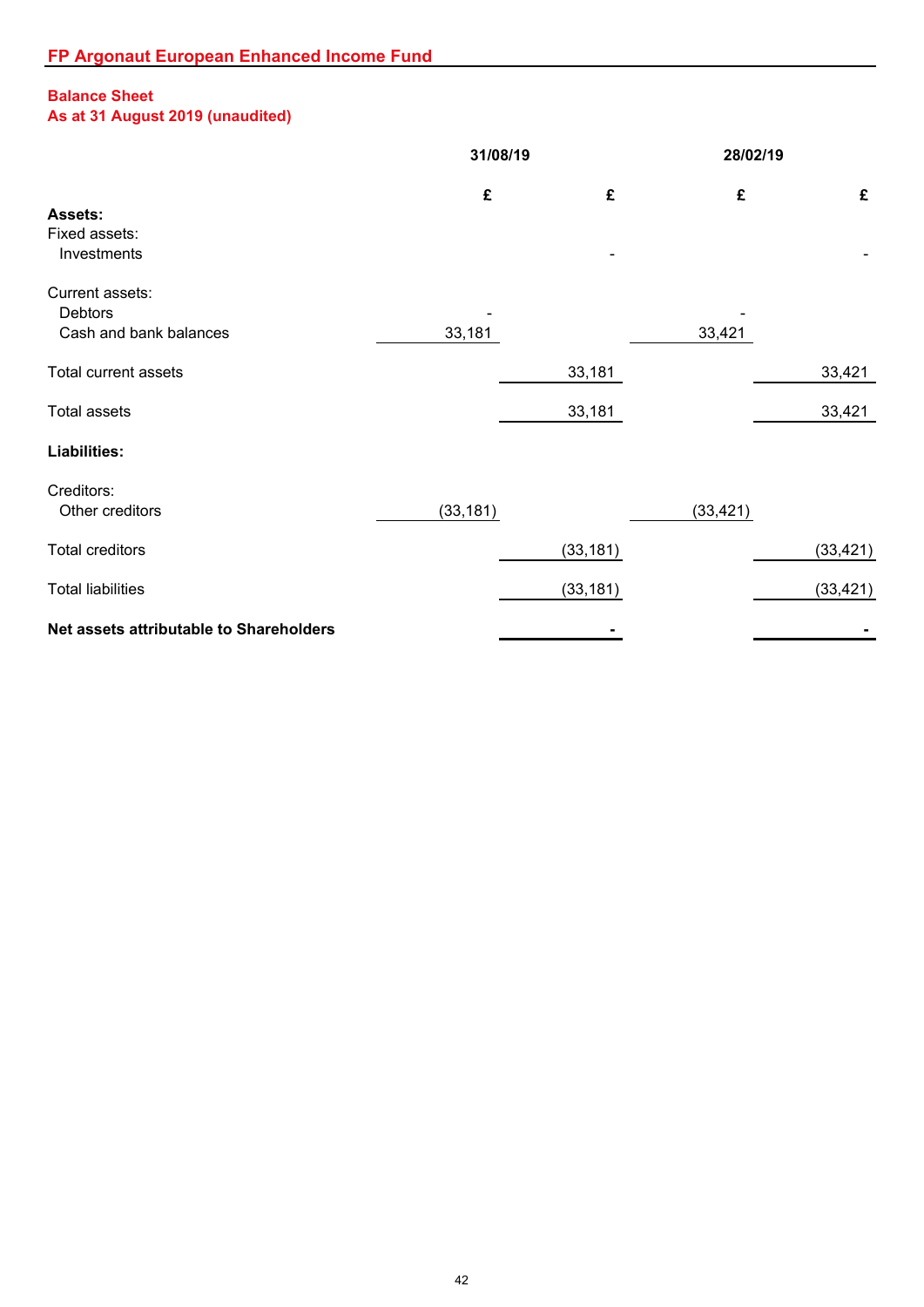The FP Argonaut European Income Fund will commence the termination process in due course and therefore there is no Investment Manager's Report.

As the Fund has no share classes in issue at the period end, no Net Asset Value per Share are disclosed.

There are no holdings at 31 August 2019 (28/02/2019: no holdings).

FP Argonaut European Income Fund merged with Liontrust European Income Fund on 8 July 2016.

At the period end there will be no distribution, as revenue was distributed to the Shareholders along with their final redemption process.

### **Risk Warning**

An investment in an Open-Ended Investment Company should be regarded as a medium to long term investment. Investors should be aware that the price of Shares and the income from them may fall as well as rise and investors may not receive back the full amount invested. Past performance is not a guide to future performance. Investments denominated in currencies other than the base currency of a Fund are subject to fluctuation in exchange rates, which may be favourable or unfavourable.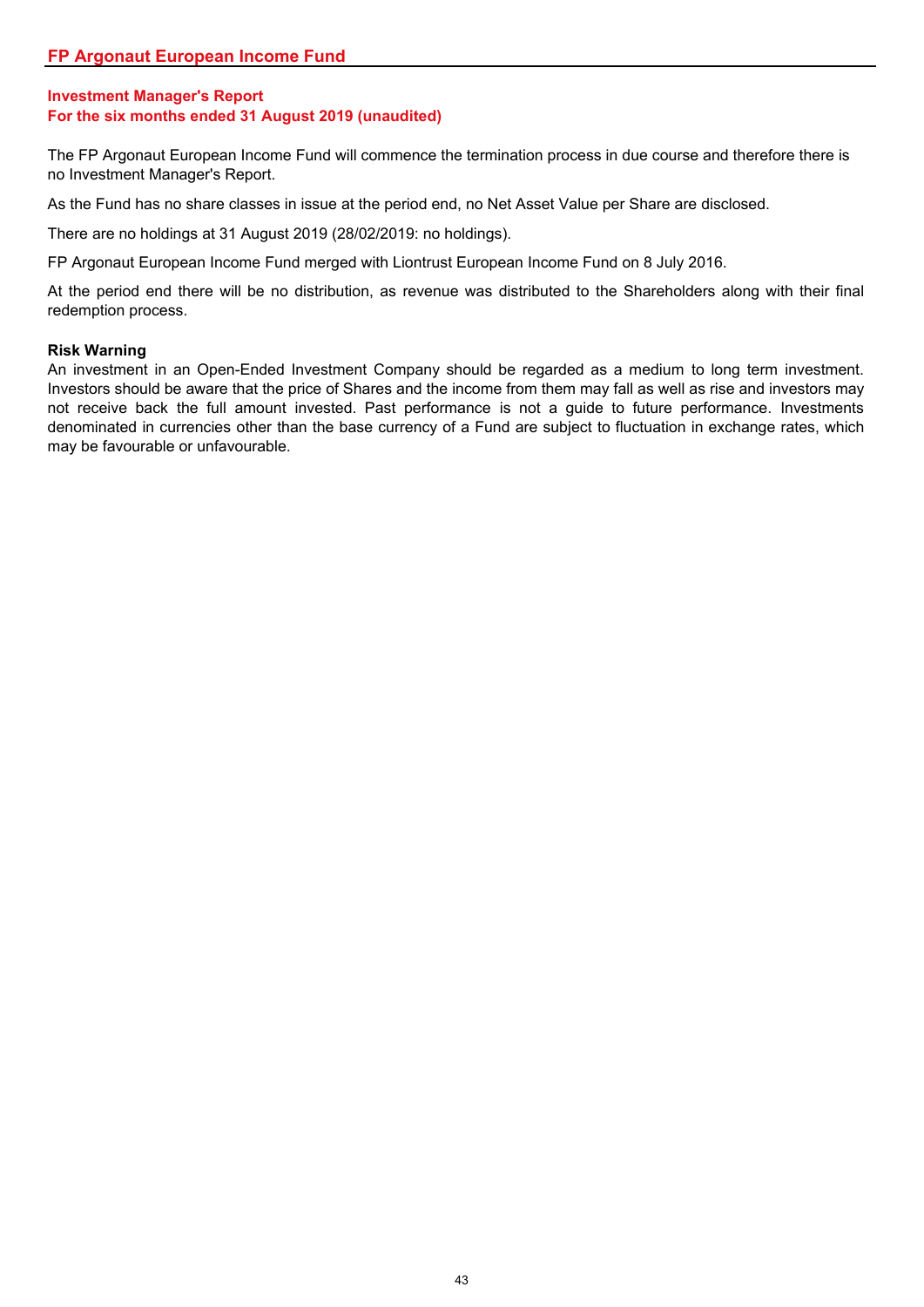# **Statement of Total Return**

# **For the six months ended 31 August 2019 (unaudited)**

|                                                                                 | 01/03/19 to |   | 01/03/18 to |    |  |
|---------------------------------------------------------------------------------|-------------|---|-------------|----|--|
|                                                                                 | 31/08/19    |   | 31/08/18    |    |  |
|                                                                                 | £           | £ | £           | £  |  |
| Income:                                                                         |             |   |             |    |  |
| Net capital gains                                                               |             |   |             | 28 |  |
| Revenue                                                                         |             |   |             |    |  |
| <b>Expenses</b>                                                                 |             |   |             |    |  |
| Interest payable and similar charges                                            |             |   |             |    |  |
| Net revenue before taxation                                                     |             |   |             |    |  |
| Taxation                                                                        |             |   |             |    |  |
| Net revenue after taxation                                                      |             |   |             |    |  |
| Total return before distributions                                               |             |   |             | 28 |  |
| <b>Distributions</b>                                                            |             |   |             |    |  |
| Change in net assets attributable to Shareholders<br>from investment activities |             |   |             | 28 |  |
|                                                                                 |             |   |             |    |  |

# **Statement of Change in Net Assets Attributable to Shareholders For the six months ended 31 August 2019 (unaudited)**

|                                                                                             | 01/03/19 to<br>31/08/19 |       | 01/03/18 to<br>31/08/18 |          |
|---------------------------------------------------------------------------------------------|-------------------------|-------|-------------------------|----------|
|                                                                                             | £                       | £     | £                       | £        |
| Opening net assets attributable to Shareholders                                             |                         |       |                         |          |
| Residual balance payable to Liontrust Fund                                                  |                         | (224) |                         | (5, 155) |
| Amounts receivable on issue of Shares<br>Amounts payable on cancellation of Shares          |                         |       |                         |          |
| Dilution adjustment                                                                         |                         |       |                         | 5,074    |
| Change in net assets attributable to Shareholders<br>from investment activities (see above) |                         |       |                         | 28       |
| Unclaimed distributions                                                                     |                         | 224   |                         | 53       |
| <b>Closing net assets attributable to Shareholders</b>                                      |                         |       |                         |          |

The above statement shows the comparative closing net assets at 31 August 2018 whereas the current accounting period commenced 1 March 2019.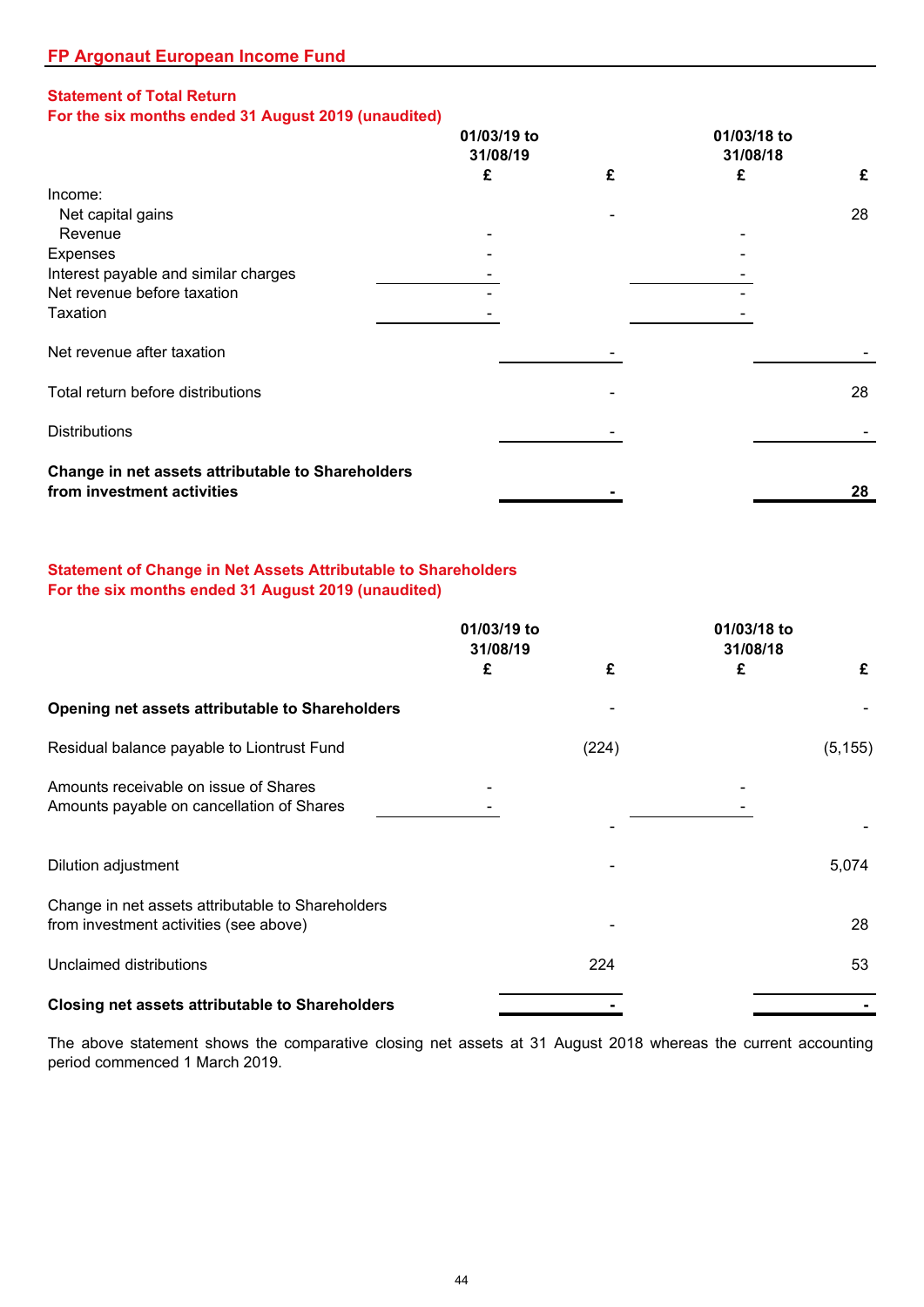# **Balance Sheet**

# **As at 31 August 2019 (unaudited)**

|                                                | 31/08/19  |           |           | 28/02/19  |  |
|------------------------------------------------|-----------|-----------|-----------|-----------|--|
| <b>Assets:</b><br>Fixed assets:<br>Investments | £         | £         | £         | £         |  |
| Current assets:<br>Cash and bank balances      | 34,346    |           | 34,558    |           |  |
| <b>Total current assets</b>                    |           | 34,346    |           | 34,558    |  |
| <b>Total assets</b>                            |           | 34,346    |           | 34,558    |  |
| <b>Liabilities:</b>                            |           |           |           |           |  |
| Creditors:<br>Other creditors                  | (34, 346) |           | (34, 558) |           |  |
| <b>Total creditors</b>                         |           | (34, 346) |           | (34, 558) |  |
| <b>Total liabilities</b>                       |           | (34, 346) |           | (34, 558) |  |
| Net assets attributable to Shareholders        |           |           |           |           |  |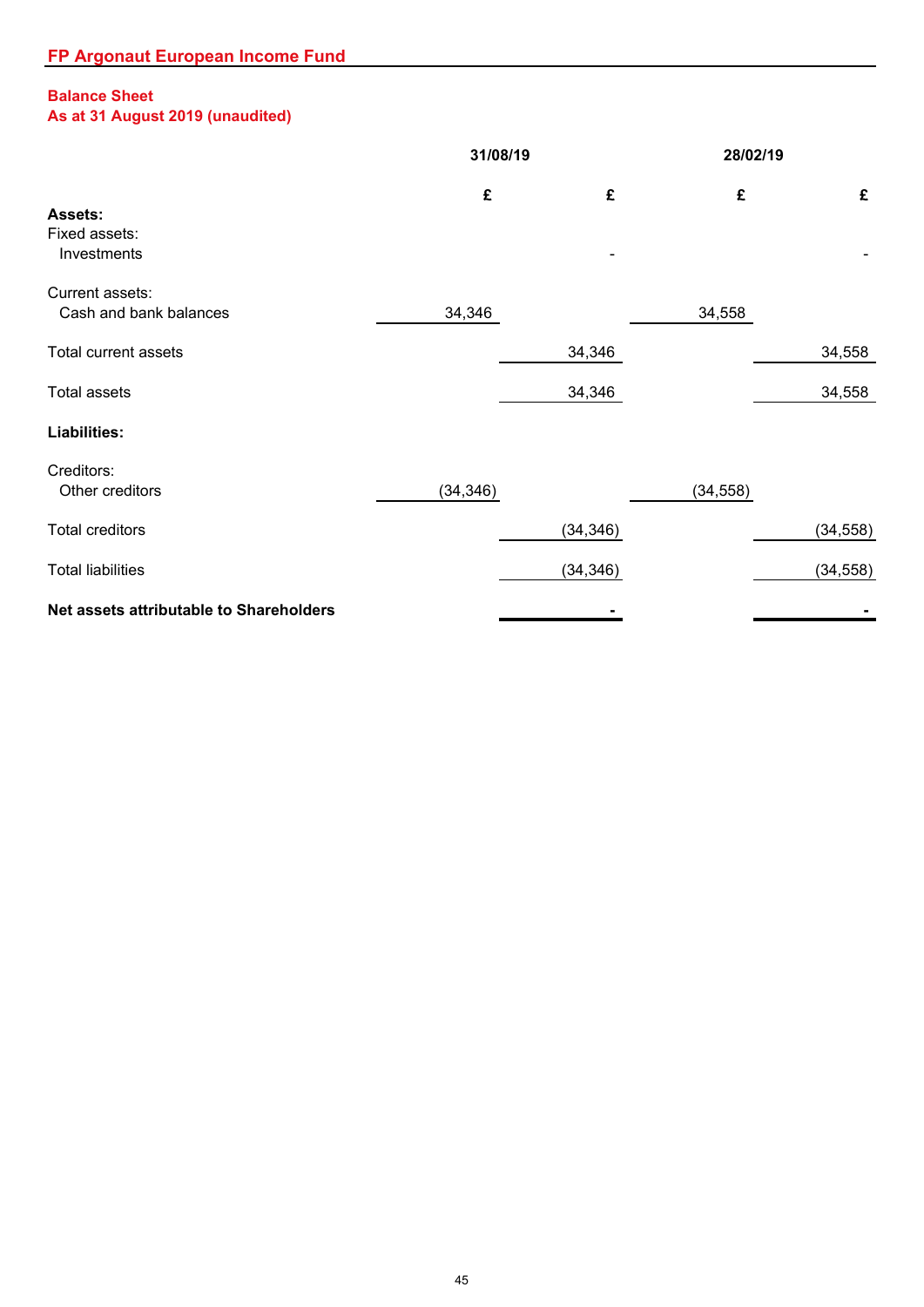#### **General Information**

#### **Classes of Shares**

The Company can issue different classes of Shares in respect of any Fund. Holders of Income Shares are entitled to be paid the revenue attributable to such Shares in respect of each annual or interim accounting period, with the exception of FP Argonaut European Income Opportunities Fund which pays quarterly distributions as detailed below (see Distribution Payment Dates). Holders of Accumulation Shares are not entitled to be paid the revenue attributable to such Shares, but that revenue is retained and accumulated for the benefit of Shareholders and is reflected in the price of Shares.

#### **Buying and Selling Shares**

The ACD will accept orders to deal in the Shares on normal business days between 9:00am and 5:00pm. Instructions to buy or sell Shares may be either in writing to: FundRock Partners Limited - Argonaut, PO Box 11954, Chelmsford CM99 2DR or by telephone on 01268 447 403\* (UK only) or +44 1268 447 403\* (from outside the UK). A contract note will be issued by close of business on the next business day after the dealing date to confirm the transaction.

#### **Valuation Point**

The valuation point for each Fund is 12 noon on each dealing day (being each day which is a business day in London). Valuations may be made at other times under the terms contained within the Prospectus.

#### **Prices**

The price of Shares for each class in each Fund will be posted via a link on www.fundrock.com and can also be obtained by telephoning the Administrator on 01268 447 403\* (UK only) or +44 1268 447 403\* (outside the UK) during the ACD's normal business hours.

#### **Report**

The annual report of the Company will normally be published within two months of each annual accounting period, although the ACD reserves the right to publish the annual report at a later date but not later than four months from the end of each annual accounting period and the interim report will be published within two months of each interim accounting period.

| Interim Financial Statements period ended | 31 August   |
|-------------------------------------------|-------------|
| Annual Financial Statements year ended    | 28 February |
|                                           |             |
| <b>Distribution Payment Dates</b>         |             |
| FP Argonaut Absolute Return Fund          |             |
| Interim                                   | 31 October  |

| Annual                          | 30 April   |
|---------------------------------|------------|
| FP Argonaut European Alpha Fund |            |
| Interim                         | 31 October |
| Annual                          | 30 April   |
|                                 |            |

| FP Argonaut European Income Opportunities Fund |                                 |
|------------------------------------------------|---------------------------------|
| Interim                                        | 15 July, 15 October, 15 January |
| Annual                                         | 15 April                        |

\* Please note that phone calls may be recorded for monitoring and training purposes, and to confirm investors' instructions.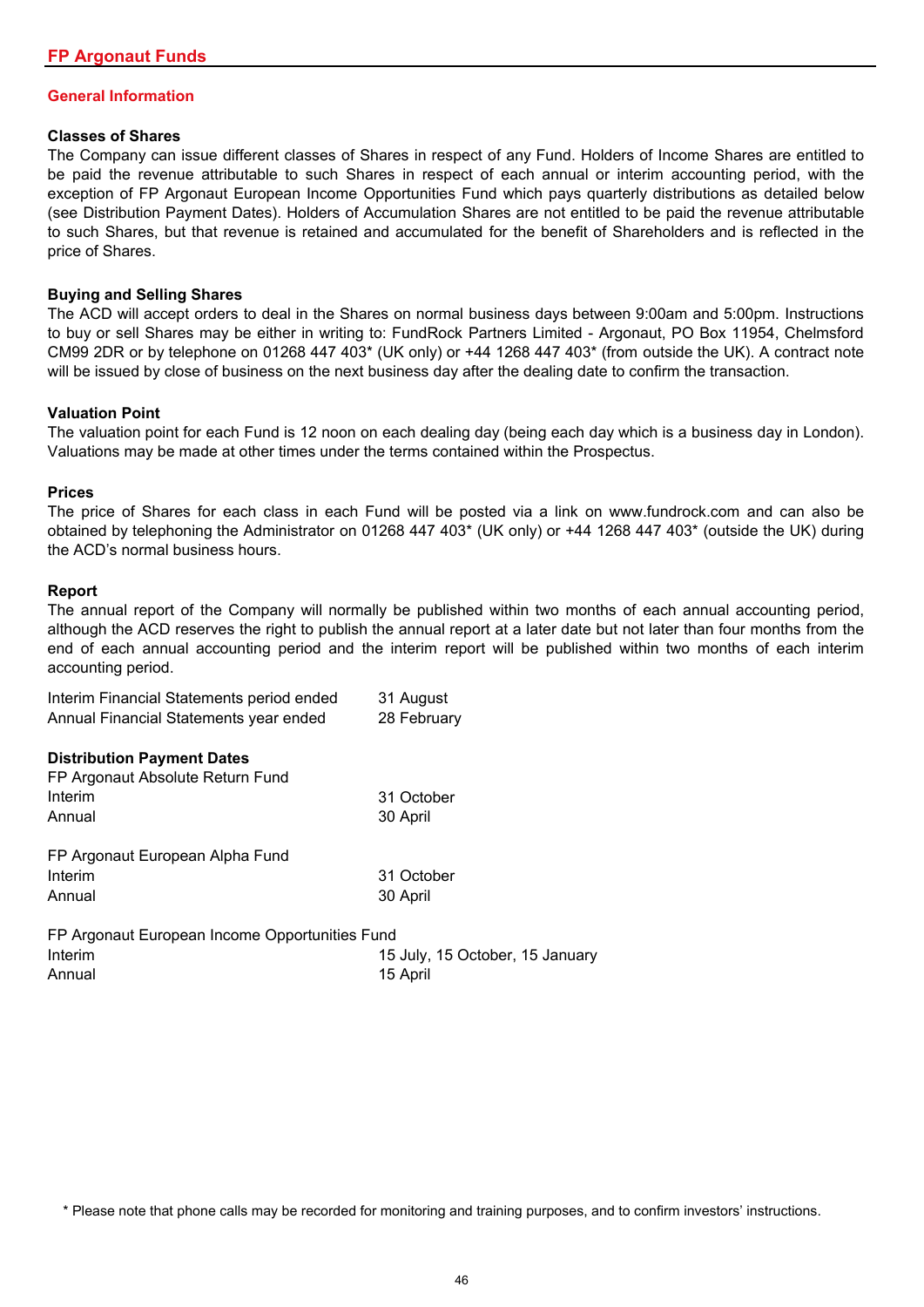## **General Information**

#### **Other Information**

The Instrument of Incorporation, Prospectus, Key Investor Information Document (KIID), Supplementary Information Document (SID) and the most recent interim and annual reports may be inspected at the office of the ACD which is also the Head Office of the Company and copies may be obtained upon application.

Shareholders who have any complaints about the operation of the Company should contact the ACD or the Depositary in the first instance. In the event that a Shareholder finds the response unsatisfactory they may make their complaint direct to the Financial Ombudsman Service at Exchange Tower, Harbour Exchange Square, London E14 9SR.

#### **Data Protection**

Shareholders' names will be added to a mailing list which may be used by the ACD, its associates or third parties to inform investors of other products by sending details of such products. Shareholders who do not want to receive such details should write to the ACD requesting their removal from any such mailing list.

#### **Effects of Personal Taxation**

Investors should be aware that unless their Shares are held within an ISA, or switched between Funds in this OEIC, selling Shares is treated as a disposal for the purpose of Capital Gains tax.

#### **Risk Warning**

An investment in an Open-Ended Investment Company should be regarded as a medium to long term investment. Investors should be aware that the price of Shares and the income from them may fall as well as rise and investors may not receive back the full amount invested. Past performance is not a guide to future performance. Investments denominated in currencies other than the base currency of a Fund are subject to fluctuation in exchange rates, which may be favourable or unfavourable.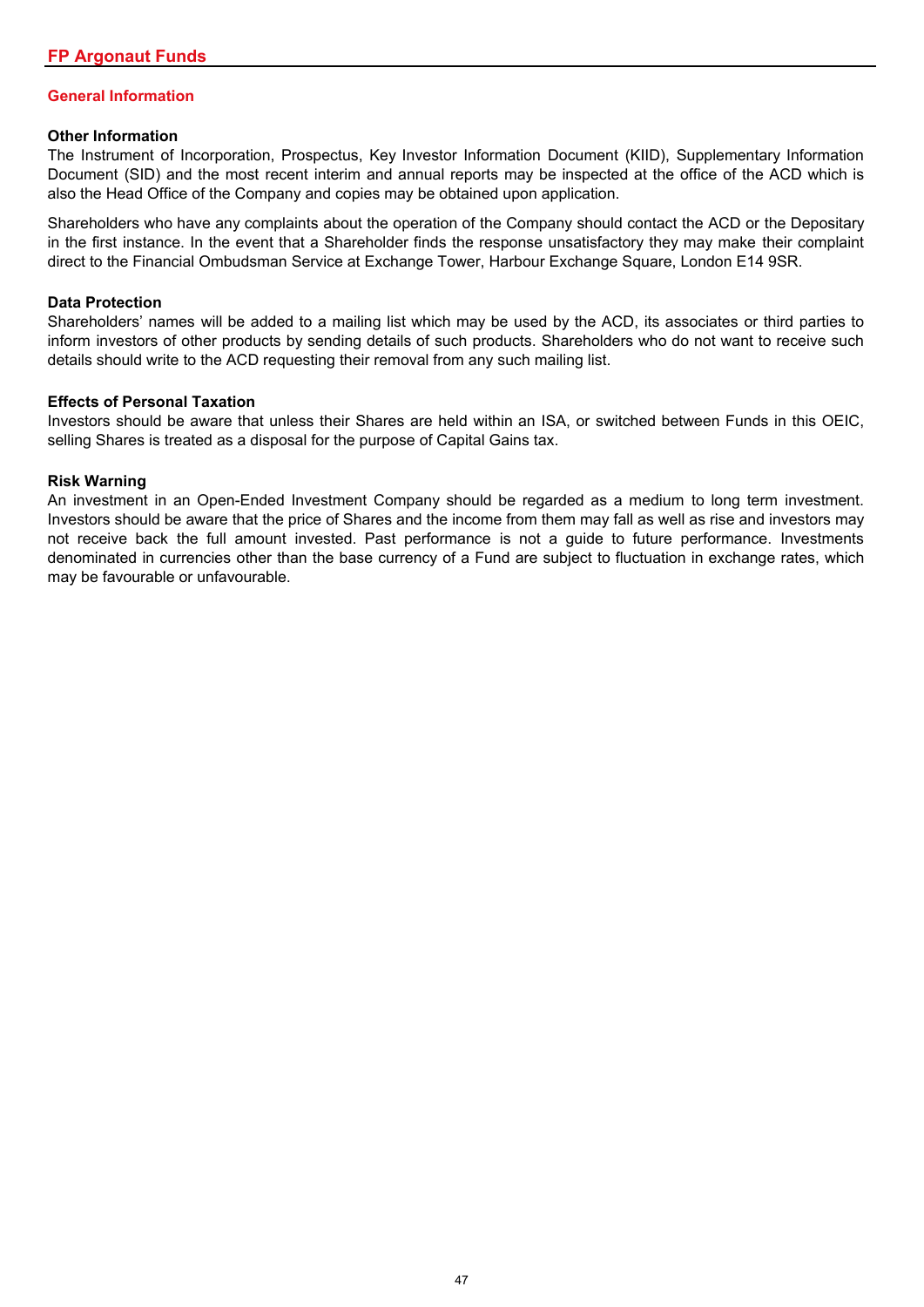# **Contact Information**

FP Argonaut Funds FundRock Partners Limited Second Floor (East), Second Floor (East), Second Floor (East), 52-54 Gracechurch Street, 52-54 Gracechurch Street, London, EC3V 0EH. London, EC3V 0EH. Incorporated in England and Wales under registration (Authorised and regulated by the FCA and a member number IC000943 **of the Investment Association**) Website address: www.fundrock.com (Authorised and regulated by the FCA)

#### **Directors of the ACD**

- V. Ondoro
- X. Parain
- S. Ragozin
- P. Spendiff
- M. Wood (Resigned 17 May 2019)

#### **Non-Executive Directors**

- M. Manassee (Resigned 17 June 2019) E. Personne (Appointed 12 July 2019) A. Roughead (resigned 17 June 2019)
- M. Vareika (Appointed 20 June 2019)

#### **Registrar**

DST Financial Services International Limited Head Office: DST House, St Nicholas Lane, Basildon, Essex SS15 5FS

### **Auditor**

Deloitte LLP Statutory Auditor 110 Queen Street, Glasgow G1 3BX

### **Investment Manager**

Argonaut Capital Partners LLP 4th Floor, 115 George Street, Edinburgh EH2 4JN (Authorised and regulated by the FCA)

#### **The Company and its Head Office Authorised Corporate Director (''ACD'')**

# **Company Secretary of the ACD**

V. Ondoro

#### **Customer Service Centre**

FundRock Partners Limited - Argonaut PO Box 11954, Chelmsford CM99 2DR Telephone: 01268 447 403\* (within UK only) Outside the UK: +44 1268 447 403\* Fax: 01268 441 498 (within UK only) Outside the UK: +44 1268 441 498

### **Depositary**

State Street Trustee Limited 20 Churchill Place, London E14 5HJ (Authorised and regulated by the FCA)

\* Please note that phone calls may be recorded for monitoring and training purposes, and to confirm investors' instructions.